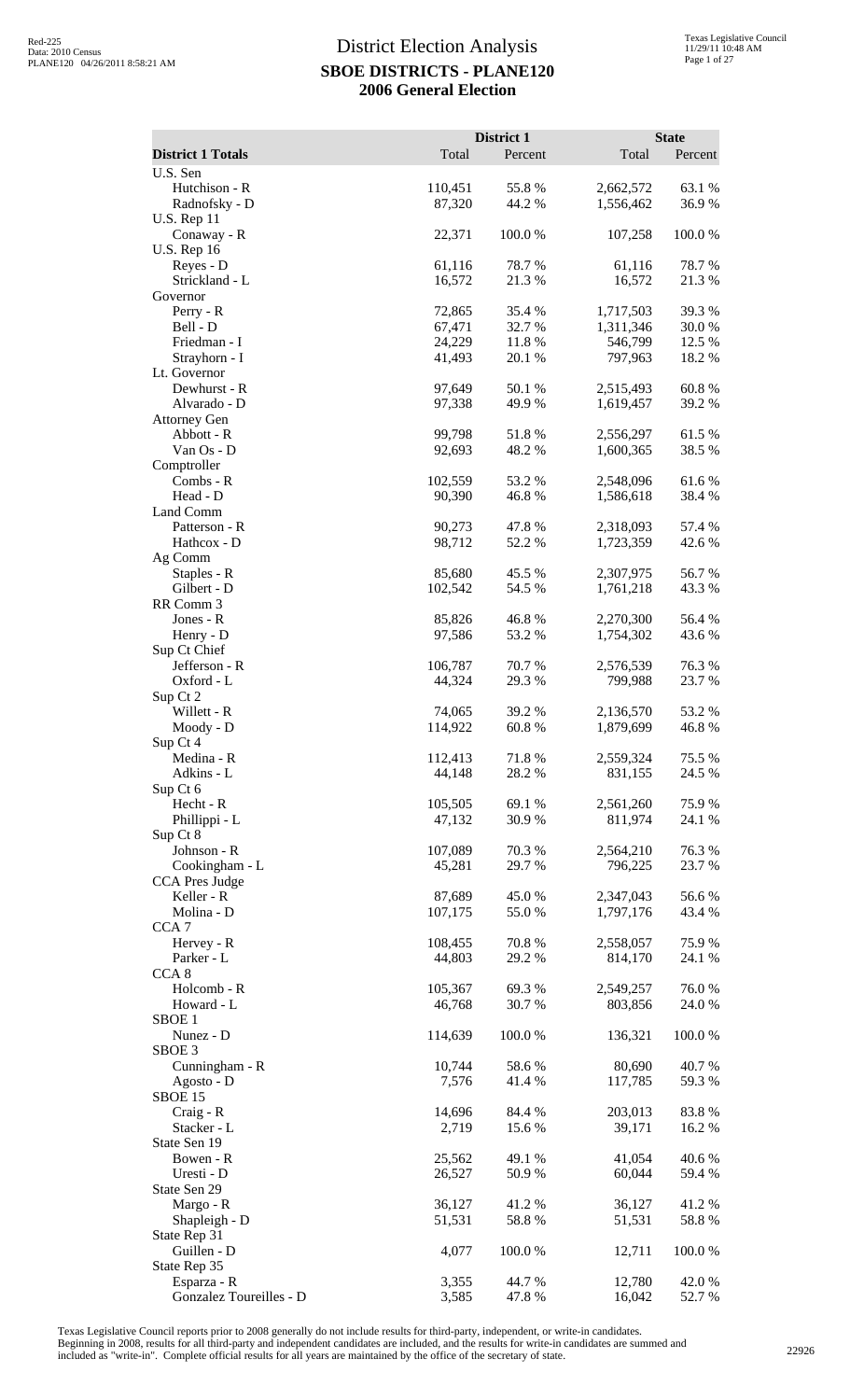|                                      |         | District 1 |            | <b>State</b> |
|--------------------------------------|---------|------------|------------|--------------|
| <b>District 1 Totals</b>             | Total   | Percent    | Total      | Percent      |
| State Rep 35                         |         |            |            |              |
| Elmer - L                            | 564     | 7.5 %      | 1,623      | 5.3 %        |
| State Rep 42                         |         |            |            |              |
| Raymond - D                          | 12,787  | 100.0%     | 12,787     | 100.0%       |
| State Rep 53                         |         |            |            |              |
| Hilderbran - R                       | 6,670   | 85.4 %     | 31,252     | 85.3%        |
| Holk - L                             | 1,139   | 14.6 %     | 5,399      | 14.7 %       |
| State Rep 73                         |         |            |            |              |
| Macias - R                           | 4,487   | 79.1 %     | 35,783     | 79.7 %       |
| Ellis - L                            | 1,185   | 20.9%      | 9,141      | 20.3 %       |
| State Rep 74                         |         |            |            |              |
| Gallego - D                          | 19,324  | 100.0%     | 19,324     | 100.0%       |
| State Rep 75                         |         |            |            |              |
| Johnson - R                          | 5,435   | 34.3 %     | 5,435      | 34.3 %       |
| Quintanilla - D                      | 10,413  | 65.7%      | 10,413     | 65.7%        |
| State Rep 76                         |         |            |            |              |
| Chavez - D                           | 12,886  | 100.0%     | 12,886     | 100.0%       |
| State Rep 77                         |         |            |            |              |
| Moreno - D                           | 11,375  | 100.0%     | 11,375     | 100.0%       |
| State Rep 78                         |         |            |            |              |
| Haggerty - R                         | 18,837  | 100.0%     | 18,837     | 100.0%       |
| State Rep 79                         |         |            |            |              |
| Pickett - D                          | 12,623  | 100.0%     | 12,623     | 100.0%       |
| State Rep 80                         |         |            |            |              |
| $King - D$                           | 19,153  | 100.0%     | 19,153     | 100.0%       |
| State Rep 81                         |         |            |            |              |
| West - R                             | 14,140  | 84.5 %     | 16,185     | 84.8 %       |
| Grimes - L                           | 2,588   | 15.5 %     | 2,906      | 15.2 %       |
| State Rep 82                         |         |            |            |              |
| Craddick - R                         | 1,206   | 100.0%     | 24,187     | 100.0%       |
| State Rep 85                         |         |            |            |              |
| Landtroop - R                        | 892     | 63.4%      | 14,100     | 49.6%        |
| Heflin - D                           | 515     | 36.6 %     | 14,321     | 50.4 %       |
| Total Voter Registration (VR)        | 792,792 |            | 13,084,688 |              |
| Total Spanish Surname VR and SSVR/VR | 497,485 | 62.8%      | 2,755,437  | 21.1 %       |
| Turnout (TO) and TO/VR               | 208,939 | 26.4 %     | 4,417,890  | 33.8%        |

|                          |         | District 2 |           | <b>State</b> |
|--------------------------|---------|------------|-----------|--------------|
| <b>District 2 Totals</b> | Total   | Percent    | Total     | Percent      |
| U.S. Sen                 |         |            |           |              |
| Hutchison - R            | 126,344 | 58.5%      | 2,662,572 | 63.1 %       |
| Radnofsky - D            | 89,528  | 41.5 %     | 1,556,462 | 36.9%        |
| <b>U.S. Rep 14</b>       |         |            |           |              |
| Paul - R                 | 27,264  | 55.3%      | 94,380    | 60.2%        |
| Sklar - D                | 22,033  | 44.7%      | 62,429    | 39.8%        |
| <b>U.S. Rep 27</b>       |         |            |           |              |
| Vaden - R                | 42,542  | 40.7%      | 42,542    | 40.7%        |
| Ortiz - D                | 62,059  | 59.3%      | 62,059    | 59.3%        |
| Governor                 |         |            |           |              |
| $Perry - R$              | 81,500  | 36.1 %     | 1,717,503 | 39.3%        |
| Bell - D                 | 73,201  | 32.4 %     | 1,311,346 | 30.0%        |
| Friedman - I             | 24,716  | 10.9 %     | 546,799   | 12.5 %       |
| Strayhorn - I            | 46,652  | 20.6%      | 797,963   | 18.2%        |
| Lt. Governor             |         |            |           |              |
| Dewhurst - R             | 115,241 | 53.8%      | 2,515,493 | 60.8%        |
| Alvarado - D             | 98,896  | 46.2%      | 1,619,457 | 39.2 %       |
| <b>Attorney Gen</b>      |         |            |           |              |
| Abbott - R               | 118,563 | 55.8%      | 2,556,297 | 61.5 %       |
| Van Os - D               | 93,744  | 44.2 %     | 1,600,365 | 38.5 %       |
| Comptroller              |         |            |           |              |
| $Combs - R$              | 120,695 | 56.7%      | 2,548,096 | 61.6%        |
| Head - D                 | 92,326  | 43.3 %     | 1,586,618 | 38.4 %       |
| Land Comm                |         |            |           |              |
| Patterson - R            | 105,087 | 50.6 %     | 2,318,093 | 57.4 %       |
| Hathcox - D              | 102,428 | 49.4 %     | 1,723,359 | 42.6 %       |
| Ag Comm                  |         |            |           |              |
| Staples - R              | 100,056 | 48.3%      | 2,307,975 | 56.7%        |
| Gilbert - D              | 106,923 | 51.7%      | 1,761,218 | 43.3 %       |
| RR Comm 3                |         |            |           |              |
| Jones - $R$              | 99,061  | 48.7 %     | 2,270,300 | 56.4 %       |
| Henry - D                | 104,143 | 51.3%      | 1,754,302 | 43.6%        |
| Sup Ct Chief             |         |            |           |              |
| Jefferson - R            | 120,915 | 73.4 %     | 2,576,539 | 76.3%        |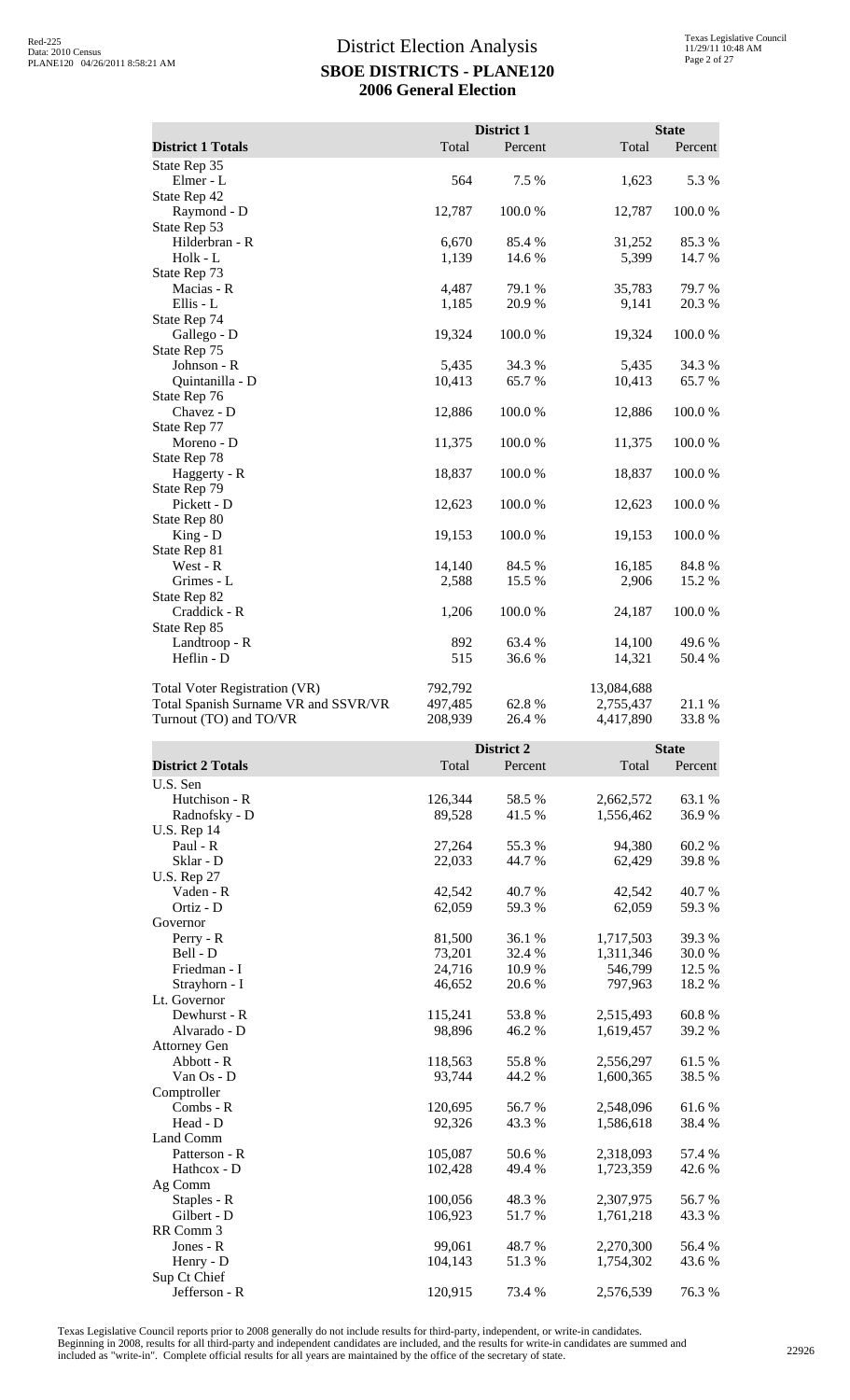|                                     |                   | District 2       |                      | <b>State</b>     |
|-------------------------------------|-------------------|------------------|----------------------|------------------|
| <b>District 2 Totals</b>            | Total             | Percent          | Total                | Percent          |
| Sup Ct Chief<br>Oxford - L          | 43,750            | 26.6 %           | 799,988              | 23.7 %           |
| Sup Ct 2                            |                   |                  |                      |                  |
| Willett - R                         | 92,439            | 45.0%            | 2,136,570            | 53.2%            |
| Moody - D                           | 112,860           | 55.0 %           | 1,879,699            | 46.8%            |
| Sup Ct 4<br>Medina - R              | 123,626           | 73.7 %           | 2,559,324            | 75.5 %           |
| Adkins - L                          | 44,184            | 26.3 %           | 831,155              | 24.5 %           |
| Sup Ct 6                            |                   |                  |                      |                  |
| Hecht - R<br>Phillippi - L          | 121,067<br>43,428 | 73.6 %<br>26.4 % | 2,561,260<br>811,974 | 75.9%<br>24.1 %  |
| Sup Ct 8                            |                   |                  |                      |                  |
| Johnson - R                         | 121,222           | 74.0 %           | 2,564,210            | 76.3%            |
| Cookingham - L                      | 42,697            | 26.0%            | 796,225              | 23.7 %           |
| CCA Pres Judge<br>Keller - R        | 104,134           | 49.0 %           | 2,347,043            | 56.6 %           |
| Molina - D                          | 108,579           | 51.0%            | 1,797,176            | 43.4 %           |
| CCA <sub>7</sub>                    |                   |                  |                      |                  |
| Hervey - R<br>Parker - L            | 123,140<br>41,214 | 74.9 %<br>25.1 % | 2,558,057<br>814,170 | 75.9%<br>24.1 %  |
| CCA <sub>8</sub>                    |                   |                  |                      |                  |
| Holcomb - R                         | 119,906           | 73.6 %           | 2,549,257            | 76.0%            |
| Howard - L                          | 43,080            | 26.4 %           | 803,856              | 24.0 %           |
| SBOE <sub>3</sub><br>Cunningham - R | 1,288             | 25.5 %           | 80,690               | 40.7 %           |
| Agosto - D                          | 3,764             | 74.5 %           | 117,785              | 59.3 %           |
| SBOE 10                             |                   |                  |                      |                  |
| Dunbar - R                          | 6,296             | 83.1 %           | 221,787              | 70.3%            |
| Thomen - L<br>State Sen 18          | 1,282             | 16.9 %           | 93,679               | 29.7 %           |
| Hegar - R                           | 40,050            | 80.6 %           | 110,513              | 78.9%            |
| Wright - L                          | 9,627             | 19.4 %           | 29,505               | 21.1 %           |
| State Rep 17                        |                   |                  |                      |                  |
| Kleinschmidt - R<br>Cook - D        | 2,902<br>2,517    | 53.6%<br>46.4 %  | 19,225<br>19,640     | 49.5 %<br>50.5 % |
| State Rep 28                        |                   |                  |                      |                  |
| Zerwas - R                          | 4,965             | 58.5 %           | 25,034               | 62.9%            |
| Bottos - D                          | 3,522             | 41.5 %           | 14,760               | 37.1 %           |
| State Rep 29<br>Dawson - R          | 4,127             | 55.7%            | 21,221               | 60.4%            |
| Dinovo - D                          | 3,283             | 44.3 %           | 13,908               | 39.6%            |
| State Rep 30                        |                   |                  |                      |                  |
| Morrison - R                        | 21,185            | 100.0%           | 24,731               | 100.0%           |
| State Rep 32<br>Seaman - R          | 16,823            | 46.1 %           | 16,823               | 46.1%            |
| Garcia - D                          | 17,608            | 48.3%            | 17,608               | 48.3%            |
| Nelson - L                          | 2,038             | 5.6 %            | 2,038                | 5.6 %            |
| State Rep 33<br>McComb - R          | 13,023            | 47.9%            | 13,023               | 47.9 %           |
| Ortiz - D                           | 14,153            | 52.1 %           | 14,153               | 52.1 %           |
| State Rep 34                        |                   |                  |                      |                  |
| Herrero - D                         | 17,561            | 78.4 %           | 17,561               | 78.4%            |
| Moore - L<br>State Rep 35           | 4,835             | 21.6 %           | 4,835                | 21.6 %           |
| Esparza - R                         | 1,115             | 48.1 %           | 12,780               | 42.0%            |
| Gonzalez Toureilles - D             | 1,028             | 44.4 %           | 16,042               | 52.7%            |
| Elmer - L                           | 174               | 7.5 %            | 1,623                | 5.3 %            |
| State Rep 36<br>Flores - D          | 7,542             | 100.0%           | 8,776                | 100.0%           |
| State Rep 37                        |                   |                  |                      |                  |
| Oliveira - D                        | 10,109            | 100.0%           | 10,109               | 100.0%           |
| State Rep 38                        |                   |                  |                      |                  |
| Cavazos - R                         | 5,054<br>11,335   | 28.5 %<br>63.9%  | 5,054<br>11,335      | 28.5 %<br>63.9%  |
| Lucio - D<br>McNally - L            | 1,339             | 7.6%             | 1,339                | 7.6%             |
| State Rep 39                        |                   |                  |                      |                  |
| Martinez - D                        | 8,122             | 100.0%           | 8,122                | 100.0%           |
| State Rep 40<br>Pena - D            | 2,695             | 100.0%           | 7,073                | 100.0%           |
| State Rep 41                        |                   |                  |                      |                  |
| Gonzales - D                        | 5,904             | 100.0%           | 9,794                | 100.0%           |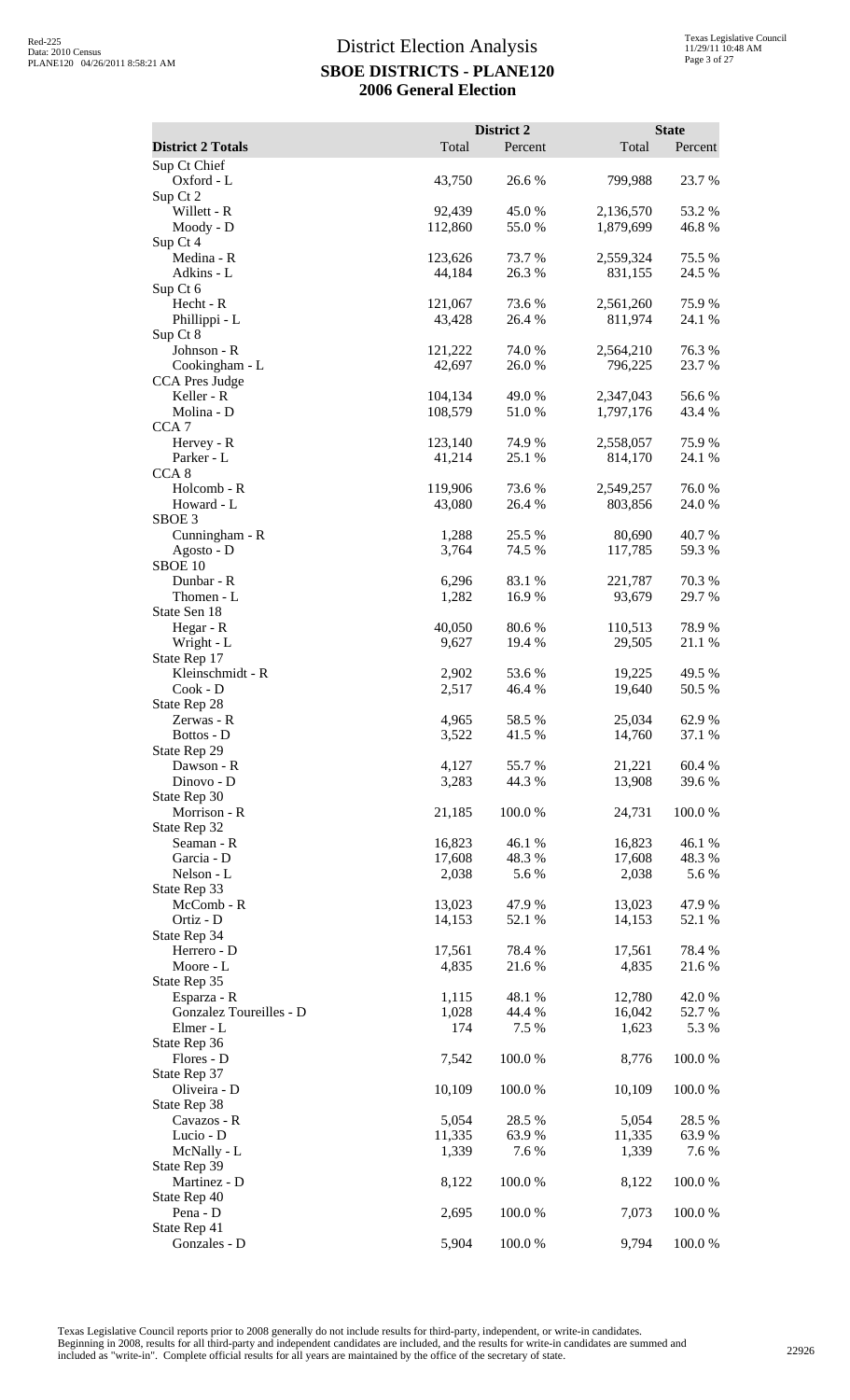|                                      |                  | District 2            |                   | <b>State</b>   |
|--------------------------------------|------------------|-----------------------|-------------------|----------------|
| <b>District 2 Totals</b>             | Total            | Percent               | Total             | Percent        |
| State Rep 43<br>Escobar - D          | 10,407           | 100.0%                | 12,163            | 100.0%         |
| <b>Total Voter Registration (VR)</b> | 822,142          |                       | 13,084,688        |                |
| Total Spanish Surname VR and SSVR/VR | 459,840          | 55.9%                 | 2,755,437         | 21.1 %         |
| Turnout (TO) and TO/VR               | 228,871          | 27.8 %                | 4,417,890         | 33.8%          |
|                                      |                  |                       |                   |                |
| <b>District 3 Totals</b>             | Total            | District 3<br>Percent | Total             | <b>State</b>   |
| U.S. Sen                             |                  |                       |                   | Percent        |
| Hutchison - R                        | 96,642           | 47.8%                 | 2,662,572         | 63.1 %         |
| Radnofsky - D                        | 105,425          | 52.2 %                | 1,556,462         | 36.9%          |
| <b>U.S. Rep 20</b>                   |                  |                       |                   |                |
| Gonzalez - D                         | 67,883           | 87.4 %                | 68,348            | 87.4 %         |
| Idrogo - L                           | 9,782            | 12.6 %                | 9,897             | 12.6 %         |
| Governor<br>Perry - R                | 56,932           | 27.0%                 | 1,717,503         | 39.3 %         |
| Bell - D                             | 83,072           | 39.5 %                | 1,311,346         | 30.0 %         |
| Friedman - I                         | 24,964           | 11.9%                 | 546,799           | 12.5 %         |
| Strayhorn - I                        | 45,512           | 21.6%                 | 797,963           | 18.2 %         |
| Lt. Governor                         |                  |                       |                   |                |
| Dewhurst - R                         | 85,111           | 42.8%                 | 2,515,493         | 60.8%          |
| Alvarado - D<br><b>Attorney Gen</b>  | 113,618          | 57.2 %                | 1,619,457         | 39.2 %         |
| Abbott - R                           | 90,985           | 46.0%                 | 2,556,297         | 61.5%          |
| Van Os - D                           | 106,771          | 54.0%                 | 1,600,365         | 38.5 %         |
| Comptroller                          |                  |                       |                   |                |
| Combs - R                            | 91,800           | 46.5 %                | 2,548,096         | 61.6%          |
| Head - D<br>Land Comm                | 105,469          | 53.5 %                | 1,586,618         | 38.4 %         |
| Patterson - R                        | 76,196           | 39.3 %                | 2,318,093         | 57.4 %         |
| Hathcox - D                          | 117,887          | 60.7 %                | 1,723,359         | 42.6 %         |
| Ag Comm                              |                  |                       |                   |                |
| Staples - R                          | 76,234           | 39.1 %                | 2,307,975         | 56.7%          |
| Gilbert - D                          | 118,912          | 60.9 %                | 1,761,218         | 43.3 %         |
| RR Comm 3<br>Jones - R               | 76,628           | 40.3 %                | 2,270,300         | 56.4 %         |
| Henry - D                            | 113,546          | 59.7%                 | 1,754,302         | 43.6%          |
| Sup Ct Chief                         |                  |                       |                   |                |
| Jefferson - R                        | 96,882           | 66.7%                 | 2,576,539         | 76.3%          |
| Oxford - L                           | 48,381           | 33.3 %                | 799,988           | 23.7 %         |
| Sup Ct 2<br>Willett - R              | 68,071           | 35.3 %                | 2,136,570         | 53.2 %         |
| Moody - D                            | 125,013          | 64.7 %                | 1,879,699         | 46.8%          |
| Sup Ct 4                             |                  |                       |                   |                |
| Medina - R                           | 97,161           | 65.3%                 | 2,559,324         | 75.5 %         |
| Adkins - L                           | 51,597           | 34.7 %                | 831,155           | 24.5 %         |
| Sup Ct 6<br>Hecht - R                | 94,347           | 64.4 %                | 2,561,260         | 75.9%          |
| Phillippi - L                        | 52,083           | 35.6%                 | 811,974           | 24.1 %         |
| Sup Ct 8                             |                  |                       |                   |                |
| Johnson - R                          | 95,992           | 66.1%                 | 2,564,210         | 76.3%          |
| Cookingham - L                       | 49,251           | 33.9%                 | 796,225           | 23.7 %         |
| CCA Pres Judge<br>Keller - R         | 79,065           | 39.3 %                | 2,347,043         | 56.6%          |
| Molina - D                           | 122,164          | 60.7%                 | 1,797,176         | 43.4 %         |
| CCA <sub>7</sub>                     |                  |                       |                   |                |
| Hervey - R                           | 97,805           | 66.8%                 | 2,558,057         | 75.9%          |
| Parker - L                           | 48,718           | 33.2 %                | 814,170           | 24.1 %         |
| CCA <sub>8</sub><br>Holcomb - R      | 95,004           | 65.1 %                | 2,549,257         | 76.0%          |
| Howard - L                           | 50,888           | 34.9%                 | 803,856           | 24.0 %         |
| SBOE <sub>1</sub>                    |                  |                       |                   |                |
| Nunez - D                            | 6,237            | 100.0%                | 136,321           | 100.0%         |
| SBOE <sub>3</sub>                    |                  |                       |                   |                |
| Cunningham - R<br>Agosto - D         | 55,933<br>99,193 | 36.1 %<br>63.9%       | 80,690<br>117,785 | 40.7%<br>59.3% |
| SBOE 5                               |                  |                       |                   |                |
| Mercer - R                           | 12,155           | 67.8%                 | 234,798           | 71.1 %         |
| Oliver - L                           | 5,784            | 32.2 %                | 95,405            | 28.9%          |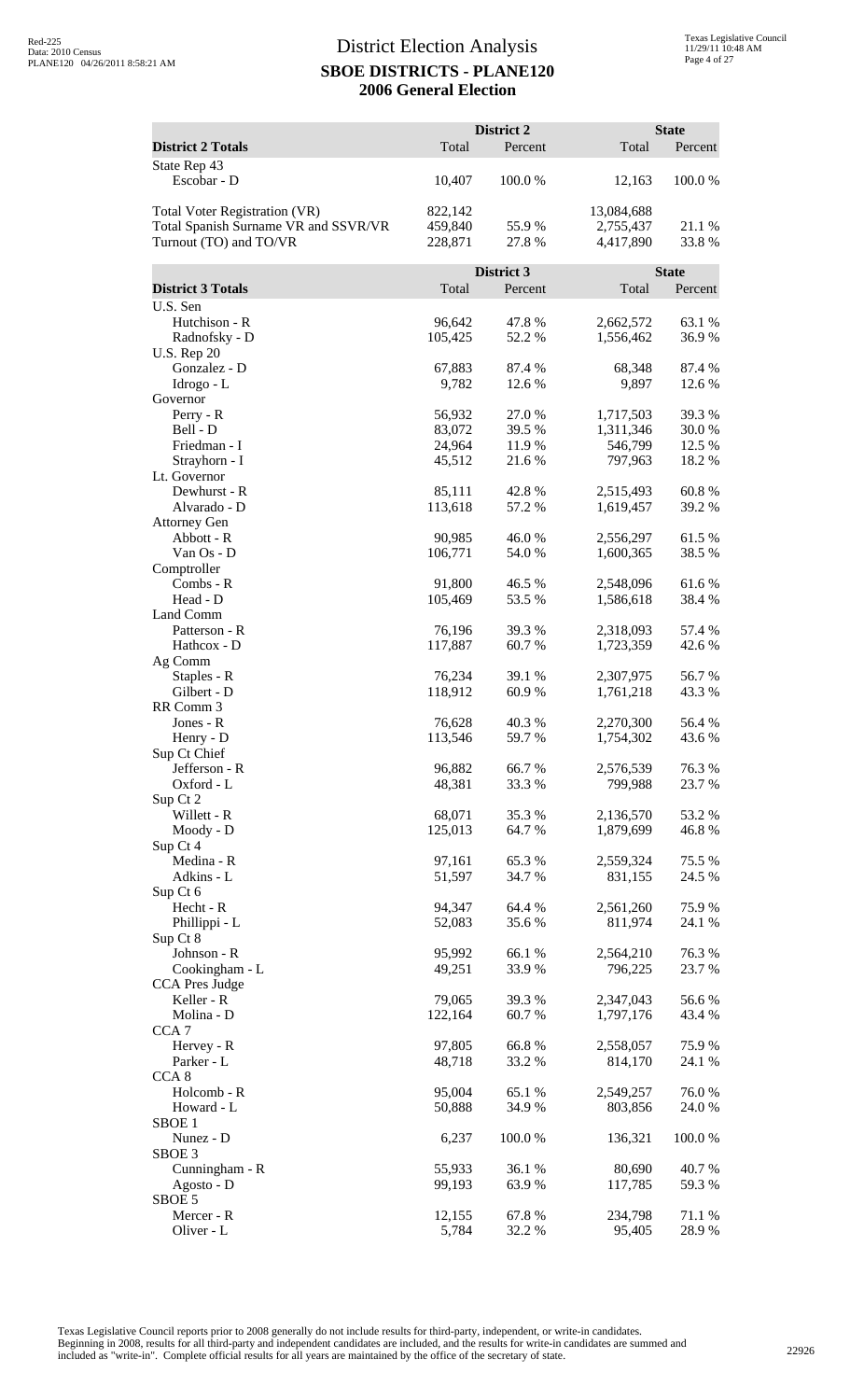|                                      |                 |                       |                 | <b>State</b>     |
|--------------------------------------|-----------------|-----------------------|-----------------|------------------|
| <b>District 3 Totals</b>             | Total           | District 3<br>Percent | Total           | Percent          |
| SBOE <sub>10</sub>                   |                 |                       |                 |                  |
| Dunbar - R                           | 5,894           | 81.4%                 | 221,787         | 70.3%            |
| Thomen - L                           | 1,348           | 18.6%                 | 93,679          | 29.7 %           |
| State Sen 18                         |                 |                       |                 |                  |
| Hegar - R                            | 5,847           | 80.4%                 | 110,513         | 78.9%            |
| Wright - L                           | 1,423           | 19.6 %                | 29,505          | 21.1 %           |
| State Sen 19<br>Bowen - R            | 11,097          | 26.7%                 | 41,054          | 40.6%            |
| Uresti - D                           | 30,471          | 73.3 %                | 60,044          | 59.4 %           |
| State Sen 25                         |                 |                       |                 |                  |
| Wentworth - R                        | 2,602           | 52.0 %                | 132,870         | 61.0%            |
| Thomas - D                           | 2,398           | 48.0%                 | 84,816          | 39.0%            |
| State Rep 30                         |                 |                       |                 |                  |
| Morrison - R                         | 3,546           | 100.0%                | 24,731          | 100.0%           |
| State Rep 31<br>Guillen - D          |                 | 100.0%                | 12,711          | 100.0%           |
| State Rep 35                         | 8,634           |                       |                 |                  |
| Esparza - R                          | 8,310           | 40.3%                 | 12,780          | 42.0%            |
| Gonzalez Toureilles - D              | 11,429          | 55.4 %                | 16,042          | 52.7 %           |
| Elmer - L                            | 885             | 4.3 %                 | 1,623           | 5.3 %            |
| State Rep 36                         |                 |                       |                 |                  |
| Flores - D                           | 1,234           | 100.0%                | 8,776           | 100.0%           |
| State Rep 40                         |                 |                       |                 |                  |
| Pena - D<br>State Rep 41             | 4,378           | 100.0%                | 7,073           | 100.0%           |
| Gonzales - D                         | 3,890           | 100.0 %               | 9,794           | 100.0%           |
| State Rep 43                         |                 |                       |                 |                  |
| Escobar - D                          | 1,756           | 100.0%                | 12,163          | 100.0%           |
| State Rep 44                         |                 |                       |                 |                  |
| Kuempel - R                          | 9,981           | 100.0%                | 28,932          | 100.0%           |
| State Rep 116                        |                 |                       |                 |                  |
| Martinez Fischer - D<br>Tennison - L | 14,276<br>2,461 | 85.3%<br>14.7 %       | 14,276<br>2,461 | 85.3%<br>14.7 %  |
| State Rep 117                        |                 |                       |                 |                  |
| Kenyon - R                           | 5,193           | 34.7 %                | 8,820           | 40.4 %           |
| Leibowitz - D                        | 9,771           | 65.3%                 | 13,024          | 59.6%            |
| State Rep 118                        |                 |                       |                 |                  |
| Antuna - R                           | 3,728           | 29.8 %                | 10,082          | 44.3 %           |
| Farias - D                           | 7,873           | 62.9%                 | 10,982          | 48.2%            |
| Thompson - L<br>State Rep 119        | 913             | 7.3 %                 | 1,701           | 7.5 %            |
| Puente - D                           | 10,668          | 100.0%                | 14,818          | 100.0%           |
| State Rep 120                        |                 |                       |                 |                  |
| McClendon - D                        | 14,098          | 86.2%                 | 14,563          | 85.9%            |
| Thabet - L                           | 2,265           | 13.8 %                | 2,393           | 14.1 %           |
| State Rep 121                        |                 |                       |                 |                  |
| Straus - R<br>Allison - L            | 2,552           | 67.8%<br>32.2 %       | 26,836<br>7,816 | 77.4 %           |
| State Rep 122                        | 1,214           |                       |                 | 22.6 %           |
| Corte - R                            | 419             | 54.1 %                | 37,625          | 69.3%            |
| Stallings - D                        | 356             | 45.9%                 | 16,651          | 30.7%            |
| State Rep 123                        |                 |                       |                 |                  |
| Villarreal - D                       | 12,306          | 86.0%                 | 14,659          | 84.6 %           |
| Ragsdale - L                         | 1,997           | 14.0 %                | 2,668           | 15.4 %           |
| State Rep 124                        |                 |                       |                 |                  |
| $King - R$<br>Menendez - D           | 7,546<br>13,687 | 35.5 %<br>64.5 %      | 7,546<br>13,687 | 35.5 %<br>64.5 % |
| State Rep 125                        |                 |                       |                 |                  |
| Balido - R                           | 7,232           | 36.8%                 | 9,516           | 39.7%            |
| Castro - D                           | 12,430          | 63.2%                 | 14,466          | 60.3%            |
|                                      |                 |                       |                 |                  |
| <b>Total Voter Registration (VR)</b> | 814,470         |                       | 13,084,688      |                  |
| Total Spanish Surname VR and SSVR/VR | 484,863         | 59.5 %                | 2,755,437       | 21.1 %           |
| Turnout (TO) and TO/VR               | 214,600         | 26.3 %                | 4,417,890       | 33.8%            |
|                                      |                 | District 4            |                 | <b>State</b>     |
| <b>District 4 Totals</b>             | Total           | Percent               | Total           | Percent          |
| U.S. Sen                             |                 |                       |                 |                  |
| Hutchison - R                        | 53,576          | 32.1 %                | 2,662,572       | 63.1 %           |
| Radnofsky - D                        | 113,480         | 67.9%                 | 1,556,462       | 36.9%            |

Poe - R 2,817 61.0 % 90,483 66.7 % Binderim - D  $1,803$  39.0 % 45,076 33.3 %

U.S. Rep 2<br>Poe - R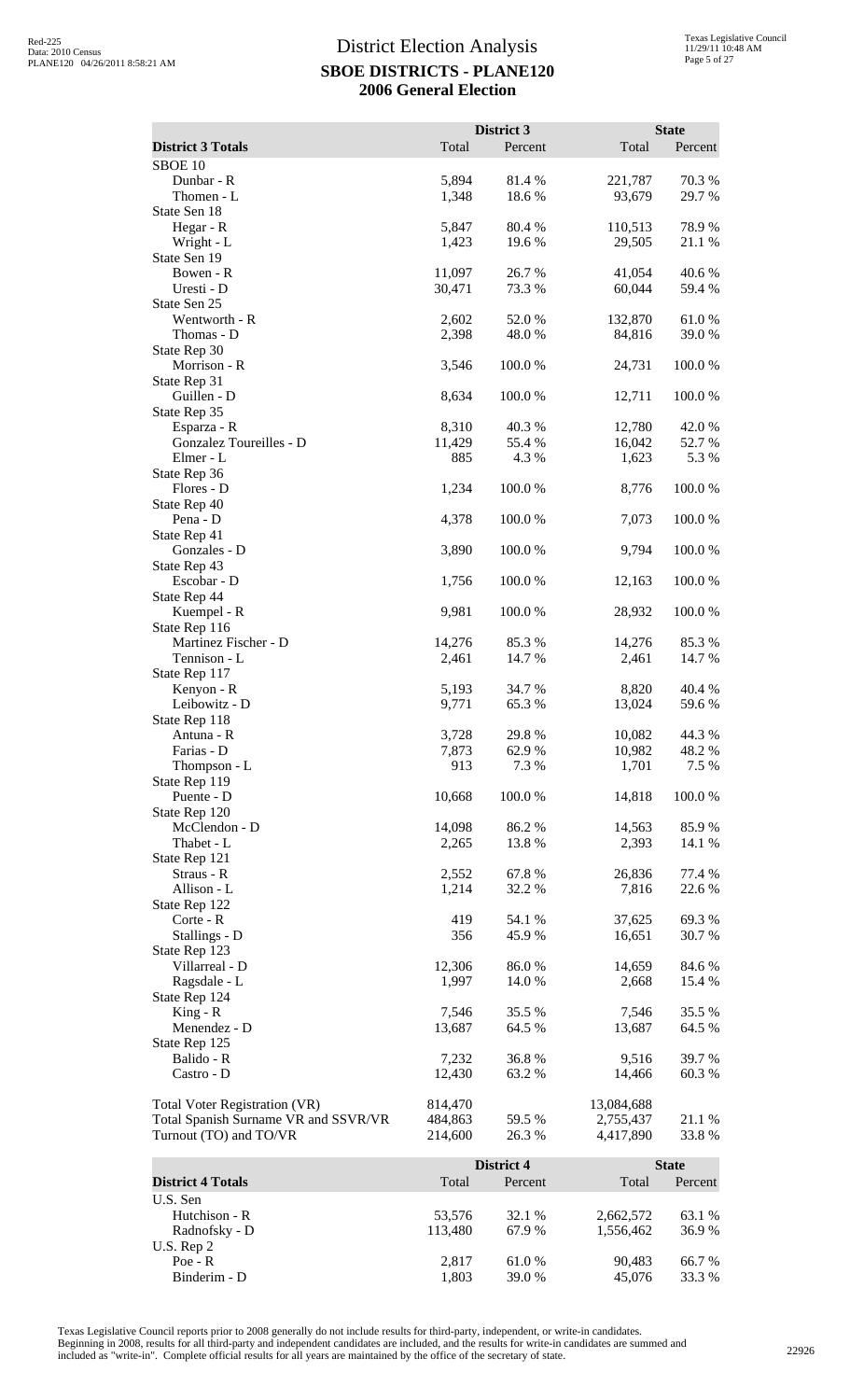|                                       |                   | District 4      |                        | <b>State</b>    |
|---------------------------------------|-------------------|-----------------|------------------------|-----------------|
| <b>District 4 Totals</b>              | Total             | Percent         | Total                  | Percent         |
| U.S. Rep 7<br>Culberson - R           | 1,700             | 45.8%           | 99,318                 | 60.6%           |
| Henley - D                            | 2,012             | 54.2 %          | 64,514                 | 39.4 %          |
| U.S. Rep 9                            |                   |                 |                        |                 |
| Green - D                             | 40,174            | 100.0%          | 60,253                 | 100.0%          |
| <b>U.S. Rep 18</b><br>Jackson Lee - D | 51,868            | 85.1 %          | 65,936                 | 80.0%           |
| Hassan - R                            | 9,108             | 14.9 %          | 16,448                 | 20.0%           |
| <b>U.S. Rep 22</b>                    |                   |                 |                        |                 |
| Lampson - D                           | 6,978<br>525      | 70.6%<br>5.3 %  | 76,775                 | 52.0%           |
| Smither - L<br>Gibbs - W              | 2,384             | 24.1 %          | 9,009<br>61,938        | 6.1 %<br>41.9 % |
| <b>U.S. Rep 29</b>                    |                   |                 |                        |                 |
| Story - R                             | 9,946             | 23.0%           | 12,347                 | 24.9%           |
| Green - D<br>Governor                 | 33,327            | 77.0%           | 37,174                 | 75.1 %          |
| Perry - R                             | 34,757            | 19.8%           | 1,717,503              | 39.3%           |
| Bell - D                              | 104,827           | 59.6%           | 1,311,346              | 30.0%           |
| Friedman - I                          | 15,234            | 8.7 %           | 546,799                | 12.5 %          |
| Strayhorn - I<br>Lt. Governor         | 21,137            | 12.0 %          | 797,963                | 18.2 %          |
| Dewhurst - R                          | 49,663            | 29.4 %          | 2,515,493              | 60.8%           |
| Alvarado - D                          | 119,377           | 70.6%           | 1,619,457              | 39.2 %          |
| <b>Attorney Gen</b>                   |                   |                 |                        |                 |
| Abbott - R<br>Van Os - D              | 54,078<br>115,762 | 31.8%<br>68.2%  | 2,556,297<br>1,600,365 | 61.5%<br>38.5 % |
| Comptroller                           |                   |                 |                        |                 |
| Combs - R                             | 49,642            | 29.3 %          | 2,548,096              | 61.6%           |
| Head - D                              | 119,554           | 70.7%           | 1,586,618              | 38.4 %          |
| Land Comm<br>Patterson - R            | 44,134            | 26.5 %          | 2,318,093              | 57.4 %          |
| Hathcox - D                           | 122,711           | 73.5 %          | 1,723,359              | 42.6 %          |
| Ag Comm                               |                   |                 |                        |                 |
| Staples - R                           | 43,351            | 25.9%           | 2,307,975              | 56.7%           |
| Gilbert - D<br>RR Comm 3              | 124,230           | 74.1 %          | 1,761,218              | 43.3 %          |
| Jones - R                             | 42,800            | 25.9%           | 2,270,300              | 56.4 %          |
| Henry - D                             | 122,745           | 74.1 %          | 1,754,302              | 43.6 %          |
| Sup Ct Chief<br>Jefferson - R         |                   | 60.5%           |                        |                 |
| Oxford - L                            | 55,396<br>36,225  | 39.5 %          | 2,576,539<br>799,988   | 76.3%<br>23.7 % |
| Sup Ct 2                              |                   |                 |                        |                 |
| Willett - R                           | 39,279            | 23.6 %          | 2,136,570              | 53.2 %          |
| Moody - D                             | 127,474           | 76.4 %          | 1,879,699              | 46.8%           |
| Sup Ct 4<br>Medina - R                | 57,679            | 61.3%           | 2,559,324              | 75.5 %          |
| Adkins - L                            | 36,338            | 38.7%           | 831,155                | 24.5 %          |
| Sup Ct 6                              |                   |                 |                        |                 |
| Hecht - R<br>Phillippi - L            | 54,579<br>37,742  | 59.1 %<br>40.9% | 2,561,260<br>811,974   | 75.9%<br>24.1 % |
| Sup Ct 8                              |                   |                 |                        |                 |
| Johnson - R                           | 54,275            | 59.4 %          | 2,564,210              | 76.3%           |
| Cookingham - L                        | 37,077            | 40.6%           | 796,225                | 23.7 %          |
| CCA Pres Judge<br>Keller - R          | 42,540            | 25.0%           | 2,347,043              | 56.6%           |
| Molina - D                            | 127,295           | 75.0%           | 1,797,176              | 43.4 %          |
| CCA <sub>7</sub>                      |                   |                 |                        |                 |
| Hervey - R                            | 55,672            | 60.4%           | 2,558,057              | 75.9%           |
| Parker - L<br>CCA <sub>8</sub>        | 36,438            | 39.6%           | 814,170                | 24.1 %          |
| Holcomb - R                           | 53,836            | 59.0%           | 2,549,257              | 76.0%           |
| Howard - L                            | 37,453            | 41.0 %          | 803,856                | 24.0%           |
| SBOE <sub>4</sub><br>Allen - D        |                   |                 |                        | 100.0%          |
| SBOE 10                               | 122,368           | 100.0%          | 126,252                |                 |
| Dunbar - R                            | 2,609             | 65.6%           | 221,787                | 70.3%           |
| Thomen - L                            | 1,371             | 34.4 %          | 93,679                 | 29.7 %          |
| State Sen 7<br>Patrick - R            | 2,422             | 56.9%           |                        | 69.2%           |
| Kubosh - D                            | 1,837             | 43.1 %          | 118,067<br>52,586      | 30.8%           |
| State Sen 13                          |                   |                 |                        |                 |
| Ellis - D                             | 66,982            | 100.0%          | 90,148                 | 100.0%          |
| State Sen 15<br>DeLaRosa - R          | 12,118            | 26.4 %          | 33,396                 | 37.0%           |
| Whitmire - D                          | 33,733            | 73.6 %          | 56,883                 | 63.0%           |

Texas Legislative Council reports prior to 2008 generally do not include results for third-party, independent, or write-in candidates.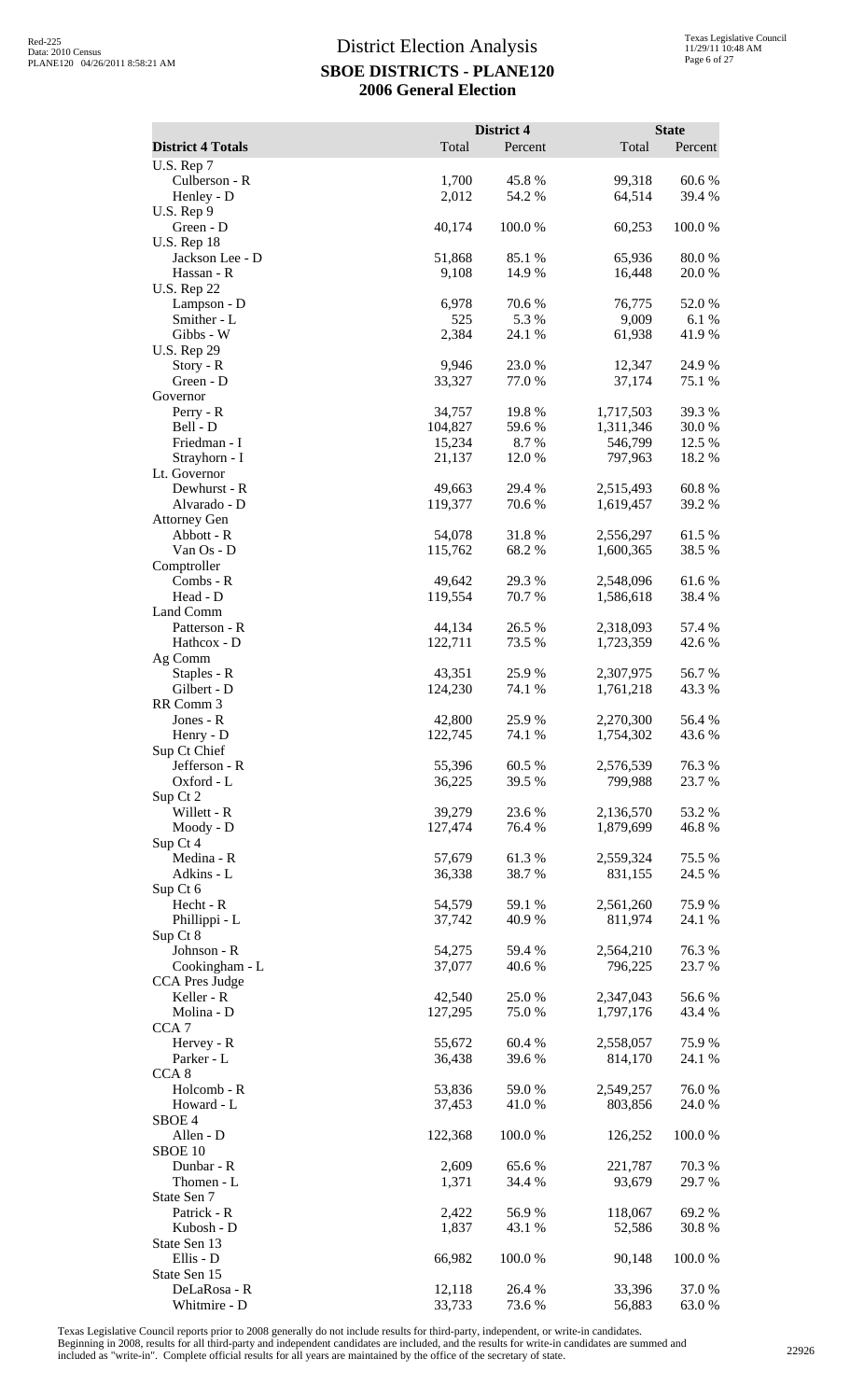|                                                                |                    | District 4       |                        | <b>State</b>     |
|----------------------------------------------------------------|--------------------|------------------|------------------------|------------------|
| <b>District 4 Totals</b>                                       | Total              | Percent          | Total                  | Percent          |
| State Sen 17<br>Janek - R                                      | 1,880              | 69.5 %           | 88,483                 | 77.8%            |
| Kurtz - L                                                      | 825                | 30.5 %           | 25,212                 | 22.2 %           |
| State Rep 26                                                   |                    |                  |                        |                  |
| Howard - R                                                     | 172                | 100.0%           | 26,374                 | 100.0%           |
| State Rep 27<br>Bryant - R                                     | 3,089              | 20.0%            | 13,475                 | 39.2 %           |
| Olivo - D                                                      | 12,362             | 80.0%            | 20,898                 | 60.8%            |
| State Rep 126                                                  |                    | 32.5 %           |                        |                  |
| Harless - R<br>Khan - D                                        | 1,193<br>2,482     | 67.5 %           | 18,112<br>9,114        | 66.5%<br>33.5 %  |
| State Rep 127                                                  |                    |                  |                        |                  |
| Crabb - R                                                      | 547                | 29.3 %           | 20,773                 | 59.2 %           |
| Trautman - D<br>State Rep 129                                  | 1,319              | 70.7%            | 14,305                 | 40.8%            |
| Davis - R                                                      | 458                | 45.8%            | 19,616                 | 57.7 %           |
| Matula - D                                                     | 542                | 54.2 %           | 14,397                 | 42.3 %           |
| State Rep 131<br>Allen - D                                     | 14,379             | 100.0%           | 14,379                 | 100.0%           |
| State Rep 133                                                  |                    |                  |                        |                  |
| Murphy - R                                                     | 230                | 30.0%            | 11,693                 | 57.2 %           |
| Thibaut - D<br>State Rep 134                                   | 536                | 70.0%            | 8,750                  | 42.8%            |
| Wong - $R$                                                     | 271                | 39.4 %           | 20,004                 | 44.2 %           |
| Cohen - D                                                      | 417                | 60.6%            | 25,218                 | 55.8%            |
| State Rep 135<br>Elkins - R                                    | 411                | 100.0%           | 16,083                 | 100.0%           |
| State Rep 138                                                  |                    |                  |                        |                  |
| Bohac - R                                                      | 5,023              | 57.0%            | 12,504                 | 60.1%            |
| McDavid - D<br>State Rep 139                                   | 3,785              | 43.0 %           | 8,286                  | 39.9%            |
| Turner - D                                                     | 13,830             | 100.0%           | 13,969                 | 100.0%           |
| State Rep 140                                                  |                    |                  |                        |                  |
| Bailey - D<br>State Rep 141                                    | 6,168              | 100.0%           | 6,168                  | 100.0%           |
| Thompson - D                                                   | 11,898             | 100.0 %          | 12,926                 | 100.0 %          |
| State Rep 142                                                  |                    |                  |                        |                  |
| Dutton - D<br>State Rep 143                                    | 14,326             | 100.0%           | 15,024                 | 100.0%           |
| Olmos - R                                                      | 2,210              | 26.9%            | 2,218                  | 26.9%            |
| Hernandez - D                                                  | 6,013              | 73.1 %           | 6,026                  | 73.1 %           |
| State Rep 144<br>Talton - R                                    | 2,147              | 47.3 %           | 11,125                 | 58.1 %           |
| Sexton - D                                                     | 2,390              | 52.7%            | 8,017                  | 41.9%            |
| State Rep 145                                                  |                    |                  |                        |                  |
| Noriega - D<br>State Rep 146                                   | 7,773              | 100.0%           | 7,773                  | 100.0 %          |
| Miles - D                                                      | 15,623             | 100.0%           | 19,812                 | 100.0%           |
| State Rep 147                                                  |                    |                  |                        |                  |
| Coleman - D<br>State Rep 148                                   | 14,317             | 100.0 %          | 17,273                 | 100.0%           |
| Farrar - D                                                     | 2,937              | 91.9 %           | 12,790                 | 84.3 %           |
| Dittmar - L                                                    | 258                | 8.1 %            | 2,387                  | 15.7 %           |
| State Rep 149<br>Heflin - R                                    | 1,288              | 34.8 %           | 10,632                 | 45.7 %           |
| Vo - D                                                         | 2,414              | 65.2%            | 12,621                 | 54.3 %           |
| State Rep 150                                                  |                    |                  |                        |                  |
| Riddle - R<br>Nelson-Turnier - D                               | 1,652<br>1,289     | 56.2 %<br>43.8 % | 22,585<br>9,554        | 70.3 %<br>29.7 % |
|                                                                |                    |                  |                        |                  |
| <b>Total Voter Registration (VR)</b>                           | 741,229            |                  | 13,084,688             |                  |
| Total Spanish Surname VR and SSVR/VR<br>Turnout (TO) and TO/VR | 186,516<br>176,063 | 25.2 %<br>23.8 % | 2,755,437<br>4,417,890 | 21.1 %<br>33.8%  |
|                                                                |                    |                  |                        |                  |
|                                                                |                    | District 5       |                        | <b>State</b>     |
| <b>District 5 Totals</b><br>U.S. Sen                           | Total              | Percent          | Total                  | Percent          |
| Hutchison - R                                                  | 226,314            | 60.6 %           | 2,662,572              | 63.1 %           |
| Radnofsky - D                                                  | 147,096            | 39.4 %           | 1,556,462              | 36.9%            |
| $U.S.$ Rep 10                                                  |                    |                  |                        |                  |

Texas Legislative Council reports prior to 2008 generally do not include results for third-party, independent, or write-in candidates.

 $\overline{\text{Ankrum}}$  -  $\overline{\text{D}}$ U.S. Rep 11

Beginning in 2008, results for all third-party and independent candidates are included, and the results for write-in candidates are summed and<br>included as "write-in". Complete official results for all years are maintained

McCaul - R<br>
Ankrum - D<br>
Ankrum - D<br>
Ankrum - D<br>
Ankrum - D<br>
Ankrum - C<br>
Ankrum - C<br>
Ankrum - C<br>
Ankrum - C<br>
Ankrum - C<br>
Ankrum - C<br>
Ankrum - C<br>
Ankrum - C<br>
Ankrum - C<br>
Ankrum - C<br>
Ankrum - C<br>
Ankrum - C<br>
Ankrum - C<br>
Ankrum

Conaway - R 13,699 100.0 % 107,258 100.0 %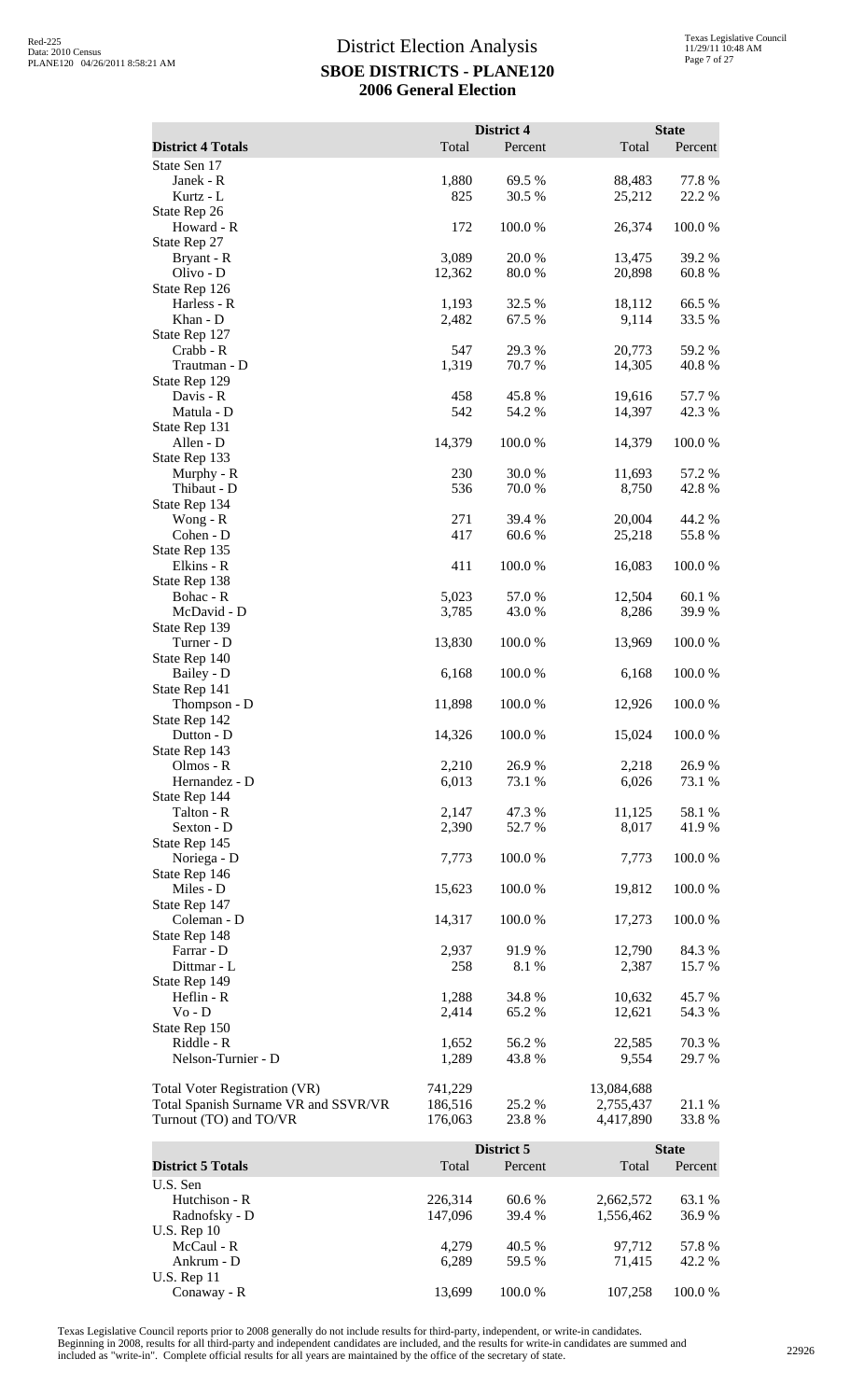|                                         |                    | District 5       |                        | <b>State</b>    |
|-----------------------------------------|--------------------|------------------|------------------------|-----------------|
| <b>District 5 Totals</b>                | Total              | Percent          | Total                  | Percent         |
| <b>U.S. Rep 20</b><br>Gonzalez - D      |                    | 80.2%            | 68,348                 | 87.4 %          |
| Idrogo - L                              | 465<br>115         | 19.8%            | 9,897                  | 12.6 %          |
| Governor                                |                    |                  |                        |                 |
| Perry - R                               | 141,963            | 36.6%            | 1,717,503              | 39.3%           |
| Bell - D<br>Friedman - I                | 119,674<br>57,982  | 30.9%<br>15.0%   | 1,311,346<br>546,799   | 30.0%<br>12.5 % |
| Strayhorn - I                           | 68,173             | 17.6 %           | 797,963                | 18.2 %          |
| Lt. Governor                            |                    |                  |                        |                 |
| Dewhurst - R<br>Alvarado - D            | 217,384<br>145,926 | 59.8%<br>40.2%   | 2,515,493<br>1,619,457 | 60.8%<br>39.2 % |
| <b>Attorney Gen</b>                     |                    |                  |                        |                 |
| Abbott - R                              | 221,582            | 60.6%            | 2,556,297              | 61.5 %          |
| Van Os - D<br>Comptroller               | 144,221            | 39.4 %           | 1,600,365              | 38.5 %          |
| $Combs - R$                             | 227,218            | 62.4 %           | 2,548,096              | 61.6 %          |
| Head - D                                | 136,925            | 37.6 %           | 1,586,618              | 38.4 %          |
| Land Comm                               | 200,502            |                  |                        | 57.4 %          |
| Patterson - R<br>Hathcox - D            | 156,346            | 56.2%<br>43.8%   | 2,318,093<br>1,723,359 | 42.6 %          |
| Ag Comm                                 |                    |                  |                        |                 |
| Staples - R                             | 200,853            | 56.0%            | 2,307,975              | 56.7%           |
| Gilbert - D<br>RR Comm 3                | 157,698            | 44.0%            | 1,761,218              | 43.3 %          |
| Jones - R                               | 202,446            | 57.0%            | 2,270,300              | 56.4 %          |
| Henry - D                               | 152,760            | 43.0 %           | 1,754,302              | 43.6 %          |
| Sup Ct Chief                            |                    |                  |                        |                 |
| Jefferson - R<br>Oxford - L             | 229,673<br>93,942  | 71.0%<br>29.0 %  | 2,576,539<br>799,988   | 76.3%<br>23.7 % |
| Sup Ct 2                                |                    |                  |                        |                 |
| Willett - R                             | 184,813            | 52.1 %           | 2,136,570              | 53.2 %          |
| Moody - D<br>Sup Ct 4                   | 169,646            | 47.9%            | 1,879,699              | 46.8%           |
| Medina - R                              | 222,977            | 69.0 %           | 2,559,324              | 75.5 %          |
| Adkins - L                              | 100,370            | 31.0%            | 831,155                | 24.5 %          |
| Sup Ct 6<br>Hecht - R                   | 224,333            | 69.5 %           | 2,561,260              | 75.9%           |
| Phillippi - L                           | 98,408             | 30.5 %           | 811,974                | 24.1 %          |
| Sup Ct 8                                |                    |                  |                        |                 |
| Johnson - R                             | 224,257            | 69.8%            | 2,564,210              | 76.3%           |
| Cookingham - L<br><b>CCA</b> Pres Judge | 96,857             | 30.2 %           | 796,225                | 23.7 %          |
| Keller - R                              | 207,027            | 56.0%            | 2,347,043              | 56.6%           |
| Molina - D                              | 162,748            | 44.0 %           | 1,797,176              | 43.4 %          |
| CCA <sub>7</sub><br>Hervey - R          | 225,785            | 70.0%            | 2,558,057              | 75.9%           |
| Parker - L                              | 96,582             | 30.0%            | 814,170                | 24.1 %          |
| CCA <sub>8</sub>                        |                    |                  |                        |                 |
| Holcomb - R<br>Howard - L               | 223,114<br>97,365  | 69.6%<br>30.4 %  | 2,549,257<br>803,856   | 76.0%<br>24.0 % |
| SBOE <sub>1</sub>                       |                    |                  |                        |                 |
| Nunez - D                               | 6,592              | 100.0%           | 136,321                | 100.0%          |
| SBOE <sub>3</sub><br>Cunningham - R     | 12,725             | 63.7%            | 80,690                 | 40.7%           |
| Agosto - D                              | 7,252              | 36.3%            | 117,785                | 59.3%           |
| SBOE 5                                  |                    |                  |                        |                 |
| Mercer - R<br>Oliver - L                | 183,371<br>77,589  | 70.3 %<br>29.7 % | 234,798<br>95,405      | 71.1 %<br>28.9% |
| SBOE 10                                 |                    |                  |                        |                 |
| Dunbar - R                              | 9,829              | 37.1 %           | 221,787                | 70.3 %          |
| Thomen - L                              | 16,669             | 62.9%            | 93,679                 | 29.7%           |
| SBOE 15<br>Craig - R                    | 1,043              | 85.0%            | 203,013                | 83.8%           |
| Stacker - L                             | 184                | 15.0%            | 39,171                 | 16.2%           |
| State Sen 14                            |                    |                  |                        |                 |
| Watson - D<br>Howard - L                | 59,952<br>12,030   | 83.3%<br>16.7%   | 127,223<br>31,180      | 80.3%<br>19.7%  |
| State Sen 18                            |                    |                  |                        |                 |
| Hegar - R                               | 3,975              | 65.7%            | 110,513                | 78.9%           |
| Wright - L<br>State Sen 19              | 2,076              | 34.3 %           | 29,505                 | 21.1 %          |
| Bowen - R                               | 4,395              | 59.1 %           | 41,054                 | 40.6%           |
| Uresti - D                              | 3,046              | 40.9 %           | 60,044                 | 59.4 %          |
| State Sen 25<br>Wentworth - R           | 130,268            | 61.2%            | 132,870                | 61.0%           |
|                                         |                    |                  |                        |                 |

Texas Legislative Council reports prior to 2008 generally do not include results for third-party, independent, or write-in candidates.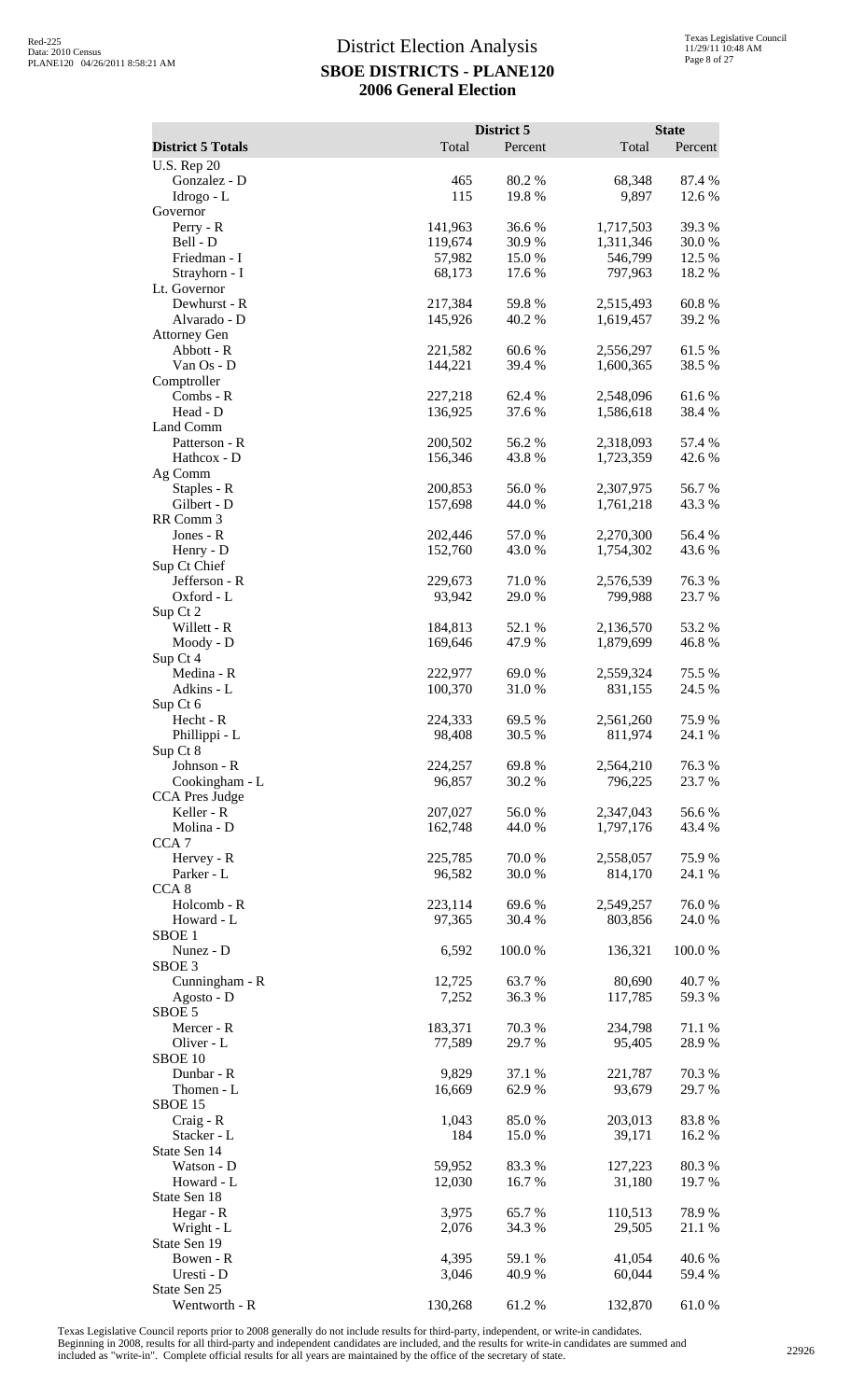|                                      |         | District 5 |            | <b>State</b> |
|--------------------------------------|---------|------------|------------|--------------|
| <b>District 5 Totals</b>             | Total   | Percent    | Total      | Percent      |
| State Sen 25                         |         |            |            |              |
| Thomas - D                           | 82,418  | 38.8%      | 84,816     | 39.0%        |
| State Rep 44                         |         |            |            |              |
| Kuempel - R                          | 18,951  | 100.0%     | 28,932     | 100.0%       |
| State Rep 45                         |         |            |            |              |
| Neuhaus - R                          | 14,949  | 37.3 %     | 14,949     | 37.3 %       |
| Rose - D                             | 25,090  | 62.7%      | 25,090     | 62.7%        |
| State Rep 46                         |         |            |            |              |
| Dukes - D                            | 10,591  | 89.5 %     | 17,343     | 85.3%        |
| Wedeikes - L                         | 1,240   | 10.5 %     | 2,980      | 14.7 %       |
| State Rep 47                         |         |            |            |              |
| Welch - R                            | 17,989  | 43.7 %     | 24,447     | 47.5 %       |
| Bolton - D                           | 23,191  | 56.3%      | 26,975     | 52.5 %       |
| State Rep 48                         |         |            |            |              |
| Howard - D                           | 11,208  | 80.2%      | 31,255     | 77.8 %       |
| Easton - L                           | 2,766   | 19.8 %     | 8,939      | 22.2 %       |
| State Rep 49                         |         |            |            |              |
| Naishtat - D                         | 25,264  | 84.1 %     | 32,381     | 84.1 %       |
| McKay - L                            | 4,771   | 15.9%      | 6,111      | 15.9%        |
| State Rep 51                         |         |            |            |              |
| Rodriguez - D                        | 13,521  | 85.7%      | 13,521     | 85.7%        |
| DiBianca - L                         | 2,252   | 14.3 %     | 2,252      | 14.3 %       |
| State Rep 53                         |         |            |            |              |
| Hilderbran - R                       | 19,158  | 85.4 %     | 31,252     | 85.3%        |
| Holk - L                             | 3,269   | 14.6 %     | 5,399      | 14.7 %       |
| State Rep 73                         |         |            |            |              |
| Macias - R                           | 31,296  | 79.7 %     | 35,783     | 79.7%        |
| Ellis - L<br>State Rep 117           | 7,956   | 20.3 %     | 9,141      | 20.3 %       |
| Kenyon - R                           | 3,627   | 52.7%      | 8,820      | 40.4 %       |
| Leibowitz - D                        | 3,253   | 47.3 %     | 13,024     | 59.6%        |
| State Rep 118                        |         |            |            |              |
| Antuna - R                           | 6,354   | 62.0%      | 10,082     | 44.3 %       |
| Farias - D                           | 3,109   | 30.3%      | 10,982     | 48.2%        |
| Thompson - L                         | 788     | 7.7 %      | 1,701      | 7.5 %        |
| State Rep 119                        |         |            |            |              |
| Puente - D                           | 4,150   | 100.0%     | 14,818     | 100.0 %      |
| State Rep 120                        |         |            |            |              |
| McClendon - D                        | 465     | 78.4 %     | 14,563     | 85.9%        |
| Thabet - L                           | 128     | 21.6%      | 2,393      | 14.1 %       |
| State Rep 121                        |         |            |            |              |
| Straus - R                           | 24,284  | 78.6 %     | 26,836     | 77.4 %       |
| Allison - L                          | 6,602   | 21.4 %     | 7,816      | 22.6 %       |
| State Rep 122                        |         |            |            |              |
| Corte - R                            | 37,206  | 69.5 %     | 37,625     | 69.3%        |
| Stallings - D                        | 16,295  | 30.5 %     | 16,651     | 30.7 %       |
| State Rep 123                        |         |            |            |              |
| Villarreal - D                       | 2,353   | 77.8 %     | 14,659     | 84.6%        |
| Ragsdale - L                         | 671     | 22.2 %     | 2,668      | 15.4 %       |
| State Rep 125                        |         |            |            |              |
| Balido - R                           | 2,284   | 52.9%      | 9,516      | 39.7 %       |
| Castro - D                           | 2,036   | 47.1 %     | 14,466     | 60.3 %       |
|                                      |         |            |            |              |
| <b>Total Voter Registration (VR)</b> | 991,931 |            | 13,084,688 |              |
| Total Spanish Surname VR and SSVR/VR | 188,402 | 19.0 %     | 2,755,437  | 21.1 %       |
| Turnout (TO) and TO/VR               | 393,180 | 39.6 %     | 4,417,890  | 33.8%        |
|                                      |         |            |            |              |
|                                      |         | District 6 |            | <b>State</b> |

|                          |         | District 6 |           |         |
|--------------------------|---------|------------|-----------|---------|
| <b>District 6 Totals</b> | Total   | Percent    | Total     | Percent |
| U.S. Sen                 |         |            |           |         |
| Hutchison - R            | 184,314 | 65.8%      | 2,662,572 | 63.1 %  |
| Radnofsky - D            | 95,920  | 34.2 %     | 1,556,462 | 36.9%   |
| U.S. Rep $2$             |         |            |           |         |
| $Poe - R$                | 18,550  | 77.2 %     | 90,483    | 66.7 %  |
| Binderim - D             | 5,489   | 22.8%      | 45,076    | 33.3 %  |
| U.S. Rep $7$             |         |            |           |         |
| Culberson - R            | 97,618  | 61.0%      | 99,318    | 60.6 %  |
| Henley - D               | 62,502  | 39.0 %     | 64,514    | 39.4 %  |
| $U.S.$ Rep 9             |         |            |           |         |
| Green - D                | 16,516  | 100.0 %    | 60,253    | 100.0%  |
| <b>U.S. Rep 10</b>       |         |            |           |         |
| McCaul - R               | 37,481  | 75.9 %     | 97,712    | 57.8%   |
| Ankrum - D               | 11.878  | 24.1 %     | 71.415    | 42.2 %  |

Texas Legislative Council reports prior to 2008 generally do not include results for third-party, independent, or write-in candidates.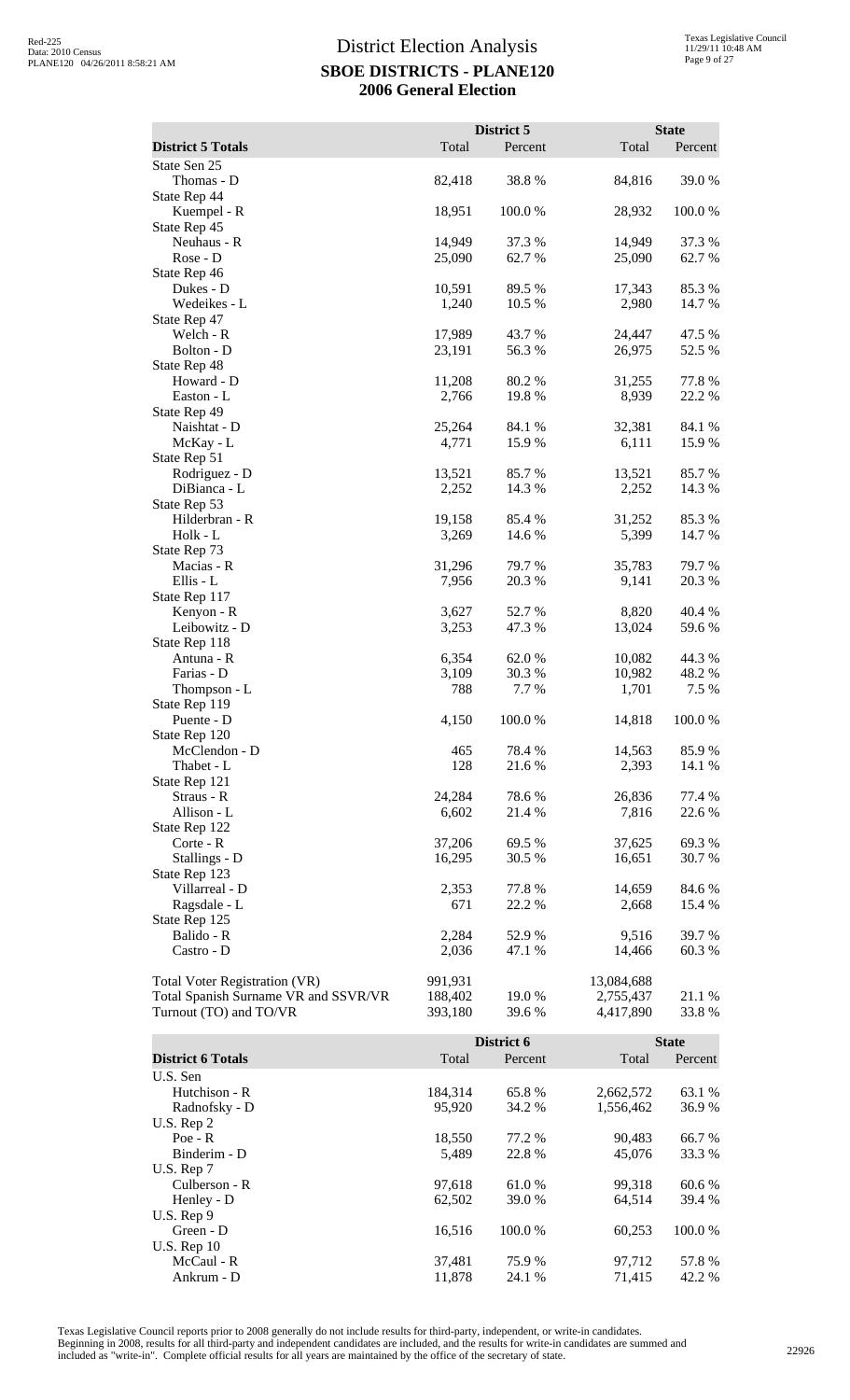|                                       |                    | District 6       |                        | <b>State</b>    |
|---------------------------------------|--------------------|------------------|------------------------|-----------------|
| <b>District 6 Totals</b>              | Total              | Percent          | Total                  | Percent         |
| <b>U.S. Rep 18</b><br>Jackson Lee - D | 14,068             | 65.7%            | 65,936                 | 80.0%           |
| Hassan - R                            | 7,340              | 34.3 %           | 16,448                 | 20.0%           |
| Governor<br>$Perry - R$               | 125,019            | 42.8%            | 1,717,503              | 39.3 %          |
| Bell - D                              | 78,095             | 26.7%            | 1,311,346              | 30.0%           |
| Friedman - I                          | 44,383             | 15.2 %           | 546,799                | 12.5 %          |
| Strayhorn - I                         | 44,734             | 15.3 %           | 797,963                | 18.2 %          |
| Lt. Governor<br>Dewhurst - R          | 181,161            | 65.7%            | 2,515,493              | 60.8%           |
| Alvarado - D                          | 94,626             | 34.3 %           | 1,619,457              | 39.2 %          |
| <b>Attorney Gen</b>                   |                    |                  |                        |                 |
| Abbott - R                            | 187,407            | 66.9%            | 2,556,297              | 61.5%           |
| Van Os - D<br>Comptroller             | 92,767             | 33.1 %           | 1,600,365              | 38.5 %          |
| Combs - R                             | 184,234            | 66.2%            | 2,548,096              | 61.6%           |
| Head - D                              | 94,172             | 33.8%            | 1,586,618              | 38.4%           |
| Land Comm<br>Patterson - R            | 173,222            | 63.8%            | 2,318,093              | 57.4 %          |
| Hathcox - D                           | 98,304             | 36.2%            | 1,723,359              | 42.6 %          |
| Ag Comm                               |                    |                  |                        |                 |
| Staples - R                           | 171,949            | 63.0%            | 2,307,975              | 56.7%           |
| Gilbert - D<br>RR Comm 3              | 101,042            | 37.0%            | 1,761,218              | 43.3%           |
| Jones - R                             | 171,396            | 63.1 %           | 2,270,300              | 56.4 %          |
| Henry - D                             | 100,342            | 36.9%            | 1,754,302              | 43.6 %          |
| Sup Ct Chief                          |                    |                  |                        |                 |
| Jefferson - R                         | 188,037            | 79.3 %           | 2,576,539              | 76.3%           |
| Oxford - L<br>Sup Ct 2                | 49,121             | 20.7%            | 799,988                | 23.7 %          |
| Willett - R                           | 162,176            | 59.7%            | 2,136,570              | 53.2 %          |
| Moody - D                             | 109,647            | 40.3%            | 1,879,699              | 46.8%           |
| Sup Ct 4<br>Medina - R                | 188,127            | 79.1 %           | 2,559,324              | 75.5 %          |
| Adkins - L                            | 49,565             | 20.9%            | 831,155                | 24.5 %          |
| Sup Ct 6                              |                    |                  |                        |                 |
| Hecht - R                             | 187,293            | 79.1 %           | 2,561,260              | 75.9%           |
| Phillippi - L<br>Sup Ct 8             | 49,362             | 20.9%            | 811,974                | 24.1 %          |
| Johnson - R                           | 185,401            | 78.9%            | 2,564,210              | 76.3%           |
| Cookingham - L                        | 49,570             | 21.1 %           | 796,225                | 23.7 %          |
| <b>CCA Pres Judge</b>                 |                    |                  |                        |                 |
| Keller - R<br>Molina - D              | 173,693<br>103,709 | 62.6%<br>37.4 %  | 2,347,043<br>1,797,176 | 56.6%<br>43.4 % |
| CCA <sub>7</sub>                      |                    |                  |                        |                 |
| Hervey - R                            | 188,441            | 80.2 %           | 2,558,057              | 75.9%           |
| Parker - L                            | 46,458             | 19.8%            | 814,170                | 24.1 %          |
| CCA <sub>8</sub><br>Holcomb - R       | 185,260            | 79.3 %           | 2,549,257              | 76.0%           |
| Howard - L                            | 48,489             | 20.7%            | 803,856                | 24.0%           |
| SBOE 4                                |                    |                  |                        |                 |
| Allen - D<br>State Sen 7              | 3,319              | 100.0%           | 126,252                | 100.0%          |
| Patrick - R                           | 105,110            | 69.9%            | 118,067                | 69.2%           |
| Kubosh - D                            | 45,214             | 30.1 %           | 52,586                 | 30.8%           |
| State Sen 13                          |                    |                  |                        |                 |
| Ellis - D<br>State Sen 15             | 22,062             | 100.0%           | 90,148                 | 100.0%          |
| DeLaRosa - R                          | 14,162             | 47.0 %           | 33,396                 | 37.0%           |
| Whitmire - D                          | 16,001             | 53.0%            | 56,883                 | 63.0%           |
| State Sen 17                          |                    |                  |                        |                 |
| Janek - R<br>Kurtz - L                | 39,568<br>11,245   | 77.9 %<br>22.1 % | 88,483<br>25,212       | 77.8%<br>22.2 % |
| State Rep 126                         |                    |                  |                        |                 |
| Harless - R                           | 16,919             | 71.8%            | 18,112                 | 66.5%           |
| Khan - D                              | 6,632              | 28.2 %           | 9,114                  | 33.5 %          |
| State Rep 130<br>Van Arsdale - R      | 29,194             | 83.4 %           | 29,860                 | 83.4 %          |
| $Gray - L$                            | 5,807              | 16.6%            | 5,941                  | 16.6%           |
| State Rep 132                         |                    |                  |                        |                 |
| Callegari - R                         | 11,687             | 84.3%            | 21,221                 | 82.4 %          |
| De La Canal - L<br>State Rep 133      | 2,184              | 15.7 %           | 4,527                  | 17.6 %          |
| Murphy - R                            | 11,463             | 58.3%            | 11,693                 | 57.2 %          |
| Thibaut - D                           | 8,214              | 41.7%            | 8,750                  | 42.8%           |

Texas Legislative Council reports prior to 2008 generally do not include results for third-party, independent, or write-in candidates.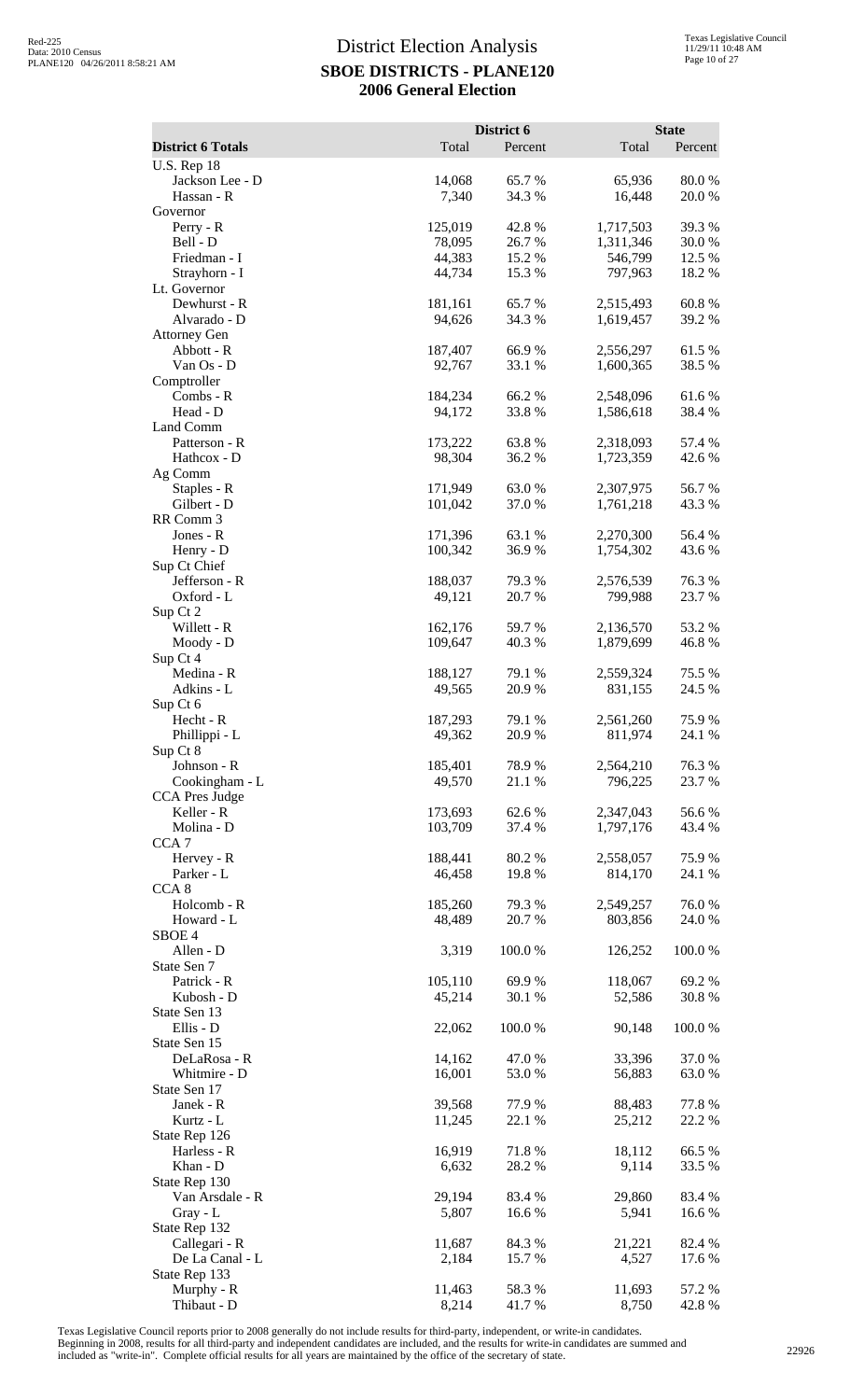| <b>District 6 Totals</b>             | Total              | District 6<br>Percent | Total                  | <b>State</b><br>Percent |
|--------------------------------------|--------------------|-----------------------|------------------------|-------------------------|
| State Rep 134                        |                    |                       |                        |                         |
| Wong - R                             | 19,733             | 44.3 %                | 20,004                 | 44.2 %                  |
| Cohen - D                            | 24,801             | 55.7 %                | 25,218                 | 55.8%                   |
| State Rep 135                        |                    |                       |                        |                         |
| Elkins - R                           | 15,672             | 100.0%                | 16,083                 | 100.0%                  |
| State Rep 136<br>Woolley - R         | 23,392             | 70.1 %                | 23,392                 | 70.1 %                  |
| Brann - D                            | 9,976              | 29.9 %                | 9,976                  | 29.9%                   |
| State Rep 137                        |                    |                       |                        |                         |
| Spivey - R                           | 3,792              | 42.2 %                | 3,792                  | 42.2 %                  |
| Hochberg - D                         | 5,201              | 57.8%                 | 5,201                  | 57.8 %                  |
| State Rep 138                        |                    |                       |                        |                         |
| Bohac - R<br>McDavid - D             | 7,481<br>4,501     | 62.4 %<br>37.6 %      | 12,504<br>8,286        | 60.1%<br>39.9%          |
| State Rep 139                        |                    |                       |                        |                         |
| Turner - D                           | 139                | 100.0%                | 13,969                 | 100.0%                  |
| State Rep 146                        |                    |                       |                        |                         |
| Miles - D                            | 4,189              | 100.0%                | 19,812                 | 100.0%                  |
| State Rep 147<br>Coleman - D         |                    | 100.0%                |                        | 100.0%                  |
| State Rep 148                        | 2,956              |                       | 17,273                 |                         |
| Farrar - D                           | 9,853              | 82.2 %                | 12,790                 | 84.3 %                  |
| Dittmar - L                          | 2,129              | 17.8 %                | 2,387                  | 15.7 %                  |
| State Rep 149                        |                    |                       |                        |                         |
| $Heflin - R$                         | 9,344              | 47.8%                 | 10,632                 | 45.7 %                  |
| $Vo - D$                             | 10,207             | 52.2 %                | 12,621                 | 54.3 %                  |
| State Rep 150<br>Riddle - R          | 15,461             | 74.2 %                | 22,585                 | 70.3 %                  |
| Nelson-Turnier - D                   | 5,376              | 25.8%                 | 9,554                  | 29.7 %                  |
|                                      |                    |                       |                        |                         |
| <b>Total Voter Registration (VR)</b> | 818,466            |                       | 13,084,688             |                         |
| Total Spanish Surname VR and SSVR/VR | 105,372            | 12.9%                 | 2,755,437              | 21.1 %                  |
| Turnout (TO) and TO/VR               | 292,383            | 35.7%                 | 4,417,890              | 33.8%                   |
|                                      |                    |                       |                        |                         |
|                                      |                    | District 7            |                        | <b>State</b>            |
| <b>District 7 Totals</b>             | Total              | Percent               | Total                  | Percent                 |
| U.S. Sen                             |                    |                       |                        |                         |
| Hutchison - R                        | 196,871            | 63.5 %                | 2,662,572              | 63.1 %                  |
| Radnofsky - D                        | 113,274            | 36.5 %                | 1,556,462              | 36.9%                   |
| U.S. Rep 1                           |                    |                       |                        |                         |
| Gohmert - R                          | 2,956              | 57.1 %                | 104,099                | 69.2%                   |
| Owen - D                             | 2,220              | 42.9%                 | 46,303                 | 30.8%                   |
| U.S. Rep 2<br>Poe - R                | 29,591             | 54.8%                 | 90,483                 | 66.7%                   |
| Binderim - D                         | 24,406             | 45.2 %                | 45,076                 | 33.3 %                  |
| U.S. Rep 8                           |                    |                       |                        |                         |
| Brady - R                            | 27,640             | 58.9%                 | 105,657                | 67.3%                   |
| Wright - D                           | 19,272             | 41.1 %                | 51,391                 | 32.7 %                  |
| U.S. Rep 9                           |                    |                       |                        |                         |
| Green - D<br><b>U.S. Rep 14</b>      | 3,563              | 100.0%                | 60,253                 | 100.0%                  |
| Paul - R                             | 67,116             | 62.4 %                | 94,380                 | 60.2%                   |
| Sklar - D                            | 40,396             | 37.6 %                | 62,429                 | 39.8%                   |
| <b>U.S. Rep 22</b>                   |                    |                       |                        |                         |
| Lampson - D                          | 45,388             | 52.0%                 | 76,775                 | 52.0%                   |
| Smither - L                          | 5,136              | 5.9%                  | 9,009                  | 6.1 %                   |
| Gibbs - W<br>Governor                | 36,838             | 42.2 %                | 61,938                 | 41.9%                   |
| Perry - R                            | 127,738            | 39.6%                 | 1,717,503              | 39.3%                   |
| Bell - D                             | 93,508             | 29.0 %                | 1,311,346              | 30.0 %                  |
| Friedman - I                         | 48,601             | 15.1 %                | 546,799                | 12.5 %                  |
| Strayhorn - I                        | 52,736             | 16.3%                 | 797,963                | 18.2 %                  |
| Lt. Governor<br>Dewhurst - R         |                    |                       |                        |                         |
| Alvarado - D                         | 187,990<br>116,367 | 61.8%<br>38.2%        | 2,515,493<br>1,619,457 | 60.8%<br>39.2 %         |
| <b>Attorney Gen</b>                  |                    |                       |                        |                         |
| Abbott - R                           | 188,780            | 61.7 %                | 2,556,297              | 61.5%                   |
| Van Os - D                           | 117,269            | 38.3%                 | 1,600,365              | 38.5 %                  |
| Comptroller<br>Combs - R             | 185,481            | 61.1%                 | 2,548,096              | 61.6%                   |

Texas Legislative Council reports prior to 2008 generally do not include results for third-party, independent, or write-in candidates. Beginning in 2008, results for all third-party and independent candidates are included, and the results for write-in candidates are summed and<br>included as "write-in". Complete official results for all years are maintained

Land Comm

Hathcox - D

Head - D 118,272 38.9 % 1,586,618 38.4 %

Patterson - R<br>
Hathcox - D<br>
Hathcox - D<br>
122,933<br>
1.0 % 2,318,093<br>
1,723,359<br>
42.6 %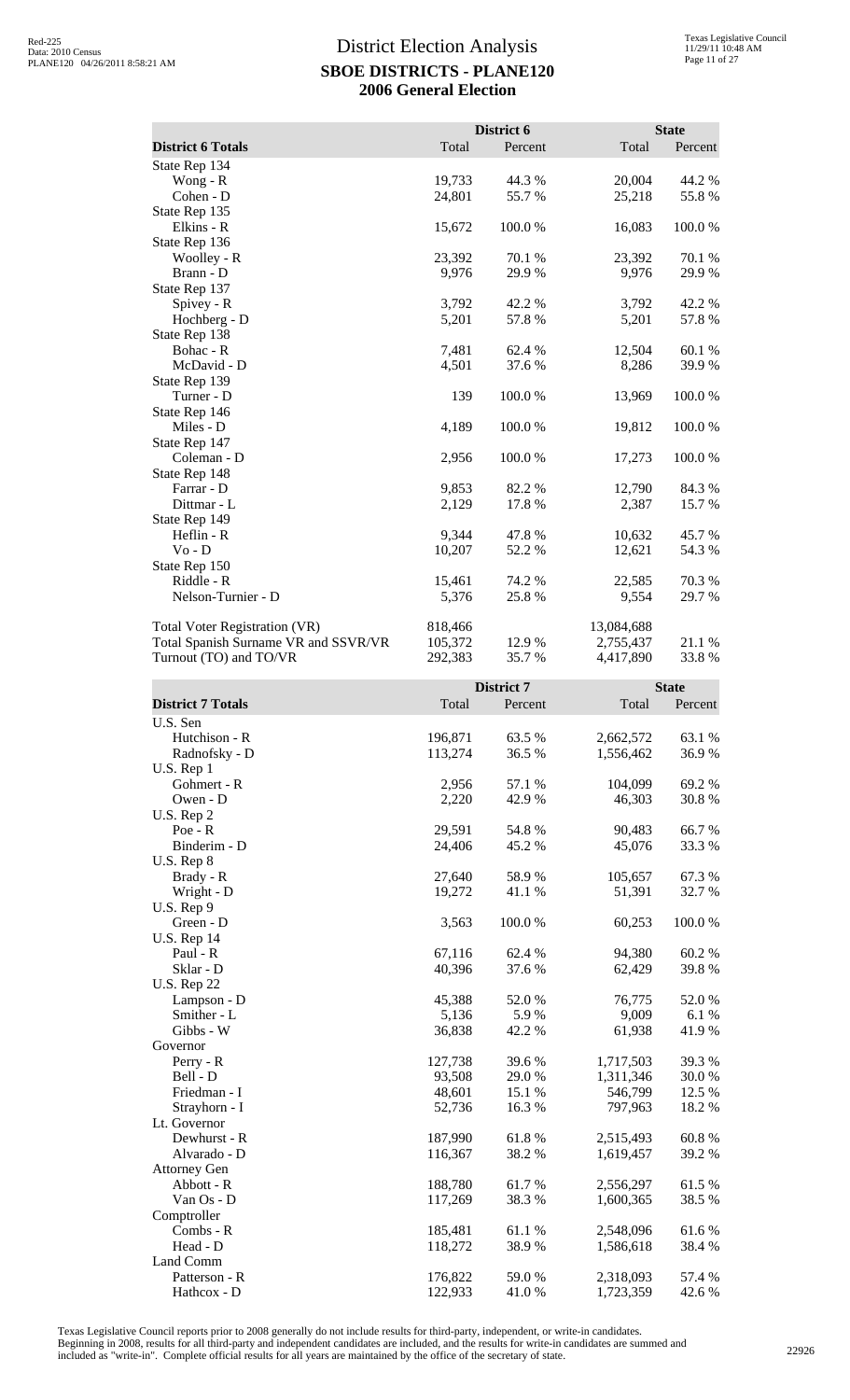|                                     |                    | District 7       |                        | <b>State</b>     |
|-------------------------------------|--------------------|------------------|------------------------|------------------|
| <b>District 7 Totals</b><br>Ag Comm | Total              | Percent          | Total                  | Percent          |
| Staples - R                         | 173,006            | 57.5 %           | 2,307,975              | 56.7%            |
| Gilbert - D                         | 127,708            | 42.5 %           | 1,761,218              | 43.3 %           |
| RR Comm 3<br>Jones - R              | 166,279            | 55.7%            | 2,270,300              | 56.4 %           |
| Henry - D                           | 132,153            | 44.3 %           | 1,754,302              | 43.6 %           |
| Sup Ct Chief                        |                    |                  |                        |                  |
| Jefferson - R<br>Oxford - L         | 187,923<br>55,391  | 77.2 %<br>22.8 % | 2,576,539<br>799,988   | 76.3%<br>23.7 %  |
| Sup Ct 2                            |                    |                  |                        |                  |
| Willett - R                         | 160,319<br>136,281 | 54.1 %<br>45.9%  | 2,136,570              | 53.2 %<br>46.8%  |
| Moody - D<br>Sup Ct 4               |                    |                  | 1,879,699              |                  |
| Medina - R                          | 186,452            | 76.3%            | 2,559,324              | 75.5 %           |
| Adkins - L<br>Sup Ct 6              | 57,804             | 23.7 %           | 831,155                | 24.5 %           |
| Hecht - R                           | 187,793            | 77.3 %           | 2,561,260              | 75.9%            |
| Phillippi - L                       | 55,149             | 22.7%            | 811,974                | 24.1 %           |
| Sup Ct 8<br>Johnson - R             | 188,845            | 77.7 %           | 2,564,210              | 76.3%            |
| Cookingham - L                      | 54,080             | 22.3 %           | 796,225                | 23.7%            |
| CCA Pres Judge                      |                    |                  |                        |                  |
| Keller - R<br>Molina - D            | 172,130<br>133,131 | 56.4 %<br>43.6 % | 2,347,043<br>1,797,176 | 56.6%<br>43.4 %  |
| CCA <sub>7</sub>                    |                    |                  |                        |                  |
| Hervey - R<br>Parker - L            | 190,254<br>52,493  | 78.4 %<br>21.6 % | 2,558,057              | 75.9%<br>24.1 %  |
| CCA <sub>8</sub>                    |                    |                  | 814,170                |                  |
| Holcomb - R                         | 187,941            | 77.6 %           | 2,549,257              | 76.0%            |
| Howard - L<br>SBOE 10               | 54,100             | 22.4 %           | 803,856                | 24.0%            |
| Dunbar - R                          | 60,544             | 81.6%            | 221,787                | 70.3%            |
| Thomen - L                          | 13,697             | 18.4 %           | 93,679                 | 29.7 %           |
| State Sen 3<br>Nichols - R          | 19,728             | 100.0%           | 119,632                | 100.0%           |
| State Sen 13                        |                    |                  |                        |                  |
| Ellis - D                           | 1,104              | 100.0%           | 90,148                 | 100.0%           |
| State Sen 17<br>Janek - R           | 42,632             | 78.3%            | 88,483                 | 77.8%            |
| Kurtz - L                           | 11,822             | 21.7%            | 25,212                 | 22.2 %           |
| State Sen 18                        |                    |                  |                        |                  |
| Hegar - R<br>Wright - L             | 29,335<br>6,322    | 82.3 %<br>17.7 % | 110,513<br>29,505      | 78.9%<br>21.1 %  |
| State Rep 9                         |                    |                  |                        |                  |
| Christian - R                       | 8,518              | 100.0%           | 20,838                 | 100.0%           |
| State Rep 12<br>Anderson - R        | 2,120              | 42.6%            | 15,707                 | 43.1 %           |
| McReynolds - D                      | 2,858              | 57.4 %           | 20,747                 | 56.9%            |
| State Rep 18<br>Otto - R            | 9,026              | 75.3 %           | 19,150                 | 76.0%            |
| Overstreet - L                      | 2,961              | 24.7 %           | 6,048                  | 24.0%            |
| State Rep 19                        |                    |                  |                        |                  |
| Hamilton - R<br>Clayton - D         | 16,087<br>11,957   | 57.4 %<br>42.6 % | 16,087<br>11,957       | 57.4 %<br>42.6 % |
| State Rep 21                        |                    |                  |                        |                  |
| Ritter - D                          | 20,811             | 100.0%           | 20,811                 | 100.0%           |
| State Rep 22<br>Deshotel - D        | 14,516             | 100.0%           | 14,516                 | 100.0%           |
| State Rep 23                        |                    |                  |                        |                  |
| Eiland - D<br>Lloyd - L             | 22,618<br>4,374    | 83.8%<br>16.2%   | 22,618<br>4,374        | 83.8%<br>16.2 %  |
| State Rep 24                        |                    |                  |                        |                  |
| Taylor - R                          | 24,992             | 77.7 %           | 24,992                 | 77.7 %           |
| Hutchison - L                       | 7,176              | 22.3 %           | 7,176                  | 22.3 %           |
| State Rep 25<br>Bonnen - R          | 21,867             | 100.0%           | 21,867                 | 100.0%           |
| State Rep 26                        |                    |                  |                        |                  |
| Howard - R<br>State Rep 27          | 26,202             | 100.0%           | 26,374                 | 100.0%           |
| Bryant - R                          | 10,386             | 54.9 %           | 13,475                 | 39.2 %           |
| Olivo - D                           | 8,536              | 45.1 %           | 20,898                 | 60.8%            |
| State Rep 28<br>Zerwas - R          | 15,696             | 66.7%            | 25,034                 | 62.9%            |
| Bottos - D                          | 7,840              | 33.3 %           | 14,760                 | 37.1 %           |

Texas Legislative Council reports prior to 2008 generally do not include results for third-party, independent, or write-in candidates.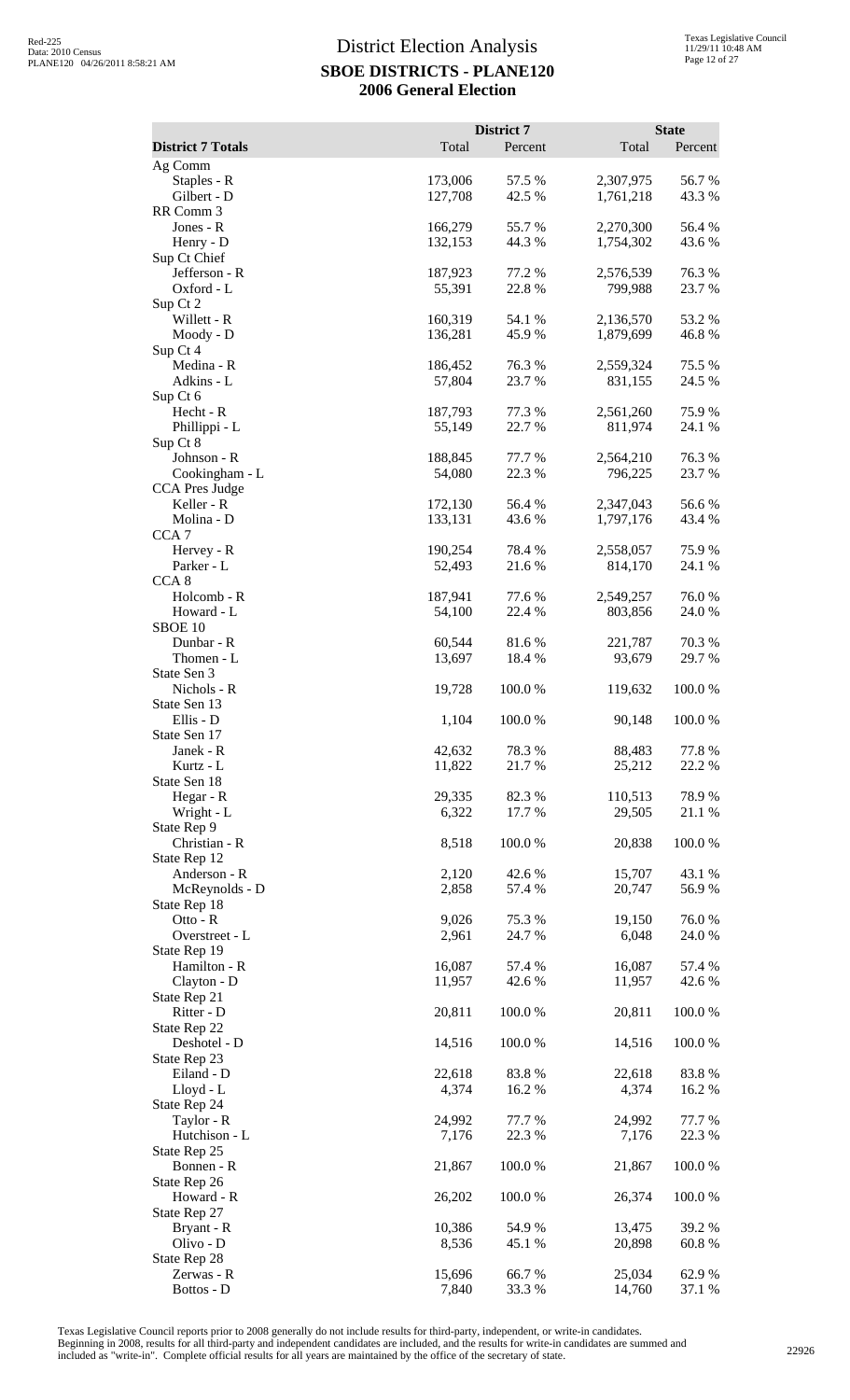|                                                                                                 |                              | District 7       |                                      | <b>State</b>    |
|-------------------------------------------------------------------------------------------------|------------------------------|------------------|--------------------------------------|-----------------|
| <b>District 7 Totals</b>                                                                        | Total                        | Percent          | Total                                | Percent         |
| State Rep 29<br>Dawson - R<br>Dinovo - D                                                        | 17,094<br>10,625             | 61.7%<br>38.3%   | 21,221<br>13,908                     | 60.4%<br>39.6%  |
| Total Voter Registration (VR)<br>Total Spanish Surname VR and SSVR/VR<br>Turnout (TO) and TO/VR | 941,965<br>93,867<br>324,000 | 10.0 %<br>34.4 % | 13,084,688<br>2,755,437<br>4,417,890 | 21.1 %<br>33.8% |
|                                                                                                 |                              | District 8       |                                      | <b>State</b>    |
| <b>District 8 Totals</b>                                                                        | Total                        | Percent          | Total                                | Percent         |
| U.S. Sen                                                                                        |                              |                  |                                      |                 |
| Hutchison - R<br>Radnofsky - D<br>U.S. Rep 2                                                    | 199,098<br>77,748            | 71.9 %<br>28.1 % | 2,662,572<br>1,556,462               | 63.1 %<br>36.9% |
| $Poe - R$                                                                                       | 39,525                       | 74.7 %           | 90,483                               | 66.7%           |
| Binderim - D<br>U.S. Rep 6                                                                      | 13,378                       | 25.3 %           | 45,076                               | 33.3 %          |
| Barton - R                                                                                      | 4,704                        | 65.3 %           | 91,924                               | 62.0%           |
| Harris - D                                                                                      | 2,498                        | 34.7 %           | 56,367                               | 38.0%           |
| U.S. Rep 8<br>Brady - R                                                                         | 78,017                       | 70.8%            | 105,657                              | 67.3%           |
| Wright - D                                                                                      | 32,119                       | 29.2 %           | 51,391                               | 32.7 %          |
| <b>U.S. Rep 10</b>                                                                              |                              |                  |                                      |                 |
| McCaul - R<br>Ankrum - D                                                                        | 9,114<br>5,192               | 63.7%<br>36.3%   | 97,712<br>71,415                     | 57.8%<br>42.2 % |
| <b>U.S. Rep 17</b>                                                                              |                              |                  |                                      |                 |
| Taylor - R                                                                                      | 14,300                       | 41.4 %           | 64,149                               | 41.0%           |
| Edwards - D<br><b>U.S. Rep 22</b>                                                               | 20,256                       | 58.6%            | 92,499                               | 59.0%           |
| Lampson - D                                                                                     | 24,409                       | 48.4 %           | 76,775                               | 52.0%           |
| Smither - L                                                                                     | 3,348                        | 6.6%             | 9,009                                | 6.1 %           |
| Gibbs - W<br><b>U.S. Rep 29</b>                                                                 | 22,716                       | 45.0 %           | 61,938                               | 41.9%           |
| Story - R                                                                                       | 2,401                        | 38.4 %           | 12,347                               | 24.9%           |
| Green - D                                                                                       | 3,847                        | 61.6%            | 37,174                               | 75.1 %          |
| Governor<br>Perry - R                                                                           | 131,034                      | 45.3 %           | 1,717,503                            | 39.3%           |
| Bell - D                                                                                        | 60,396                       | 20.9%            | 1,311,346                            | 30.0%           |
| Friedman - I                                                                                    | 46,741                       | 16.2%<br>17.6 %  | 546,799                              | 12.5 %          |
| Strayhorn - I<br>Lt. Governor                                                                   | 50,838                       |                  | 797,963                              | 18.2%           |
| Dewhurst - R                                                                                    | 192,271                      | 71.0%            | 2,515,493                            | 60.8%           |
| Alvarado - D                                                                                    | 78,655                       | 29.0%            | 1,619,457                            | 39.2 %          |
| <b>Attorney Gen</b><br>Abbott - R                                                               | 195,587                      | 71.3 %           | 2,556,297                            | 61.5%           |
| Van Os - D                                                                                      | 78,754                       | 28.7%            | 1,600,365                            | 38.5 %          |
| Comptroller<br>Combs - R                                                                        |                              |                  |                                      |                 |
| Head - D                                                                                        | 192,280<br>80,212            | 70.6 %<br>29.4 % | 2,548,096<br>1,586,618               | 61.6%<br>38.4 % |
| Land Comm                                                                                       |                              |                  |                                      |                 |
| Patterson - R                                                                                   | 182,270                      | 68.4%            | 2,318,093                            | 57.4 %          |
| Hathcox - D<br>Ag Comm                                                                          | 84,364                       | 31.6%            | 1,723,359                            | 42.6 %          |
| Staples - R                                                                                     | 183,922                      | 68.1 %           | 2,307,975                            | 56.7%           |
| Gilbert - D<br>RR Comm 3                                                                        | 86,078                       | 31.9%            | 1,761,218                            | 43.3 %          |
| Jones - R                                                                                       | 177,452                      | 66.3%            | 2,270,300                            | 56.4 %          |
| Henry - D                                                                                       | 90,040                       | 33.7%            | 1,754,302                            | 43.6 %          |
| Sup Ct Chief<br>Jefferson - R                                                                   | 194,489                      | 81.6%            |                                      | 76.3%           |
| Oxford - L                                                                                      | 43,770                       | 18.4 %           | 2,576,539<br>799,988                 | 23.7 %          |
| Sup Ct 2                                                                                        |                              |                  |                                      |                 |
| Willett - R<br>Moody - D                                                                        | 170,149<br>95,596            | 64.0%<br>36.0%   | 2,136,570<br>1,879,699               | 53.2 %<br>46.8% |
| Sup Ct 4                                                                                        |                              |                  |                                      |                 |
| Medina - R                                                                                      | 192,614                      | 80.8%            | 2,559,324                            | 75.5 %          |
| Adkins - L                                                                                      | 45,661                       | 19.2 %           | 831,155                              | 24.5 %          |
| Sup Ct 6<br>Hecht - R                                                                           | 193,150                      | 81.4%            | 2,561,260                            | 75.9%           |
| Phillippi - L                                                                                   | 44,019                       | 18.6%            | 811,974                              | 24.1 %          |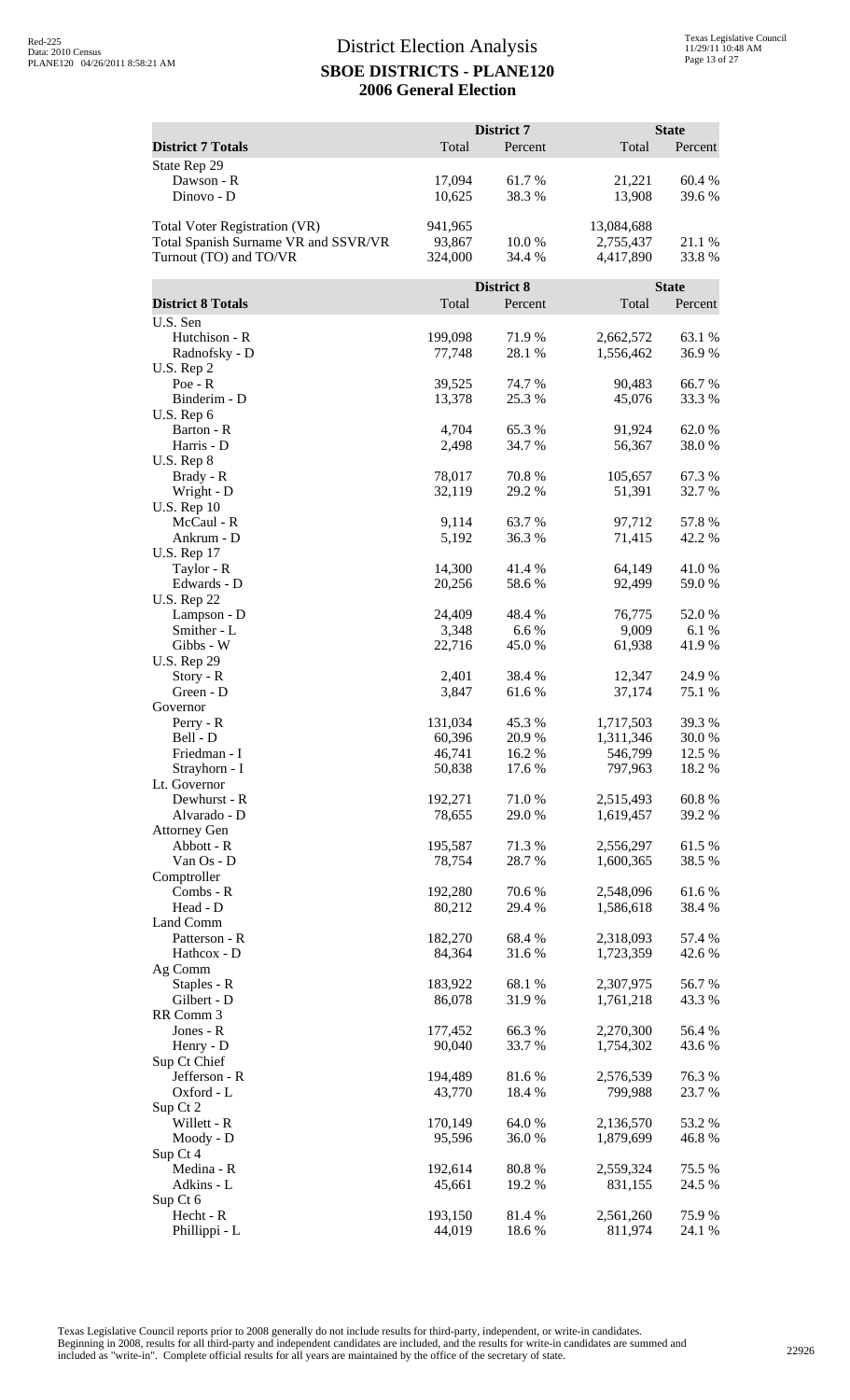|                                      | Total             | District 8<br>Percent |                      | <b>State</b>    |
|--------------------------------------|-------------------|-----------------------|----------------------|-----------------|
| <b>District 8 Totals</b><br>Sup Ct 8 |                   |                       | Total                | Percent         |
| Johnson - R                          | 192,942           | 81.5%                 | 2,564,210            | 76.3%           |
| Cookingham - L                       | 43,845            | 18.5 %                | 796,225              | 23.7 %          |
| CCA Pres Judge                       |                   |                       |                      |                 |
| Keller - R                           | 182,824           | 66.9%                 | 2,347,043            | 56.6%           |
| Molina - D                           | 90,587            | 33.1 %                | 1,797,176            | 43.4 %          |
| CCA <sub>7</sub>                     |                   |                       |                      |                 |
| Hervey - R<br>Parker - L             | 194,827<br>42,506 | 82.1 %<br>17.9%       | 2,558,057<br>814,170 | 75.9%<br>24.1 % |
| CCA <sub>8</sub>                     |                   |                       |                      |                 |
| Holcomb - R                          | 192,906           | 81.7%                 | 2,549,257            | 76.0%           |
| Howard - L                           | 43,093            | 18.3%                 | 803,856              | 24.0%           |
| SBOE <sub>4</sub>                    |                   |                       |                      |                 |
| Allen - D<br>SBOE 9                  | 565               | 100.0%                | 126,252              | 100.0%          |
| McLeroy - R                          | 29,086            | 58.6%                 | 192,232              | 59.6%           |
| Charleton - D                        | 20,558            | 41.4 %                | 130,335              | 40.4 %          |
| State Sen 3                          |                   |                       |                      |                 |
| Nichols - R                          | 38,984            | 100.0%                | 119,632              | 100.0%          |
| State Sen 5                          |                   |                       |                      |                 |
| Ogden - R                            | 37,358            | 69.1 %                | 105,980              | 64.0%           |
| Wyman - D<br>State Sen 7             | 16,708            | 30.9%                 | 59,673               | 36.0%           |
| Patrick - R                          | 10,535            | 65.6%                 | 118,067              | 69.2%           |
| Kubosh - D                           | 5,535             | 34.4 %                | 52,586               | 30.8%           |
| State Sen 15                         |                   |                       |                      |                 |
| DeLaRosa - R                         | 7,116             | 49.9%                 | 33,396               | 37.0%           |
| Whitmire - D                         | 7,149             | 50.1 %                | 56,883               | 63.0%           |
| State Sen 17                         |                   |                       |                      |                 |
| Janek - R<br>Kurtz - L               | 4,403<br>1,320    | 76.9%<br>23.1 %       | 88,483<br>25,212     | 77.8%<br>22.2 % |
| State Rep 11                         |                   |                       |                      |                 |
| Durrett - R                          | 2,617             | 45.4 %                | 15,918               | 47.5 %          |
| Hopson - D                           | 3,146             | 54.6 %                | 17,603               | 52.5 %          |
| State Rep 12                         |                   |                       |                      |                 |
| Anderson - R                         | 4,192             | 41.4%                 | 15,707               | 43.1 %          |
| McReynolds - D<br>State Rep 13       | 5,925             | 58.6%                 | 20,747               | 56.9%           |
| Kolkhorst - R                        | 11,143            | 80.7%                 | 24,170               | 82.8%           |
| Stigall - L                          | 2,660             | 19.3 %                | 5,006                | 17.2 %          |
| State Rep 14                         |                   |                       |                      |                 |
| Brown - R                            | 22,058            | 100.0%                | 22,058               | 100.0%          |
| State Rep 15                         |                   |                       |                      |                 |
| Eissler - R<br>Miller - D            | 30,880<br>9,597   | 76.3%<br>23.7 %       | 30,880<br>9,597      | 76.3%<br>23.7 % |
| State Rep 16                         |                   |                       |                      |                 |
| Creighton - R                        | 23,945            | 75.0%                 | 23,945               | 75.0%           |
| Poland - D                           | 7,963             | 25.0%                 | 7,963                | 25.0%           |
| State Rep 17                         |                   |                       |                      |                 |
| Kleinschmidt - R                     | 526               | 35.8%                 | 19,225               | 49.5 %          |
| $Cook - D$<br>State Rep 18           | 943               | 64.2 %                | 19,640               | 50.5 %          |
| Otto - $R$                           | 10,124            | 76.6%                 | 19,150               | 76.0%           |
| Overstreet - L                       | 3,087             | 23.4 %                | 6,048                | 24.0 %          |
| State Rep 127                        |                   |                       |                      |                 |
| Crabb - R                            | 20,226            | 60.9%                 | 20,773               | 59.2 %          |
| Trautman - D                         | 12,986            | 39.1 %                | 14,305               | 40.8%           |
| State Rep 128<br>Smith - R           | 15,327            | 100.0%                | 15,327               | 100.0%          |
| State Rep 129                        |                   |                       |                      |                 |
| Davis - R                            | 19,158            | 58.0%                 | 19,616               | 57.7 %          |
| Matula - D                           | 13,855            | 42.0%                 | 14,397               | 42.3 %          |
| State Rep 130                        |                   |                       |                      |                 |
| Van Arsdale - R                      | 666               | 83.3%                 | 29,860               | 83.4 %          |
| $Gray - L$                           | 134               | 16.8%                 | 5,941                | 16.6%           |
| State Rep 132<br>Callegari - R       | 9,534             | 80.3%                 | 21,221               | 82.4 %          |
| De La Canal - L                      | 2,343             | 19.7 %                | 4,527                | 17.6 %          |
| State Rep 141                        |                   |                       |                      |                 |
| Thompson - D                         | 1,028             | 100.0%                | 12,926               | 100.0%          |
| State Rep 142                        |                   |                       |                      |                 |
| Dutton - D                           | 698               | 100.0%                | 15,024               | 100.0%          |
| State Rep 143<br>Olmos - R           | 8                 | 38.1 %                | 2,218                | 26.9%           |
| Hernandez - D                        | 13                | 61.9%                 | 6,026                | 73.1 %          |

Texas Legislative Council reports prior to 2008 generally do not include results for third-party, independent, or write-in candidates.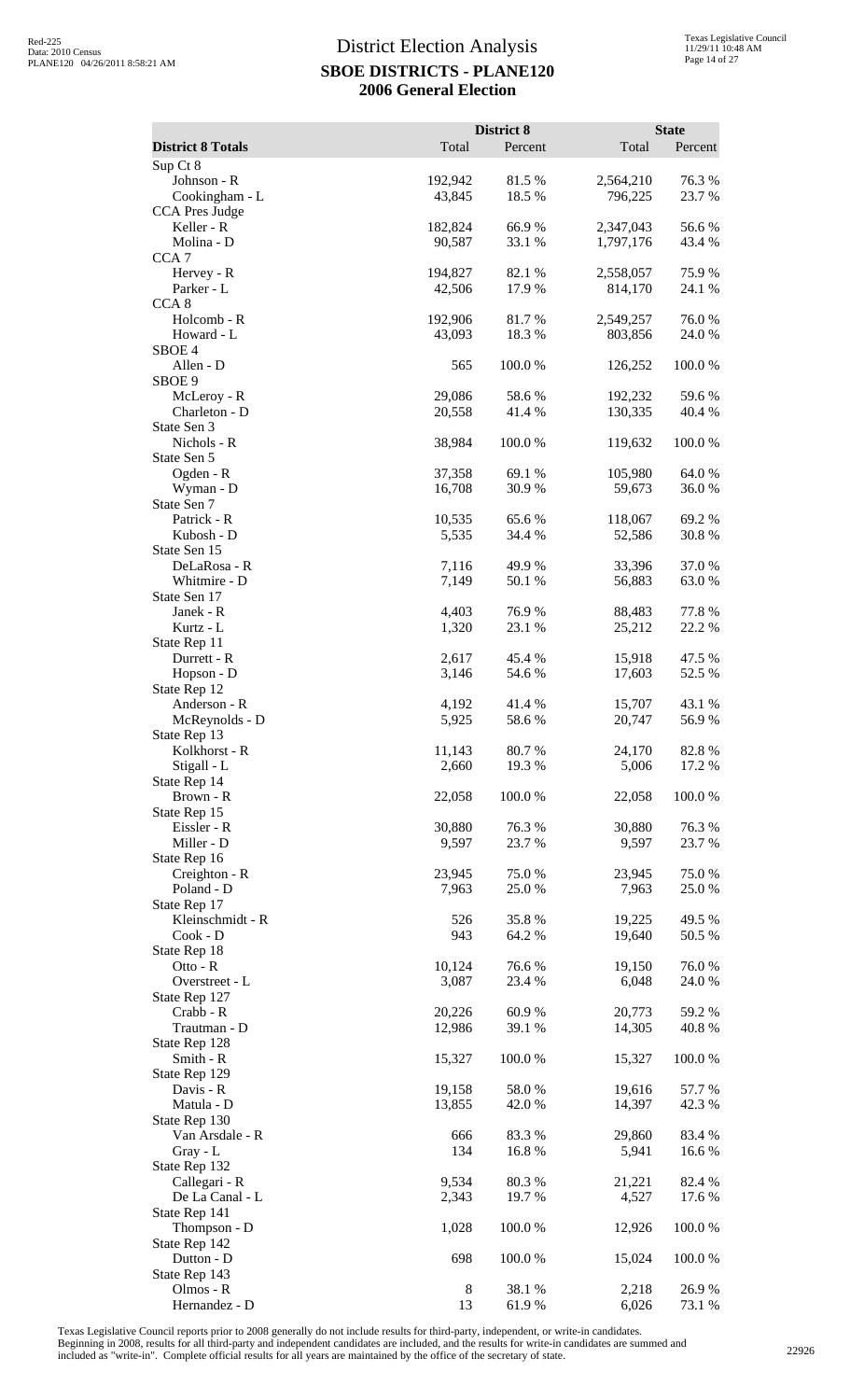| <b>District 8 Totals</b>             | Total              | District 8<br>Percent | Total                  | <b>State</b><br>Percent |
|--------------------------------------|--------------------|-----------------------|------------------------|-------------------------|
| State Rep 144                        |                    |                       |                        |                         |
| Talton - R                           | 8,978              | 61.5 %                | 11,125                 | 58.1 %                  |
| Sexton - D                           | 5,627              | 38.5 %                | 8,017                  | 41.9%                   |
| State Rep 150                        |                    |                       |                        |                         |
| Riddle - R                           | 5,472              | 65.4 %                | 22,585                 | 70.3%                   |
| Nelson-Turnier - D                   | 2,889              | 34.6 %                | 9,554                  | 29.7 %                  |
| Total Voter Registration (VR)        | 847,688            |                       | 13,084,688             |                         |
| Total Spanish Surname VR and SSVR/VR | 88,396             | 10.4 %                | 2,755,437              | 21.1 %                  |
| Turnout (TO) and TO/VR               | 290,173            | 34.2 %                | 4,417,890              | 33.8%                   |
|                                      |                    | District 9            |                        | <b>State</b>            |
| <b>District 9 Totals</b>             | Total              | Percent               | Total                  | Percent                 |
| U.S. Sen                             |                    |                       |                        |                         |
| Hutchison - R                        | 248,757            | 70.1 %                | 2,662,572              | 63.1 %                  |
| Radnofsky - D                        | 106,301            | 29.9 %                | 1,556,462              | 36.9%                   |
| U.S. Rep 1<br>Gohmert - R            | 101,143            | 69.6%                 | 104,099                | 69.2%                   |
| Owen - D                             | 44,083             | 30.4 %                | 46,303                 | 30.8%                   |
| U.S. Rep 4                           |                    |                       |                        |                         |
| Hall - R<br>Melancon - D             | 83,356<br>46,169   | 64.4 %<br>35.6%       | 106,454                | 65.8%<br>34.2 %         |
| U.S. Rep 5                           |                    |                       | 55,242                 |                         |
| Hensarling - R                       | 51,100             | 66.1 %                | 88,478                 | 63.4 %                  |
| Thompson - D                         | 26,173             | 33.9%                 | 50,988                 | 36.6 %                  |
| Governor                             |                    |                       |                        |                         |
| Perry - R<br>Bell - D                | 165,234<br>90,206  | 45.0%<br>24.6 %       | 1,717,503<br>1,311,346 | 39.3%<br>30.0%          |
| Friedman - I                         | 36,456             | 9.9%                  | 546,799                | 12.5 %                  |
| Strayhorn - I                        | 75,410             | 20.5 %                | 797,963                | 18.2 %                  |
| Lt. Governor                         |                    |                       |                        |                         |
| Dewhurst - R<br>Alvarado - D         | 236,565<br>109,867 | 68.3%<br>31.7%        | 2,515,493<br>1,619,457 | 60.8%<br>39.2 %         |
| <b>Attorney Gen</b>                  |                    |                       |                        |                         |
| Abbott - R                           | 235,772            | 67.4 %                | 2,556,297              | 61.5%                   |
| Van Os - D                           | 113,894            | 32.6 %                | 1,600,365              | 38.5 %                  |
| Comptroller<br>Combs - R             | 231,499            | 66.6%                 | 2,548,096              | 61.6%                   |
| Head - D                             | 116,319            | 33.4 %                | 1,586,618              | 38.4 %                  |
| Land Comm                            |                    |                       |                        |                         |
| Patterson - R                        | 216,281            | 63.8%                 | 2,318,093              | 57.4 %                  |
| Hathcox - D<br>Ag Comm               | 122,918            | 36.2%                 | 1,723,359              | 42.6 %                  |
| Staples - R                          | 222,821            | 64.3 %                | 2,307,975              | 56.7 %                  |
| Gilbert - D                          | 123,791            | 35.7%                 | 1,761,218              | 43.3 %                  |
| RR Comm 3<br>Jones - R               | 210,137            | 61.4%                 | 2,270,300              | 56.4 %                  |
| Henry - D                            | 132,079            | 38.6%                 | 1,754,302              | 43.6 %                  |
| Sup Ct Chief                         |                    |                       |                        |                         |
| Jefferson - R                        | 235,015            | 81.3%                 | 2,576,539              | 76.3%                   |
| Oxford - L<br>Sup Ct 2               | 54,065             | 18.7%                 | 799,988                | 23.7%                   |
| Willett - R                          | 201,455            | 60.0%                 | 2,136,570              | 53.2 %                  |
| Moody - D                            | 134,187            | 40.0 %                | 1,879,699              | 46.8%                   |
| Sup Ct 4                             |                    |                       |                        |                         |
| Medina - R<br>Adkins - L             | 229,135<br>59,605  | 79.4 %<br>20.6 %      | 2,559,324<br>831,155   | 75.5 %<br>24.5 %        |
| Sup Ct 6                             |                    |                       |                        |                         |
| Hecht - R                            | 233,112            | 80.9%                 | 2,561,260              | 75.9%                   |
| Phillippi - L                        | 55,113             | 19.1 %                | 811,974                | 24.1 %                  |
| Sup Ct 8<br>Johnson - R              | 234,478            | 81.4 %                | 2,564,210              | 76.3%                   |
| Cookingham - L                       | 53,498             | 18.6%                 | 796,225                | 23.7 %                  |
| <b>CCA Pres Judge</b>                |                    |                       |                        |                         |
| Keller - R                           | 218,207            | 63.4 %                | 2,347,043              | 56.6%                   |
| Molina - D<br>CCA <sub>7</sub>       | 126,068            | 36.6%                 | 1,797,176              | 43.4 %                  |
| Hervey - R                           | 230,833            | $80.0\;\%$            | 2,558,057              | 75.9%                   |
| Parker - L                           | 57,732             | 20.0 %                | 814,170                | 24.1 %                  |
| CCA <sub>8</sub>                     |                    |                       |                        |                         |
| Holcomb - R<br>Howard - L            | 234,583<br>54,067  | 81.3%<br>18.7%        | 2,549,257<br>803,856   | 76.0%<br>24.0 %         |
| SBOE 9                               |                    |                       |                        |                         |
| McLeroy - R                          | 83,782             | 57.5 %                | 192,232                | 59.6%                   |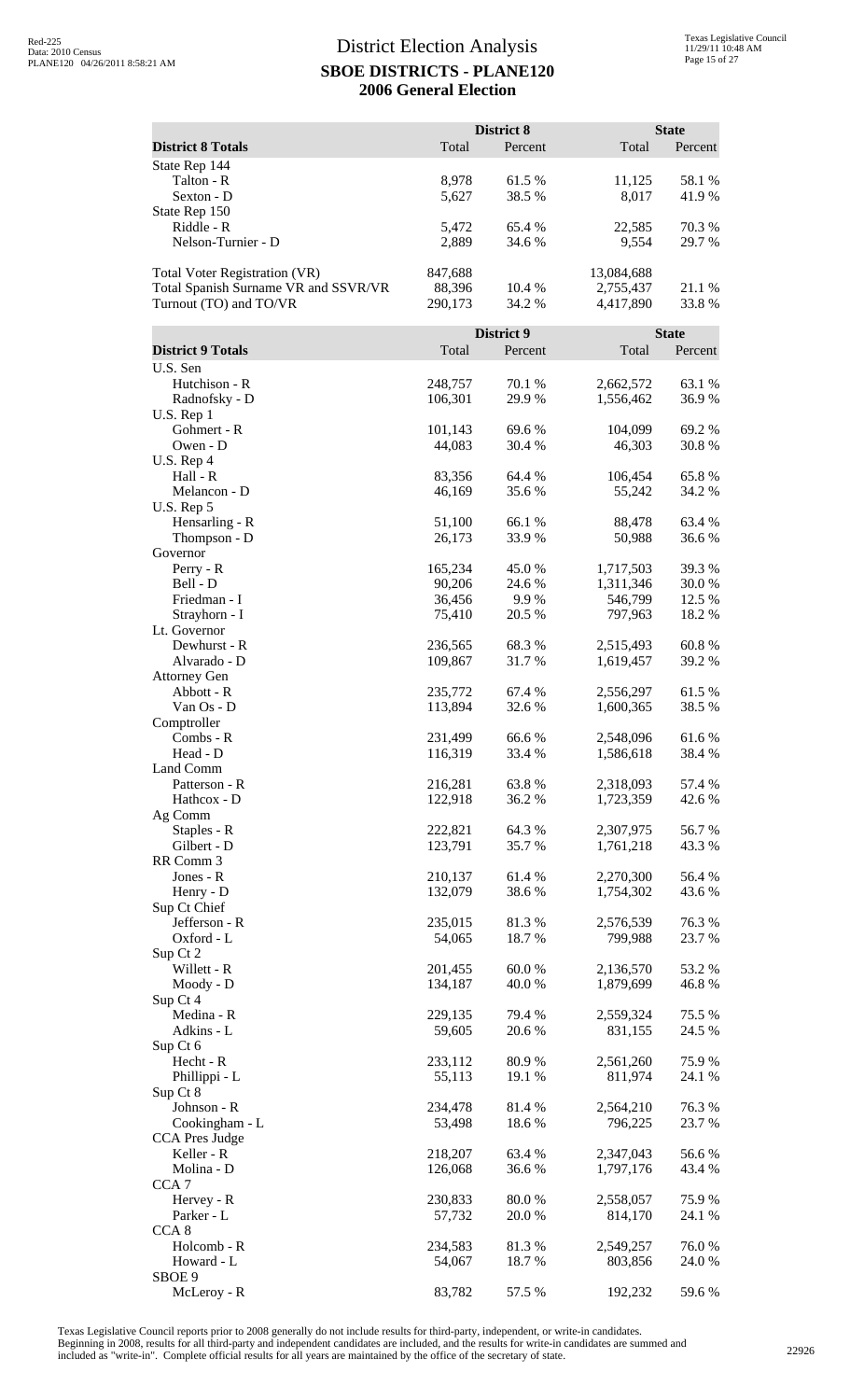|                                      |                  | District 9      |                  | <b>State</b>   |
|--------------------------------------|------------------|-----------------|------------------|----------------|
| <b>District 9 Totals</b>             | Total            | Percent         | Total            | Percent        |
| SBOE <sub>9</sub>                    |                  |                 |                  |                |
| Charleton - D                        | 61,998           | 42.5 %          | 130,335          | 40.4 %         |
| SBOE <sub>12</sub>                   |                  |                 |                  |                |
| Miller - R                           | 11,215           | 83.7 %          | 186,302          | 77.8%          |
| Havener - L                          | 2,183            | 16.3%           | 53,013           | 22.2 %         |
| State Sen 1                          |                  |                 |                  |                |
| Eltife - R                           | 109,439          | 83.1 %          | 109,439          | 83.1 %         |
| Albers - L                           | 22,194           | 16.9%           | 22,194           | 16.9%          |
| State Sen 2                          |                  |                 |                  |                |
| Deuell - R                           | 58,632           | 80.2%           | 92,423           | 78.7%          |
| Kaptain - L                          | 14,490           | 19.8 %          | 25,043           | 21.3%          |
| State Sen 3                          |                  |                 |                  |                |
| Nichols - R                          | 60,920           | 100.0%          | 119,632          | 100.0%         |
| State Rep 1                          |                  |                 |                  |                |
| Frost - D                            | 21,837           | 86.8%           | 21,837           | 86.8%          |
| Eason - L                            | 3,334            | 13.2 %          | 3,334            | 13.2 %         |
| State Rep 2                          |                  |                 |                  |                |
| $Flynn - R$<br>Cornuaud - D          | 18,783<br>11,926 | 61.2 %<br>38.8% | 18,783<br>11,926 | 61.2%<br>38.8% |
| State Rep 3                          |                  |                 |                  |                |
| Hollingsworth - R                    | 14,026           | 41.7%           | 14,026           | 41.7%          |
| Homer - D                            | 19,594           | 58.3%           | 19,594           | 58.3%          |
| State Rep 4                          |                  |                 |                  |                |
| Brown - R                            | 21.547           | 62.1 %          | 21,547           | 62.1 %         |
| Gleason - D                          | 13,128           | 37.9%           | 13,128           | 37.9%          |
| State Rep 5                          |                  |                 |                  |                |
| Hughes - R                           | 26,286           | 81.9%           | 26,286           | 81.9%          |
| Carmichael - L                       | 5,795            | 18.1 %          | 5,795            | 18.1 %         |
| State Rep 6                          |                  |                 |                  |                |
| Berman - R                           | 25,496           | 100.0%          | 25,496           | 100.0%         |
| State Rep 7                          |                  |                 |                  |                |
| Merritt - R                          | 20,810           | 70.5 %          | 20,810           | 70.5 %         |
| Franklin - D                         | 8,701            | 29.5 %          | 8,701            | 29.5 %         |
| State Rep 8                          |                  |                 |                  |                |
| $Cook - R$                           | 5,511            | 52.9%           | 17,766           | 57.9 %         |
| Davis - D                            | 4,905            | 47.1 %          | 12,938           | 42.1 %         |
| State Rep 9                          |                  |                 |                  |                |
| Christian - R                        | 12,320           | 100.0 %         | 20,838           | 100.0 %        |
| State Rep 11                         |                  |                 |                  |                |
| Durrett - R                          | 13,301           | 47.9%           | 15,918           | 47.5 %         |
| Hopson - D                           | 14,457           | 52.1 %          | 17,603           | 52.5 %         |
| State Rep 12                         |                  |                 |                  |                |
| Anderson - R                         | 9,395            | 44.0 %          | 15,707           | 43.1 %         |
| McReynolds - D                       | 11,964           | 56.0%           | 20,747           | 56.9%          |
| State Rep 62                         |                  |                 |                  |                |
| Phillips - R                         | 20,031           | 61.2%           | 20,031           | 61.2%          |
| Veeck - D                            | 12,725           | 38.8%           | 12,725           | 38.8%          |
| State Rep 89                         |                  | 75.9%           |                  |                |
| Laubenberg - R                       | 11,023           |                 | 30,836           | 72.8%          |
| Harris - D                           | 3,495            | 24.1 %          | 11,521           | 27.2 %         |
| <b>Total Voter Registration (VR)</b> | 992,104          |                 | 13,084,688       |                |
| Total Spanish Surname VR and SSVR/VR | 35,428           | 3.6 %           | 2,755,437        | 21.1 %         |
| Turnout (TO) and TO/VR               | 372,397          | 37.5 %          | 4,417,890        | 33.8%          |
|                                      |                  |                 |                  |                |
|                                      |                  | District 10     |                  | <b>State</b>   |

|                           |         | District 10 |           | <b>State</b> |
|---------------------------|---------|-------------|-----------|--------------|
| <b>District 10 Totals</b> | Total   | Percent     | Total     | Percent      |
| U.S. Sen                  |         |             |           |              |
| Hutchison - R             | 198,299 | 62.4 %      | 2,662,572 | 63.1 %       |
| Radnofsky - D             | 119,742 | 37.6 %      | 1,556,462 | 36.9 %       |
| U.S. Rep $6$              |         |             |           |              |
| Barton - R                | 7,606   | 68.8%       | 91,924    | 62.0 %       |
| Harris - D                | 3,452   | 31.2 %      | 56,367    | 38.0 %       |
| U.S. Rep $10$             |         |             |           |              |
| McCaul - R                | 46,838  | 49.4 %      | 97,712    | 57.8 %       |
| Ankrum - D                | 48,056  | 50.6 %      | 71,415    | 42.2 %       |
| $U.S.$ Rep 11             |         |             |           |              |
| Conaway - R               | 7,869   | 100.0 %     | 107,258   | 100.0 %      |
| <b>U.S. Rep 17</b>        |         |             |           |              |
| Taylor - R                | 3,182   | 32.2 %      | 64,149    | 41.0 %       |
| Edwards - D               | 6,700   | 67.8%       | 92,499    | 59.0 %       |
| U.S. Rep $31$             |         |             |           |              |
| Carter - R                | 78,804  | 59.8%       | 90,851    | 60.1 %       |
| Harrell - D               | 53,048  | 40.2 %      | 60,282    | 39.9 %       |

Texas Legislative Council reports prior to 2008 generally do not include results for third-party, independent, or write-in candidates.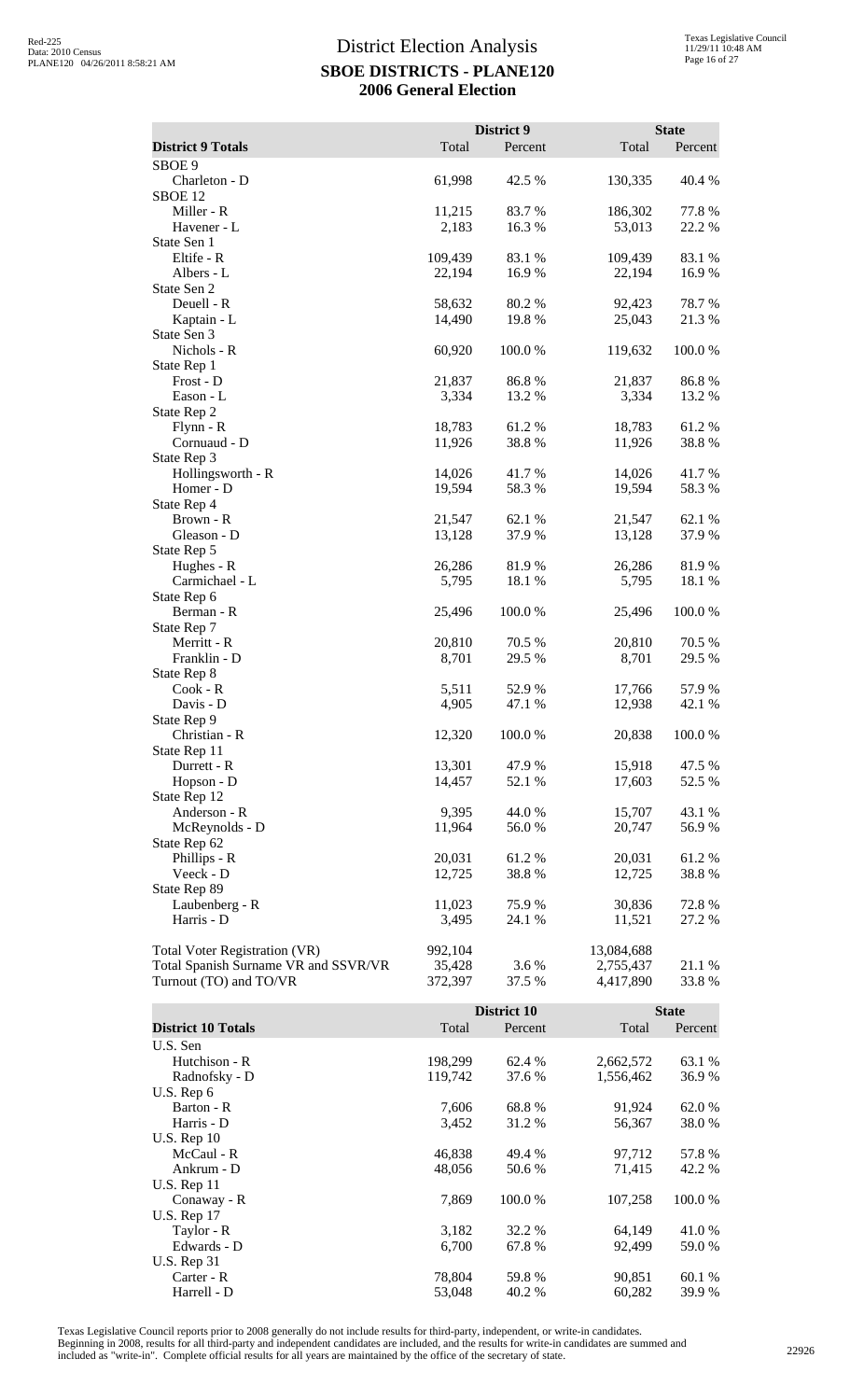|                                |                   | District 10      |                    | <b>State</b>   |
|--------------------------------|-------------------|------------------|--------------------|----------------|
| <b>District 10 Totals</b>      | Total             | Percent          | Total              | Percent        |
| Governor<br>Perry - R          | 124,400           | 37.9 %           | 1,717,503          | 39.3%          |
| Bell - D                       | 100,086           | 30.5 %           | 1,311,346          | 30.0%          |
| Friedman - I                   | 41,166            | 12.5 %           | 546,799            | 12.5 %         |
| Strayhorn - I                  | 62,907            | 19.1 %           | 797,963            | 18.2 %         |
| Lt. Governor<br>Dewhurst - R   | 190,726           | 61.6%            | 2,515,493          | 60.8%          |
| Alvarado - D                   | 118,868           | 38.4 %           | 1,619,457          | 39.2 %         |
| <b>Attorney Gen</b>            |                   |                  |                    |                |
| Abbott - R                     | 194,225           | 62.1 %           | 2,556,297          | 61.5%          |
| Van Os - D                     | 118,316           | 37.9%            | 1,600,365          | 38.5 %         |
| Comptroller<br>Combs - R       | 194,149           | 62.8%            | 2,548,096          | 61.6%          |
| Head - D                       | 114,849           | 37.2 %           | 1,586,618          | 38.4 %         |
| Land Comm                      |                   |                  |                    |                |
| Patterson - R                  | 172,949           | 57.4 %           | 2,318,093          | 57.4 %         |
| Hathcox - D<br>Ag Comm         | 128,590           | 42.6 %           | 1,723,359          | 42.6 %         |
| Staples - R                    | 172,560           | 56.6%            | 2,307,975          | 56.7%          |
| Gilbert - D                    | 132,089           | 43.4 %           | 1,761,218          | 43.3 %         |
| RR Comm 3                      |                   |                  |                    |                |
| Jones - R                      | 169,227           | 56.1 %           | 2,270,300          | 56.4 %         |
| Henry - D<br>Sup Ct Chief      | 132,326           | 43.9%            | 1,754,302          | 43.6 %         |
| Jefferson - R                  | 194,054           | 72.1 %           | 2,576,539          | 76.3%          |
| Oxford - L                     | 74,929            | 27.9 %           | 799,988            | 23.7 %         |
| Sup Ct 2                       |                   |                  |                    |                |
| Willett - R                    | 157,339           | 52.8%            | 2,136,570          | 53.2 %         |
| Moody - D<br>Sup Ct 4          | 140,635           | 47.2 %           | 1,879,699          | 46.8%          |
| Medina - R                     | 189,663           | 70.9 %           | 2,559,324          | 75.5 %         |
| Adkins - L                     | 77,849            | 29.1 %           | 831,155            | 24.5 %         |
| Sup Ct 6                       |                   |                  |                    |                |
| Hecht - R                      | 192,130           | 71.5 %           | 2,561,260          | 75.9%          |
| Phillippi - L<br>Sup Ct 8      | 76,458            | 28.5 %           | 811,974            | 24.1 %         |
| Johnson - R                    | 192,307           | 71.9%            | 2,564,210          | 76.3%          |
| Cookingham - L                 | 75,099            | 28.1 %           | 796,225            | 23.7 %         |
| <b>CCA Pres Judge</b>          |                   |                  |                    |                |
| Keller - R                     | 175,859           | 56.3%            | 2,347,043          | 56.6%          |
| Molina - D<br>CCA <sub>7</sub> | 136,271           | 43.7%            | 1,797,176          | 43.4 %         |
| Hervey - R                     | 192,355           | 71.7%            | 2,558,057          | 75.9%          |
| Parker - L                     | 75,896            | 28.3%            | 814,170            | 24.1 %         |
| CCA <sub>8</sub>               |                   |                  |                    |                |
| Holcomb - R<br>Howard - L      | 190,690<br>76,138 | 71.5 %<br>28.5 % | 2,549,257          | 76.0%<br>24.0% |
| SBOE 5                         |                   |                  | 803,856            |                |
| Mercer - R                     | 39,272            | 76.5 %           | 234,798            | 71.1 %         |
| Oliver - L                     | 12,032            | 23.5 %           | 95,405             | 28.9%          |
| SBOE 9                         |                   |                  |                    |                |
| McLeroy - R<br>Charleton - D   | 12,938<br>10,897  | 54.3 %<br>45.7%  | 192,232<br>130,335 | 59.6%          |
| SBOE 10                        |                   |                  |                    | 40.4 %         |
| Dunbar - R                     | 136,615           | 69.7%            | 221,787            | 70.3 %         |
| Thomen - L                     | 59,312            | 30.3%            | 93,679             | 29.7%          |
| State Sen 5                    |                   |                  |                    |                |
| Ogden - R                      | 68,622<br>42,965  | 61.5%<br>38.5 %  | 105,980            | 64.0%          |
| Wyman - D<br>State Sen 14      |                   |                  | 59,673             | 36.0%          |
| Watson - D                     | 67,271            | 77.8%            | 127,223            | 80.3%          |
| Howard - L                     | 19,150            | 22.2 %           | 31,180             | 19.7%          |
| State Sen 18                   |                   |                  |                    |                |
| Hegar - R                      | 31,306            | 75.7 %           | 110,513            | 78.9%          |
| Wright - L<br>State Sen 22     | 10,057            | 24.3 %           | 29,505             | 21.1 %         |
| Averitt - R                    | 2,180             | 77.0%            | 112,770            | 80.7%          |
| Smart - L                      | 651               | 23.0 %           | 26,997             | 19.3 %         |
| State Rep 8                    |                   |                  |                    |                |
| $Cook - R$                     | 5,487             | 57.8%            | 17,766             | 57.9%          |
| Davis - D<br>State Rep 13      | 4,000             | 42.2 %           | 12,938             | 42.1 %         |
| Kolkhorst - R                  | 13,027            | 84.7%            | 24,170             | 82.8%          |
| Stigall - L                    | 2,346             | 15.3 %           | 5,006              | 17.2 %         |

Texas Legislative Council reports prior to 2008 generally do not include results for third-party, independent, or write-in candidates.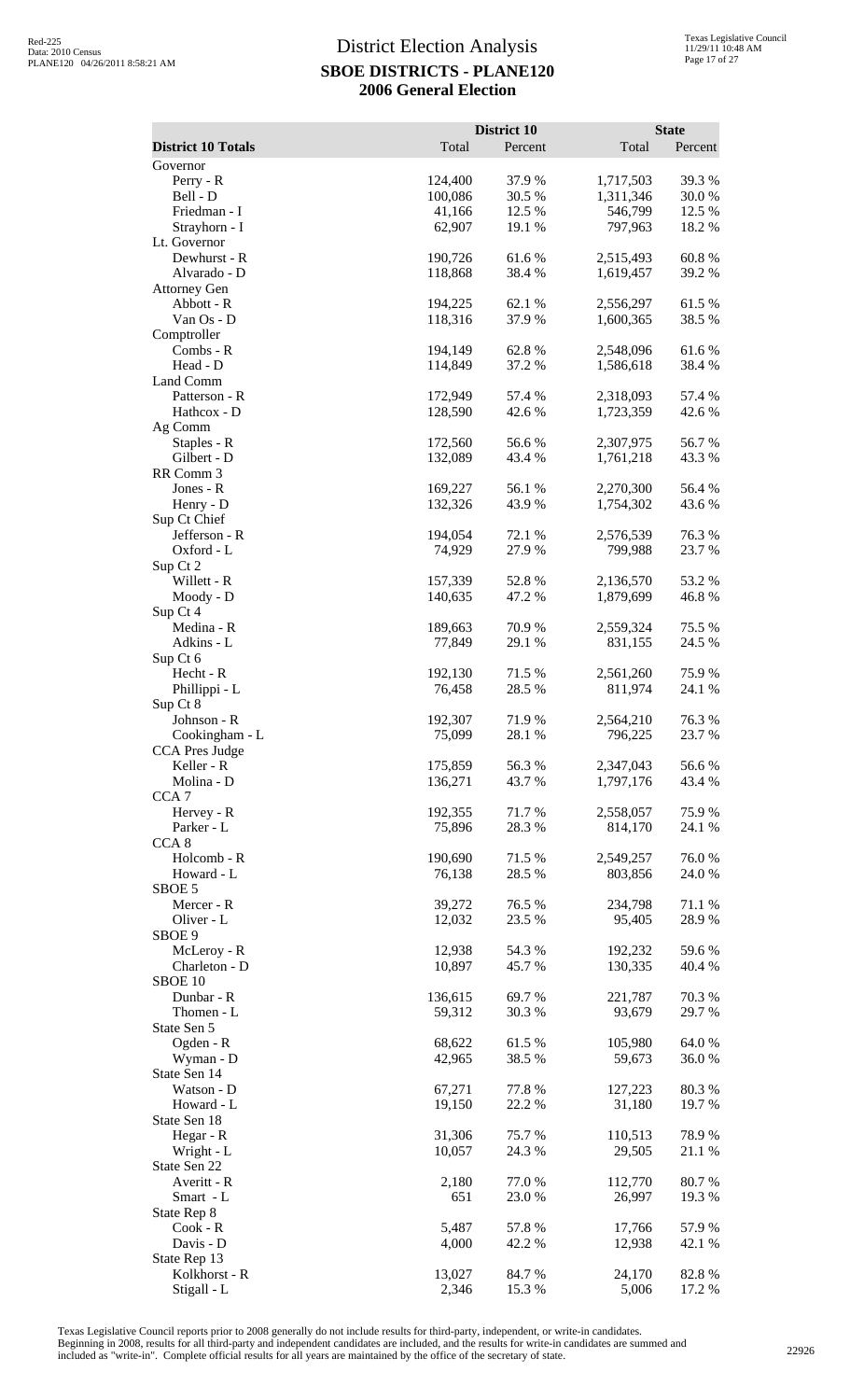|                                      |         | District 10 |            | <b>State</b> |
|--------------------------------------|---------|-------------|------------|--------------|
| <b>District 10 Totals</b>            | Total   | Percent     | Total      | Percent      |
| State Rep 17                         |         |             |            |              |
| Kleinschmidt - R                     | 15,797  | 49.4 %      | 19,225     | 49.5 %       |
| $Cook - D$                           | 16,180  | 50.6%       | 19,640     | 50.5 %       |
| State Rep 20                         |         |             |            |              |
| Gattis - R                           | 31,158  | 63.4 %      | 31,158     | 63.4 %       |
| Stauber - D                          | 18,006  | 36.6%       | 18,006     | 36.6%        |
| State Rep 28                         |         |             |            |              |
| Zerwas - R                           | 4,373   | 56.3%       | 25,034     | 62.9%        |
| Bottos - D                           | 3,398   | 43.7%       | 14,760     | 37.1 %       |
| State Rep 46                         |         |             |            |              |
| Dukes - D                            | 6,752   | 79.5 %      | 17,343     | 85.3%        |
| Wedeikes - L                         | 1,740   | 20.5 %      | 2,980      | 14.7 %       |
| State Rep 47                         |         |             |            |              |
| Welch - R                            | 6,458   | 63.1 %      | 24,447     | 47.5 %       |
| Bolton - D                           | 3,784   | 36.9%       | 26,975     | 52.5 %       |
| State Rep 48                         |         |             |            |              |
| Howard - D                           | 20,047  | 76.5 %      | 31,255     | 77.8%        |
| Easton - L                           | 6,173   | 23.5 %      | 8,939      | 22.2 %       |
| State Rep 49                         |         |             |            |              |
| Naishtat - D                         | 7,117   | 84.2 %      | 32,381     | 84.1 %       |
| McKay - L                            | 1,340   | 15.8%       | 6,111      | 15.9%        |
| State Rep 50                         |         |             |            |              |
| Fleece - R                           | 13,681  | 35.3%       | 13,681     | 35.3%        |
| Strama - D                           | 25,098  | 64.7%       | 25,098     | 64.7%        |
| State Rep 52                         |         |             |            |              |
| Krusee - R                           | 18,853  | 50.4 %      | 18,853     | 50.4 %       |
| Felthauser - D                       | 16,520  | 44.2 %      | 16,520     | 44.2 %       |
| Simmons - L                          | 1,998   | 5.3 %       | 1,998      | 5.3 %        |
| State Rep 54                         |         |             |            |              |
| Aycock - R                           | 12,815  | 60.2%       | 16,312     | 62.5 %       |
| Lindsay - D                          | 8,475   | 39.8%       | 9,800      | 37.5 %       |
| State Rep 55                         |         |             |            |              |
| Delisi - R                           | 17,424  | 66.4 %      | 17,424     | 66.4 %       |
| Smith - D                            | 8,834   | 33.6%       | 8,834      | 33.6%        |
| State Rep 57                         |         |             |            |              |
| Dunnam - D                           | 10,346  | 84.2 %      | 19,274     | 86.2%        |
| Snider - L                           | 1,940   | 15.8%       | 3,097      | 13.8 %       |
| <b>Total Voter Registration (VR)</b> | 856,755 |             | 13,084,688 |              |
| Total Spanish Surname VR and SSVR/VR | 89,441  | 10.4 %      | 2,755,437  | 21.1 %       |
| Turnout (TO) and TO/VR               | 333,613 | 38.9%       | 4,417,890  | 33.8%        |

|                           |         | District 11 |           |         |
|---------------------------|---------|-------------|-----------|---------|
| <b>District 11 Totals</b> | Total   | Percent     | Total     | Percent |
| U.S. Sen                  |         |             |           |         |
| Hutchison - R             | 229,960 | 70.2 %      | 2,662,572 | 63.1 %  |
| Radnofsky - D             | 97,427  | 29.8%       | 1,556,462 | 36.9%   |
| U.S. Rep 6                |         |             |           |         |
| Barton - R                | 37,597  | 62.6 %      | 91,924    | 62.0%   |
| Harris - D                | 22,466  | 37.4 %      | 56,367    | 38.0%   |
| <b>U.S. Rep 12</b>        |         |             |           |         |
| Granger - R               | 85,932  | 70.3 %      | 98,371    | 68.3%   |
| Morris - D                | 36,295  | 29.7 %      | 45,673    | 31.7 %  |
| <b>U.S. Rep 24</b>        |         |             |           |         |
| Marchant - R              | 54,068  | 66.9%       | 83,835    | 61.7%   |
| Page - D                  | 26,731  | 33.1 %      | 52,075    | 38.3 %  |
| <b>U.S. Rep 26</b>        |         |             |           |         |
| Burgess - R               | 25,438  | 68.3 %      | 94,219    | 61.8%   |
| Barnwell - D              | 11,816  | 31.7 %      | 58,271    | 38.2 %  |
| <b>U.S. Rep 32</b>        |         |             |           |         |
| Sessions - R              | 13,688  | 58.8%       | 71,461    | 57.8%   |
| Pryor - D                 | 9,610   | 41.2%       | 52,269    | 42.2 %  |
| Governor                  |         |             |           |         |
| Perry - R                 | 150,051 | 44.6 %      | 1,717,503 | 39.3%   |
| Bell - D                  | 87,784  | 26.1 %      | 1,311,346 | 30.0%   |
| Friedman - I              | 39,819  | 11.8%       | 546,799   | 12.5 %  |
| Strayhorn - I             | 59,006  | 17.5 %      | 797,963   | 18.2 %  |
| Lt. Governor              |         |             |           |         |
| Dewhurst - R              | 215,834 | 67.5 %      | 2,515,493 | 60.8%   |
| Alvarado - D              | 103,723 | 32.5 %      | 1,619,457 | 39.2 %  |
| <b>Attorney Gen</b>       |         |             |           |         |
| Abbott - R                | 218,076 | 67.8%       | 2,556,297 | 61.5 %  |
| Van Os - D                | 103,610 | 32.2 %      | 1,600,365 | 38.5 %  |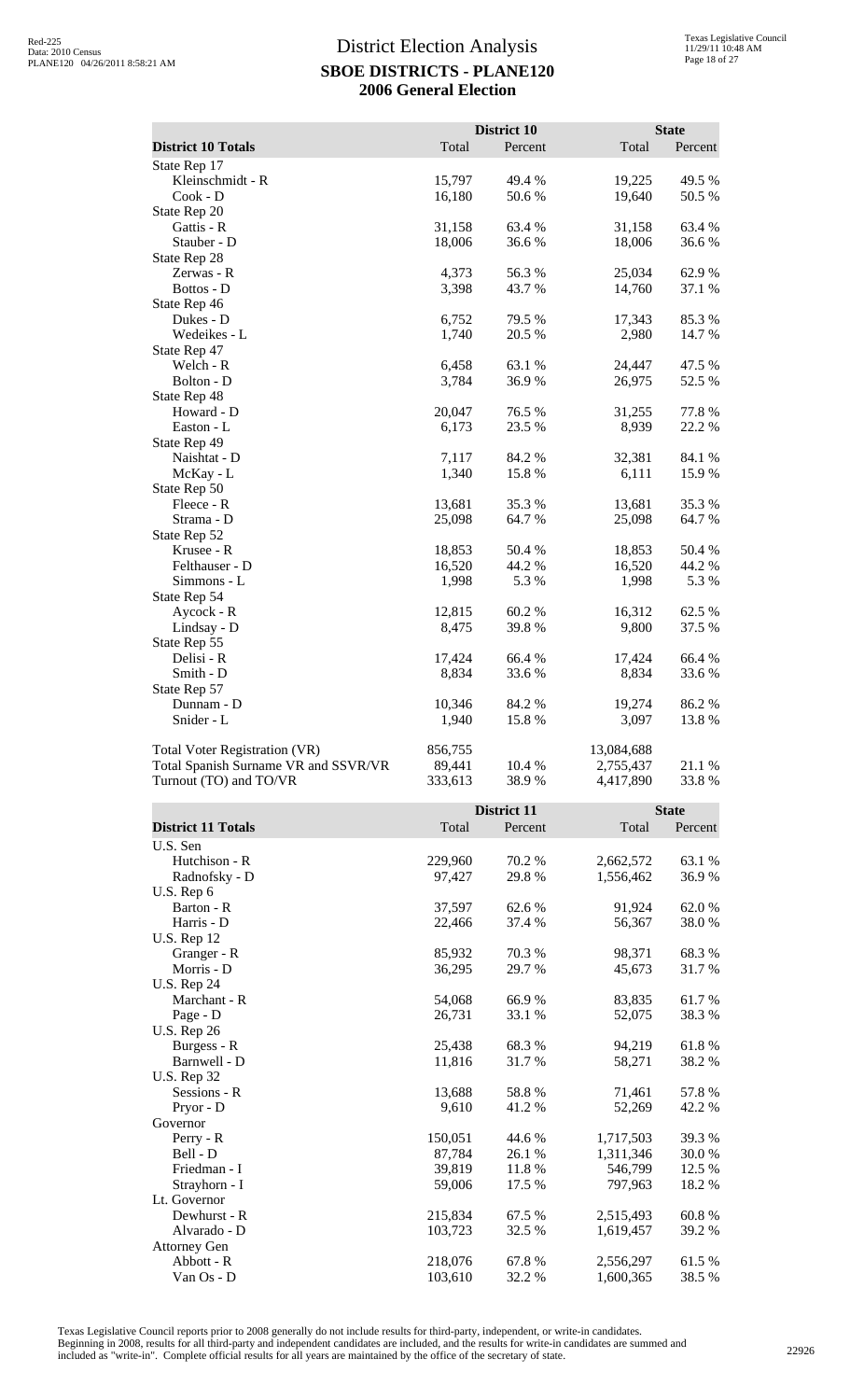| <b>District 11 Totals</b>           | Total              | District 11<br>Percent | Total                  | <b>State</b><br>Percent |
|-------------------------------------|--------------------|------------------------|------------------------|-------------------------|
| Comptroller                         |                    |                        |                        |                         |
| Combs - R<br>Head - D               | 218,030<br>100,516 | 68.4 %<br>31.6%        | 2,548,096<br>1,586,618 | 61.6%<br>38.4%          |
| Land Comm                           |                    |                        |                        |                         |
| Patterson - R                       | 199,026            | 64.0 %<br>36.0%        | 2,318,093              | 57.4 %                  |
| Hathcox - D<br>Ag Comm              | 112,137            |                        | 1,723,359              | 42.6 %                  |
| Staples - R                         | 200,306            | 64.0%                  | 2,307,975              | 56.7%                   |
| Gilbert - D<br>RR Comm 3            | 112,826            | 36.0%                  | 1,761,218              | 43.3 %                  |
| Jones - R                           | 199,734            | 64.0 %                 | 2,270,300              | 56.4 %                  |
| Henry - D                           | 112,505            | 36.0%                  | 1,754,302              | 43.6 %                  |
| Sup Ct Chief<br>Jefferson - R       | 218,076            | 79.5 %                 | 2,576,539              | 76.3%                   |
| Oxford - L                          | 56,226             | 20.5 %                 | 799,988                | 23.7 %                  |
| Sup Ct 2<br>Willett - R             | 190,425            | 61.5%                  | 2,136,570              | 53.2%                   |
| Moody - D                           | 119,232            | 38.5 %                 | 1,879,699              | 46.8%                   |
| Sup Ct 4                            |                    |                        |                        |                         |
| Medina - R<br>Adkins - L            | 216,800<br>56,450  | 79.3 %<br>20.7 %       | 2,559,324<br>831,155   | 75.5 %<br>24.5 %        |
| Sup Ct 6                            |                    |                        |                        |                         |
| Hecht - R                           | 218,017            | 79.8%                  | 2,561,260              | 75.9%                   |
| Phillippi - L<br>Sup Ct 8           | 55,197             | 20.2 %                 | 811,974                | 24.1 %                  |
| Johnson - R                         | 217,735            | 80.1%                  | 2,564,210              | 76.3%                   |
| Cookingham - L                      | 54,034             | 19.9%                  | 796,225                | 23.7 %                  |
| <b>CCA Pres Judge</b><br>Keller - R | 206,687            | 64.7 %                 | 2,347,043              | 56.6%                   |
| Molina - D                          | 112,700            | 35.3%                  | 1,797,176              | 43.4 %                  |
| CCA <sub>7</sub><br>Hervey - R      | 215,596            | 79.0 %                 | 2,558,057              | 75.9%                   |
| Parker - L                          | 57,262             | 21.0 %                 | 814,170                | 24.1 %                  |
| CCA <sub>8</sub>                    |                    |                        |                        |                         |
| Holcomb - R<br>Howard - L           | 216,550<br>54,548  | 79.9 %<br>20.1 %       | 2,549,257<br>803,856   | 76.0%<br>24.0%          |
| SBOE <sub>12</sub>                  |                    |                        |                        |                         |
| Miller - R                          | 34,500<br>9,704    | 78.0%                  | 186,302<br>53,013      | 77.8%                   |
| Havener - L<br>State Sen 8          |                    | 22.0 %                 |                        | 22.2 %                  |
| Shapiro - R                         | 27,282             | 100.0%                 | 127,590                | 100.0%                  |
| State Sen 12<br>Nelson - R          | 78,688             | 65.9%                  | 109,513                | 66.4%                   |
| Fullingim - D                       | 40,704             | 34.1 %                 | 55,380                 | 33.6 %                  |
| State Rep 61                        |                    |                        |                        |                         |
| $King - R$<br>Forsythe - L          | 19,087<br>4,623    | 80.5 %<br>19.5 %       | 27,470<br>6,696        | 80.4%<br>19.6 %         |
| State Rep 90                        |                    |                        |                        |                         |
| Burnam - D<br>Wingo - L             | 2,118<br>475       | 81.7%<br>18.3 %        | 9,650<br>1,515         | 86.4%<br>13.6 %         |
| State Rep 91                        |                    |                        |                        |                         |
| Hancock - R                         | 17,229             | 62.0%                  | 17,770                 | 61.0%                   |
| Sibbet - D<br>State Rep 92          | 10,573             | 38.0%                  | 11,361                 | 39.0 %                  |
| Smith - R                           | 22,426             | 100.0%                 | 22,491                 | 100.0%                  |
| State Rep 93<br>Goodman - R         | 5,751              | 56.8%                  | 10,349                 | 48.6%                   |
| Pierson - D                         | 4,374              | 43.2 %                 | 10,936                 | 51.4%                   |
| State Rep 94                        |                    |                        |                        |                         |
| Patrick - R<br>Pillow - D           | 13,006<br>5,840    | 69.0%<br>31.0%         | 21,800<br>11,147       | 66.2%<br>33.8%          |
| State Rep 95                        |                    |                        |                        |                         |
| Veasey - D                          | 152                | 100.0%                 | 18,259                 | 100.0%                  |
| State Rep 96<br>Zedler - R          | 15,420             | 58.2%                  | 19,520                 | 54.2 %                  |
| Youngblood - D                      | 11,097             | 41.8%                  | 16,483                 | 45.8%                   |
| State Rep 97<br>Mowery - R          | 22,752             | 58.5 %                 |                        |                         |
| Barrett - D                         | 16,138             | 41.5 %                 | 23,164<br>16,908       | 57.8%<br>42.2 %         |
| State Rep 98                        |                    |                        |                        |                         |
| Truitt - R<br>Glatz - L             | 36,509<br>7,165    | 83.6%<br>16.4 %        | 36,509<br>7,165        | 83.6%<br>16.4 %         |
| State Rep 99                        |                    |                        |                        |                         |
| Geren - R                           | 22,906             | 65.1 %                 | 22,906                 | 65.1 %                  |
| Ford - D                            | 12,285             | 34.9 %                 | 12,285                 | 34.9%                   |

Texas Legislative Council reports prior to 2008 generally do not include results for third-party, independent, or write-in candidates.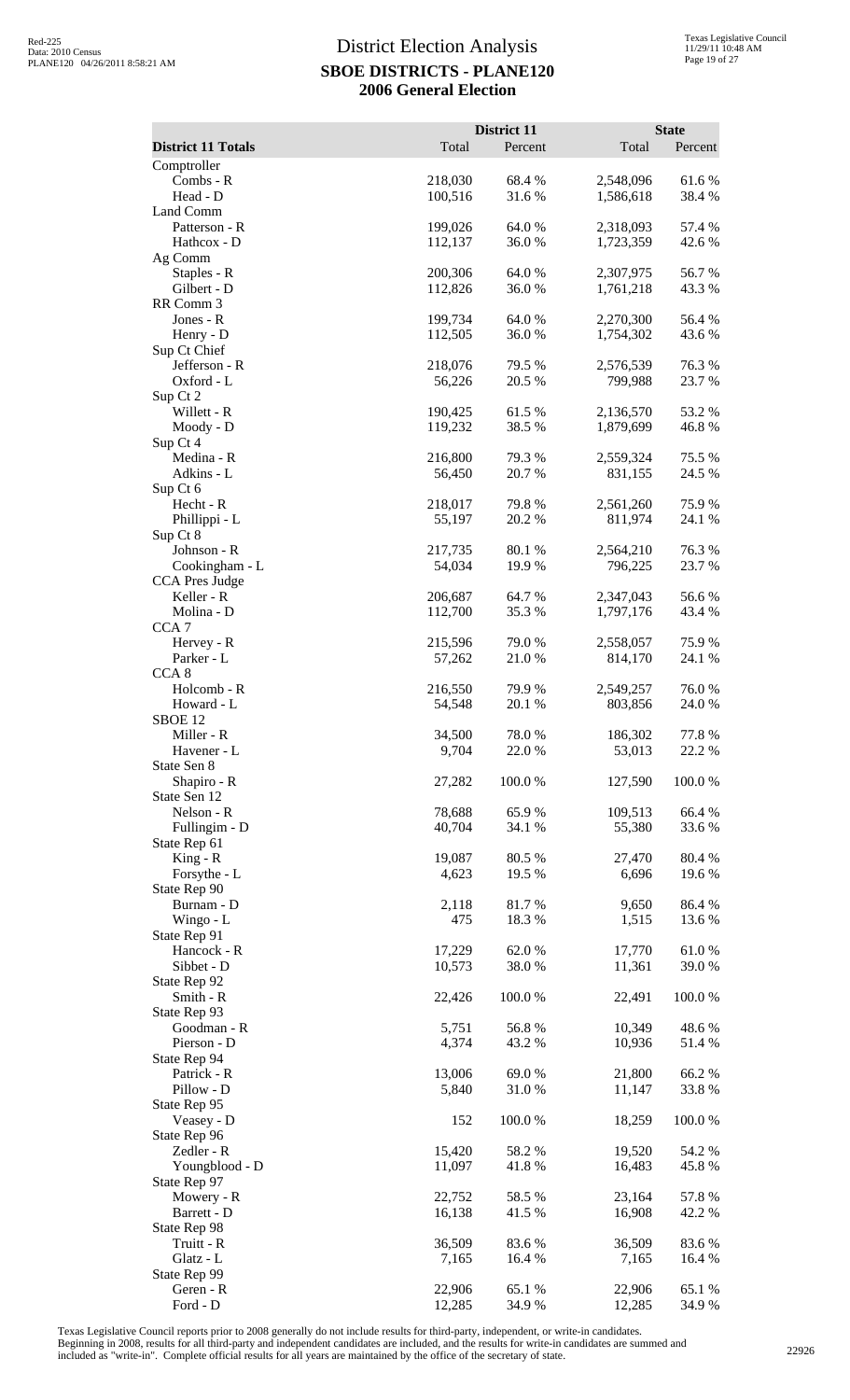|                                                                                                        |                              | District 11      |                                      | <b>State</b>     |
|--------------------------------------------------------------------------------------------------------|------------------------------|------------------|--------------------------------------|------------------|
| <b>District 11 Totals</b>                                                                              | Total                        | Percent          | Total                                | Percent          |
| State Rep 103<br>Anchia - D<br>Mason - L                                                               | 925<br>339                   | 73.2 %<br>26.8%  | 7,702<br>1,533                       | 83.4 %<br>16.6 % |
| State Rep 105<br>Harper-Brown - R<br>Romano - D<br>State Rep 114                                       | 9,887<br>7,264               | 57.6 %<br>42.4 % | 11,881<br>8,865                      | 57.3 %<br>42.7 % |
| Hartnett - R<br>Shinoda - D<br>State Rep 115                                                           | 3,616<br>2,704               | 57.2 %<br>42.8%  | 16,808<br>12,791                     | 56.8%<br>43.2 %  |
| Jackson - R                                                                                            | 20,758                       | 100.0%           | 22,050                               | 100.0%           |
| <b>Total Voter Registration (VR)</b><br>Total Spanish Surname VR and SSVR/VR<br>Turnout (TO) and TO/VR | 909,223<br>77,501<br>338,004 | 8.5 %<br>37.2 %  | 13,084,688<br>2,755,437<br>4,417,890 | 21.1 %<br>33.8%  |
|                                                                                                        |                              | District 12      |                                      | <b>State</b>     |
| <b>District 12 Totals</b>                                                                              | Total                        | Percent          | Total                                | Percent          |
| U.S. Sen<br>Hutchison - R<br>Radnofsky - D<br>U.S. Rep 3                                               | 218,012<br>105,365           | 67.4 %<br>32.6 % | 2,662,572<br>1,556,462               | 63.1 %<br>36.9%  |
| Johnson - R<br>Dodd - D<br>U.S. Rep 4                                                                  | 88,031<br>48,588             | 64.4 %<br>35.6%  | 88,690<br>49,528                     | 64.2 %<br>35.8%  |
| Hall - R<br>Melancon - D<br>U.S. Rep 5                                                                 | 23,098<br>9,073              | 71.8%<br>28.2 %  | 106,454<br>55,242                    | 65.8%<br>34.2 %  |
| Hensarling - R<br>Thompson - D<br><b>U.S. Rep 30</b>                                                   | 36,083<br>23,291             | 60.8%<br>39.2 %  | 88,478<br>50,988                     | 63.4 %<br>36.6 % |
| Aurbach - R<br>Bernice Johnson - D<br><b>U.S. Rep 32</b>                                               | 4,809<br>8,743               | 35.5 %<br>64.5 % | 17,850<br>81,348                     | 18.0%<br>82.0%   |
| Sessions - R<br>Pryor - D<br>Governor                                                                  | 47,662<br>28,943             | 62.2%<br>37.8%   | 71,461<br>52,269                     | 57.8%<br>42.2 %  |
| Perry - R<br>Bell - D                                                                                  | 149,664<br>93,711            | 45.1 %<br>28.2 % | 1,717,503<br>1,311,346               | 39.3%<br>30.0 %  |
| Friedman - I<br>Strayhorn - I<br>Lt. Governor                                                          | 39,276<br>49,071             | 11.8%<br>14.8 %  | 546,799<br>797,963                   | 12.5 %<br>18.2 % |
| Dewhurst - R<br>Alvarado - D<br><b>Attorney Gen</b>                                                    | 207,349<br>107,838           | 65.8%<br>34.2 %  | 2,515,493<br>1,619,457               | 60.8%<br>39.2 %  |
| Abbott - R<br>Van Os - D<br>Comptroller                                                                | 208,186<br>107,620           | 65.9%<br>34.1 %  | 2,556,297<br>1,600,365               | 61.5%<br>38.5 %  |
| Combs - R<br>Head - D<br>Land Comm                                                                     | 208,745<br>105,029           | 66.5 %<br>33.5 % | 2,548,096<br>1,586,618               | 61.6%<br>38.4 %  |
| Patterson - R<br>Hathcox - D<br>Ag Comm                                                                | 190,757<br>114,488           | 62.5 %<br>37.5 % | 2,318,093<br>1,723,359               | 57.4 %<br>42.6 % |
| Staples - R<br>Gilbert - D<br>RR Comm 3                                                                | 192,431<br>114,919           | 62.6 %<br>37.4 % | 2,307,975<br>1,761,218               | 56.7%<br>43.3 %  |
| Jones - R<br>Henry - D<br>Sup Ct Chief                                                                 | 192,336<br>113,811           | 62.8%<br>37.2 %  | 2,270,300<br>1,754,302               | 56.4 %<br>43.6 % |
| Jefferson - R<br>Oxford - L<br>Sup Ct 2                                                                | 206,973<br>57,740            | 78.2%<br>21.8%   | 2,576,539<br>799,988                 | 76.3%<br>23.7 %  |
| Willett - R<br>Moody - D<br>Sup Ct 4                                                                   | 180,950<br>122,426           | 59.6%<br>40.4 %  | 2,136,570<br>1,879,699               | 53.2 %<br>46.8%  |
| Medina - R<br>Adkins - L<br>Sup Ct 6                                                                   | 205,450<br>58,442            | 77.9%<br>22.1 %  | 2,559,324<br>831,155                 | 75.5 %<br>24.5 % |
| Hecht - R<br>Phillippi - L                                                                             | 207,726<br>57,155            | 78.4 %<br>21.6%  | 2,561,260<br>811,974                 | 75.9%<br>24.1 %  |
| Sup Ct 8<br>Johnson - R<br>Cookingham - L                                                              | 206,641<br>56,691            | 78.5 %<br>21.5 % | 2,564,210<br>796,225                 | 76.3%<br>23.7 %  |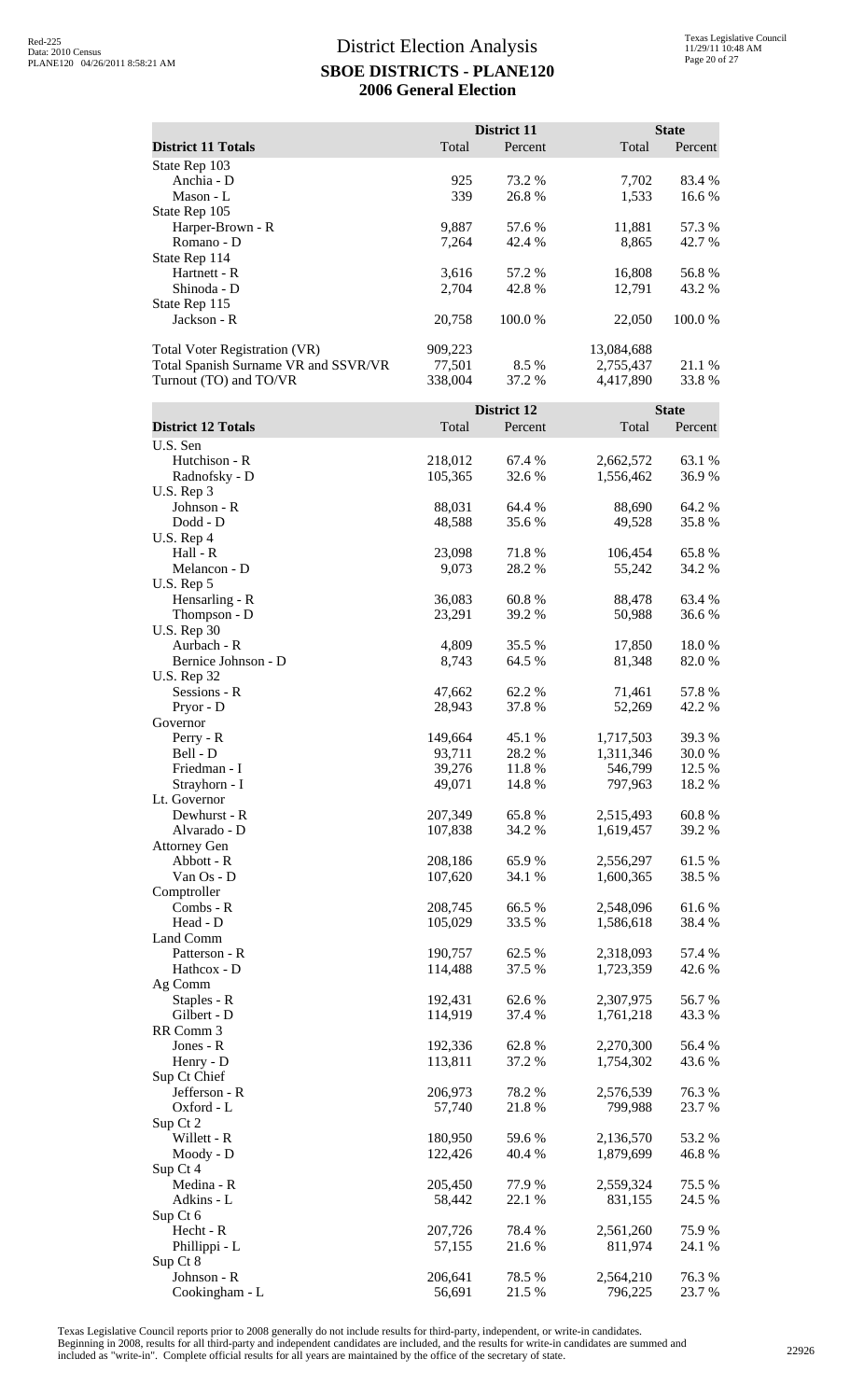|                                                                |                   | District 12      |                        | <b>State</b>    |
|----------------------------------------------------------------|-------------------|------------------|------------------------|-----------------|
| <b>District 12 Totals</b><br><b>CCA Pres Judge</b>             | Total             | Percent          | Total                  | Percent         |
| Keller - R                                                     | 197,521           | 63.2 %           | 2,347,043              | 56.6%           |
| Molina - D                                                     | 115,070           | 36.8%            | 1,797,176              | 43.4 %          |
| CCA <sub>7</sub><br>Hervey - R                                 | 206,830           | 78.5 %           | 2,558,057              | 75.9%           |
| Parker - L                                                     | 56,615            | 21.5 %           | 814,170                | 24.1 %          |
| CCA <sub>8</sub>                                               |                   |                  |                        |                 |
| Holcomb - R<br>Howard - L                                      | 205,067<br>56,822 | 78.3%<br>21.7 %  | 2,549,257<br>803,856   | 76.0%<br>24.0 % |
| SBOE 9                                                         |                   |                  |                        |                 |
| McLeroy - R<br>Charleton - D                                   | 60,842<br>32,399  | 65.3 %<br>34.7 % | 192,232<br>130,335     | 59.6%<br>40.4 % |
| SBOE <sub>12</sub>                                             |                   |                  |                        |                 |
| Miller - R                                                     | 134,736           | 77.4 %           | 186,302                | 77.8 %          |
| Havener - L<br>State Sen 2                                     | 39,403            | 22.6 %           | 53,013                 | 22.2 %          |
| Deuell - R                                                     | 30,157            | 77.7 %           | 92,423                 | 78.7%           |
| Kaptain - L<br>State Sen 8                                     | 8,635             | 22.3 %           | 25,043                 | 21.3%           |
| Shapiro - R                                                    | 100,244           | 100.0%           | 127,590                | 100.0%          |
| State Rep 66                                                   |                   |                  |                        |                 |
| McCall - R<br>Westfried - L                                    | 24,398<br>5,972   | 80.3%<br>19.7%   | 24,398<br>5,972        | 80.3%<br>19.7%  |
| State Rep 67                                                   |                   |                  |                        |                 |
| Madden - R                                                     | 18,211            | 100.0%           | 18,211                 | 100.0%          |
| State Rep 70<br>Paxton - R                                     | 30,062            | 71.0%            | 30,062                 | 71.0%           |
| Koster - D                                                     | 12,265            | 29.0%            | 12,265                 | 29.0%           |
| State Rep 89<br>Laubenberg - R                                 | 19,813            | 71.2 %           | 30,836                 | 72.8%           |
| Harris - D                                                     | 8,026             | 28.8%            | 11,521                 | 27.2 %          |
| State Rep 100                                                  |                   |                  |                        |                 |
| Hodge - D<br>Pritchett - L                                     | 123<br>27         | 82.0 %<br>18.0%  | 12,523<br>1,578        | 88.8%<br>11.2 % |
| State Rep 101                                                  |                   |                  |                        |                 |
| Latham - R                                                     | 12,468            | 76.7%            | 13,248                 | 76.2 %          |
| Joyner - L<br>State Rep 102                                    | 3,780             | 23.3 %           | 4,132                  | 23.8%           |
| Goolsby - R                                                    | 13,166            | 53.1 %           | 13,166                 | 53.1 %          |
| Miller - D<br>State Rep 103                                    | 11,613            | 46.9%            | 11,613                 | 46.9%           |
| Anchia - D                                                     | 289               | 79.6%            | 7,702                  | 83.4 %          |
| Mason - L                                                      | 74                | 20.4 %           | 1,533                  | 16.6 %          |
| State Rep 107<br>Keffer - R                                    | 13,384            | 50.0%            | 15,145                 | 48.2 %          |
| Vaught - D                                                     | 13,388            | 50.0%            | 16,254                 | 51.8%           |
| State Rep 108<br>Branch - R                                    | 16,503            | 61.4%            | 17,244                 | 58.1 %          |
| Borden - D                                                     | 10,392            | 38.6%            | 12,447                 | 41.9%           |
| State Rep 110                                                  |                   |                  |                        |                 |
| Caraway - D<br>State Rep 112                                   | 1,328             | 100.0%           | 14,896                 | 100.0%          |
| $Hill - R$                                                     | 21,068            | 77.9 %           | 21,068                 | 77.9 %          |
| Moseley - L                                                    | 5,961             | 22.1 %           | 5,961                  | 22.1 %          |
| State Rep 113<br>Driver - R                                    | 15,242            | 60.9 %           | 15,242                 | 60.9%           |
| Brandler - D                                                   | 9,793             | 39.1 %           | 9,793                  | 39.1 %          |
| State Rep 114<br>Hartnett - R                                  | 13,192            | 56.7%            | 16,808                 | 56.8%           |
| Shinoda - D                                                    | 10,087            | 43.3 %           | 12,791                 | 43.2 %          |
| State Rep 115                                                  |                   |                  |                        |                 |
| Jackson - R                                                    | 683               | 100.0%           | 22,050                 | 100.0%          |
| <b>Total Voter Registration (VR)</b>                           | 901,479           |                  | 13,084,688             |                 |
| Total Spanish Surname VR and SSVR/VR<br>Turnout (TO) and TO/VR | 64,347<br>335,131 | 7.1 %<br>37.2 %  | 2,755,437<br>4,417,890 | 21.1 %<br>33.8% |
|                                                                |                   |                  |                        |                 |
|                                                                |                   | District 13      |                        | <b>State</b>    |
| <b>District 13 Totals</b><br>U.S. Sen                          | Total             | Percent          | Total                  | Percent         |
| Hutchison - R                                                  | 86,307            | 39.6 %           | 2,662,572              | 63.1 %          |
| Radnofsky - D                                                  | 131,701           | 60.4%            | 1,556,462              | 36.9%           |
| U.S. Rep 3<br>Johnson - R                                      | 659               | 41.2%            | 88,690                 | 64.2 %          |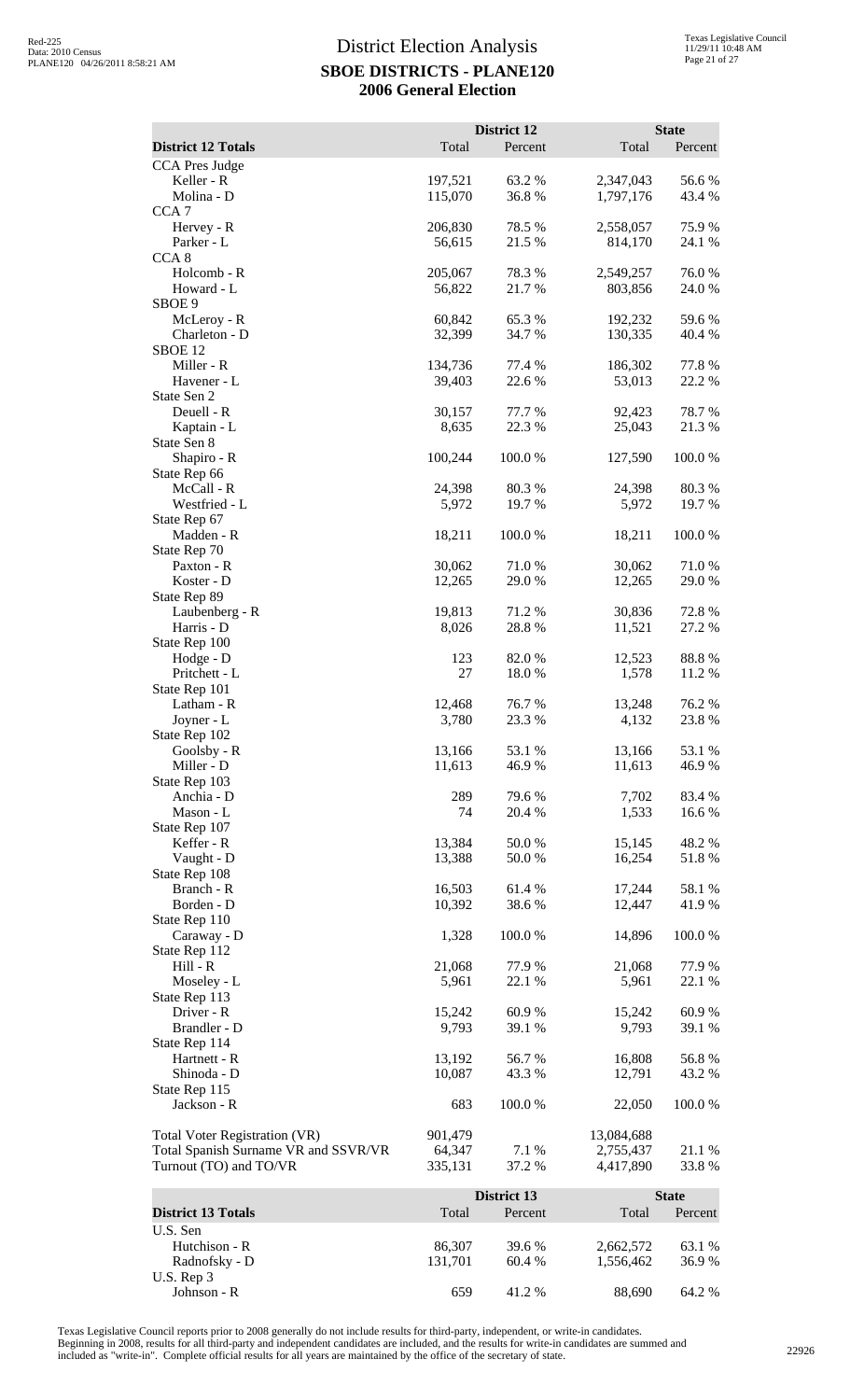|                                     |                  | District 13     |                      | <b>State</b>    |
|-------------------------------------|------------------|-----------------|----------------------|-----------------|
| <b>District 13 Totals</b>           | Total            | Percent         | Total                | Percent         |
| U.S. Rep 3<br>Dodd - D              | 940              | 58.8%           | 49,528               | 35.8%           |
| U.S. Rep 5                          |                  |                 |                      |                 |
| Hensarling - R                      | 1,295            | 45.9%           | 88,478               | 63.4 %          |
| Thompson - D<br>U.S. Rep 6          | 1,524            | 54.1 %          | 50,988               | 36.6%           |
| Barton - R                          | 16,148           | 51.2%           | 91,924               | 62.0%           |
| Harris - D                          | 15,414           | 48.8%           | 56,367               | $38.0\;\%$      |
| <b>U.S. Rep 12</b><br>Granger - R   | 3,616            | 36.7%           | 98,371               | 68.3%           |
| Morris - D                          | 6,250            | 63.3%           | 45,673               | 31.7%           |
| <b>U.S. Rep 24</b>                  |                  |                 |                      |                 |
| Marchant - R                        | 17,521<br>18,391 | 48.8%<br>51.2%  | 83,835               | 61.7%           |
| Page - D<br><b>U.S. Rep 26</b>      |                  |                 | 52,075               | 38.3%           |
| Burgess - R                         | 6,050            | 24.9%           | 94,219               | 61.8%           |
| Barnwell - D                        | 18,286           | 75.1 %          | 58,271               | 38.2%           |
| <b>U.S. Rep 30</b><br>Aurbach - R   | 13,041           | 15.2 %          | 17,850               | 18.0%           |
| Bernice Johnson - D                 | 72,605           | 84.8%           | 81,348               | 82.0%           |
| <b>U.S. Rep 32</b>                  |                  |                 |                      |                 |
| Sessions - R<br>Pryor - D           | 10,111<br>13,716 | 42.4 %<br>57.6% | 71,461<br>52,269     | 57.8%<br>42.2 % |
| Governor                            |                  |                 |                      |                 |
| Perry - R                           | 54,607           | 24.4 %          | 1,717,503            | 39.3%           |
| Bell - D                            | 119,397          | 53.3%           | 1,311,346            | 30.0%           |
| Friedman - I<br>Strayhorn - I       | 17,680<br>32,531 | 7.9%<br>14.5 %  | 546,799<br>797,963   | 12.5 %<br>18.2% |
| Lt. Governor                        |                  |                 |                      |                 |
| Dewhurst - R                        | 76,952           | 35.9%           | 2,515,493            | 60.8%           |
| Alvarado - D<br><b>Attorney Gen</b> | 137,126          | 64.1 %          | 1,619,457            | 39.2 %          |
| Abbott - R                          | 80,597           | 37.4 %          | 2,556,297            | 61.5%           |
| Van Os - D                          | 135,089          | 62.6%           | 1,600,365            | 38.5 %          |
| Comptroller<br>Combs - R            | 77,491           | 36.2%           | 2,548,096            | 61.6%           |
| Head - D                            | 136,621          | 63.8%           | 1,586,618            | 38.4%           |
| Land Comm                           |                  |                 |                      |                 |
| Patterson - R                       | 67,148           | 31.8%           | 2,318,093            | 57.4 %          |
| Hathcox - D<br>Ag Comm              | 143,807          | 68.2%           | 1,723,359            | 42.6 %          |
| Staples - R                         | 67,716           | 32.0%           | 2,307,975            | 56.7%           |
| Gilbert - D                         | 144,008          | 68.0%           | 1,761,218            | 43.3%           |
| RR Comm 3<br>Jones - R              | 67,692           | 32.3 %          | 2,270,300            | 56.4 %          |
| Henry - D                           | 141,740          | 67.7%           | 1,754,302            | 43.6%           |
| Sup Ct Chief                        |                  |                 |                      |                 |
| Jefferson - R<br>Oxford - L         | 80,343<br>44,788 | 64.2 %<br>35.8% | 2,576,539<br>799,988 | 76.3%<br>23.7%  |
| Sup Ct 2                            |                  |                 |                      |                 |
| Willett - R                         | 62,752           | 30.0%           | 2,136,570            | 53.2 %          |
| Moody - D                           | 146,737          | 70.0 %          | 1,879,699            | 46.8%           |
| Sup Ct 4<br>Medina - R              | 81,732           | 64.8%           | 2,559,324            | 75.5 %          |
| Adkins - L                          | 44,451           | 35.2 %          | 831,155              | 24.5 %          |
| Sup Ct 6                            |                  |                 |                      |                 |
| Hecht - R                           | 80,333<br>44,514 | 64.3 %<br>35.7% | 2,561,260<br>811,974 | 75.9%<br>24.1 % |
| Phillippi - L<br>Sup Ct 8           |                  |                 |                      |                 |
| Johnson - R                         | 80,442           | 64.9%           | 2,564,210            | 76.3%           |
| Cookingham - L                      | 43,562           | 35.1 %          | 796,225              | 23.7 %          |
| <b>CCA Pres Judge</b><br>Keller - R | 70,626           | 32.8 %          | 2,347,043            | 56.6 %          |
| Molina - D                          | 144,551          | 67.2%           | 1,797,176            | 43.4 %          |
| CCA <sub>7</sub>                    |                  |                 |                      |                 |
| Hervey - R<br>Parker - L            | 80,762<br>44,158 | 64.7%<br>35.3 % | 2,558,057<br>814,170 | 75.9%<br>24.1 % |
| CCA <sub>8</sub>                    |                  |                 |                      |                 |
| Holcomb - R                         | 79,701           | 64.3%           | 2,549,257            | 76.0%           |
| Howard - L                          | 44,283           | 35.7 %          | 803,856              | 24.0 %          |
| SBOE <sub>12</sub><br>Miller - R    | 5,851            | 77.3 %          | 186,302              | 77.8%           |
| Havener - L                         | 1,723            | 22.7 %          | 53,013               | 22.2 %          |
| State Sen 2                         |                  |                 |                      |                 |
| Deuell - R                          | 3,634            | 65.5 %          | 92,423               | 78.7%           |

Texas Legislative Council reports prior to 2008 generally do not include results for third-party, independent, or write-in candidates.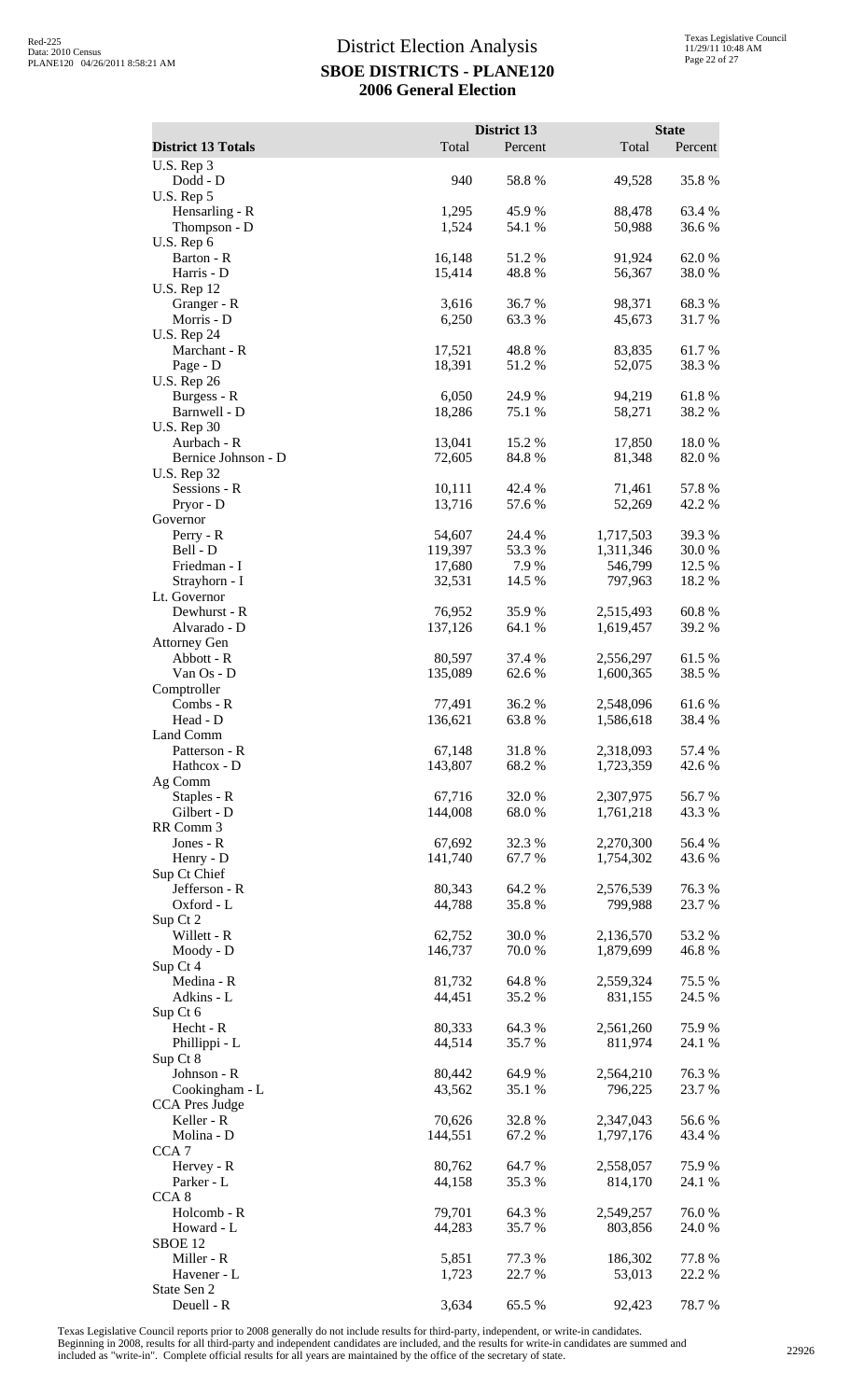|                                                                |                    | District 13      |                        | <b>State</b>     |
|----------------------------------------------------------------|--------------------|------------------|------------------------|------------------|
| <b>District 13 Totals</b>                                      | Total              | Percent          | Total                  | Percent          |
| State Sen 2<br>Kaptain - L                                     | 1,918              | 34.5 %           | 25,043                 | 21.3 %           |
| State Sen 8                                                    |                    |                  |                        |                  |
| Shapiro - R<br>State Sen 12                                    | 64                 | 100.0%           | 127,590                | 100.0 %          |
| Nelson - R                                                     | 1,731              | 34.9 %           | 109,513                | 66.4 %           |
| Fullingim - D<br>State Rep 90                                  | 3,222              | 65.1 %           | 55,380                 | 33.6 %           |
| Burnam - D                                                     | 7,532              | 87.9 %           | 9,650                  | 86.4 %           |
| Wingo - L                                                      | 1,040              | 12.1 %           | 1,515                  | 13.6 %           |
| State Rep 91<br>Hancock - R                                    | 541                | 40.7%            | 17,770                 | 61.0%            |
| Sibbet - D                                                     | 788                | 59.3 %           | 11,361                 | 39.0 %           |
| State Rep 92<br>Smith - R                                      | 65                 | 100.0%           | 22,491                 | 100.0%           |
| State Rep 93                                                   |                    |                  |                        |                  |
| Goodman - R<br>Pierson - D                                     | 4,598<br>6,562     | 41.2%<br>58.8%   | 10,349<br>10,936       | 48.6 %<br>51.4%  |
| State Rep 94                                                   |                    |                  |                        |                  |
| Patrick - R                                                    | 8,794              | 62.4 %           | 21,800                 | 66.2%            |
| Pillow - D<br>State Rep 95                                     | 5,307              | 37.6 %           | 11,147                 | 33.8%            |
| Veasey - D                                                     | 18,107             | 100.0%           | 18,259                 | 100.0%           |
| State Rep 96                                                   |                    |                  |                        |                  |
| Zedler - R<br>Youngblood - D                                   | 4,100<br>5,386     | 43.2 %<br>56.8%  | 19,520<br>16,483       | 54.2 %<br>45.8%  |
| State Rep 97                                                   |                    |                  |                        |                  |
| Mowery - R                                                     | 412<br>770         | 34.9 %<br>65.1 % | 23,164                 | 57.8%            |
| Barrett - D<br>State Rep 99                                    |                    |                  | 16,908                 | 42.2 %           |
| Geren - R                                                      | $\boldsymbol{0}$   | 0.0 %            | 22,906                 | 65.1 %           |
| Ford - D<br>State Rep 100                                      | $\boldsymbol{0}$   | 0.0 %            | 12,285                 | 34.9%            |
| Hodge - D                                                      | 12,400             | 88.9%            | 12,523                 | 88.8%            |
| Pritchett - L                                                  | 1,551              | 11.1 %           | 1,578                  | 11.2 %           |
| State Rep 101<br>Latham - R                                    | 780                | 68.9%            | 13,248                 | 76.2%            |
| Joyner - L                                                     | 352                | 31.1 %           | 4,132                  | 23.8 %           |
| State Rep 103<br>Anchia - D                                    | 6,488              | 85.3%            | 7,702                  | 83.4 %           |
| Mason - L                                                      | 1,120              | 14.7 %           | 1,533                  | 16.6%            |
| State Rep 104                                                  |                    |                  |                        |                  |
| Alonzo - D<br>McSpadden - L                                    | 7,906<br>1,344     | 85.5 %<br>14.5 % | 7,906<br>1,344         | 85.5 %<br>14.5 % |
| State Rep 105                                                  |                    |                  |                        |                  |
| Harper-Brown - R                                               | 1,994              | 55.5 %           | 11,881                 | 57.3 %           |
| Romano - D<br>State Rep 106                                    | 1,601              | 44.5 %           | 8,865                  | 42.7 %           |
| England - R                                                    | 10,459             | 50.6%            | 10,459                 | 50.6%            |
| Hubener - D<br>State Rep 107                                   | 10,224             | 49.4 %           | 10,224                 | 49.4 %           |
| Keffer - R                                                     | 1,761              | 38.1 %           | 15,145                 | 48.2%            |
| Vaught - D                                                     | 2,866              | 61.9 %           | 16,254                 | 51.8%            |
| State Rep 108<br>Branch - R                                    | 741                | 26.5 %           | 17,244                 | 58.1 %           |
| Borden - D                                                     | 2,055              | 73.5 %           | 12,447                 | 41.9%            |
| State Rep 109                                                  |                    |                  |                        |                  |
| Giddings - D<br>State Rep 110                                  | 26,511             | $100.0~\%$       | 26,511                 | 100.0%           |
| Caraway - D                                                    | 13,568             | 100.0%           | 14,896                 | 100.0%           |
| State Rep 111<br>Werner - R                                    | 7,641              | 26.3 %           | 7,641                  | 26.3%            |
| Davis - D                                                      | 21,462             | 73.7 %           | 21,462                 | 73.7 %           |
| State Rep 115                                                  |                    |                  |                        |                  |
| Jackson - R                                                    | 609                | 100.0%           | 22,050                 | 100.0%           |
| Total Voter Registration (VR)                                  | 761,618            |                  | 13,084,688             |                  |
| Total Spanish Surname VR and SSVR/VR<br>Turnout (TO) and TO/VR | 137,951<br>226,820 | 18.1 %<br>29.8 % | 2,755,437<br>4,417,890 | 21.1 %<br>33.8%  |
|                                                                |                    |                  |                        |                  |
|                                                                |                    | District 14      |                        | <b>State</b>     |
| <b>District 14 Totals</b><br>U.S. Sen                          | Total              | Percent          | Total                  | Percent          |
| Hutchison - R                                                  | 230,307            | 72.1 %           | 2,662,572              | 63.1 %           |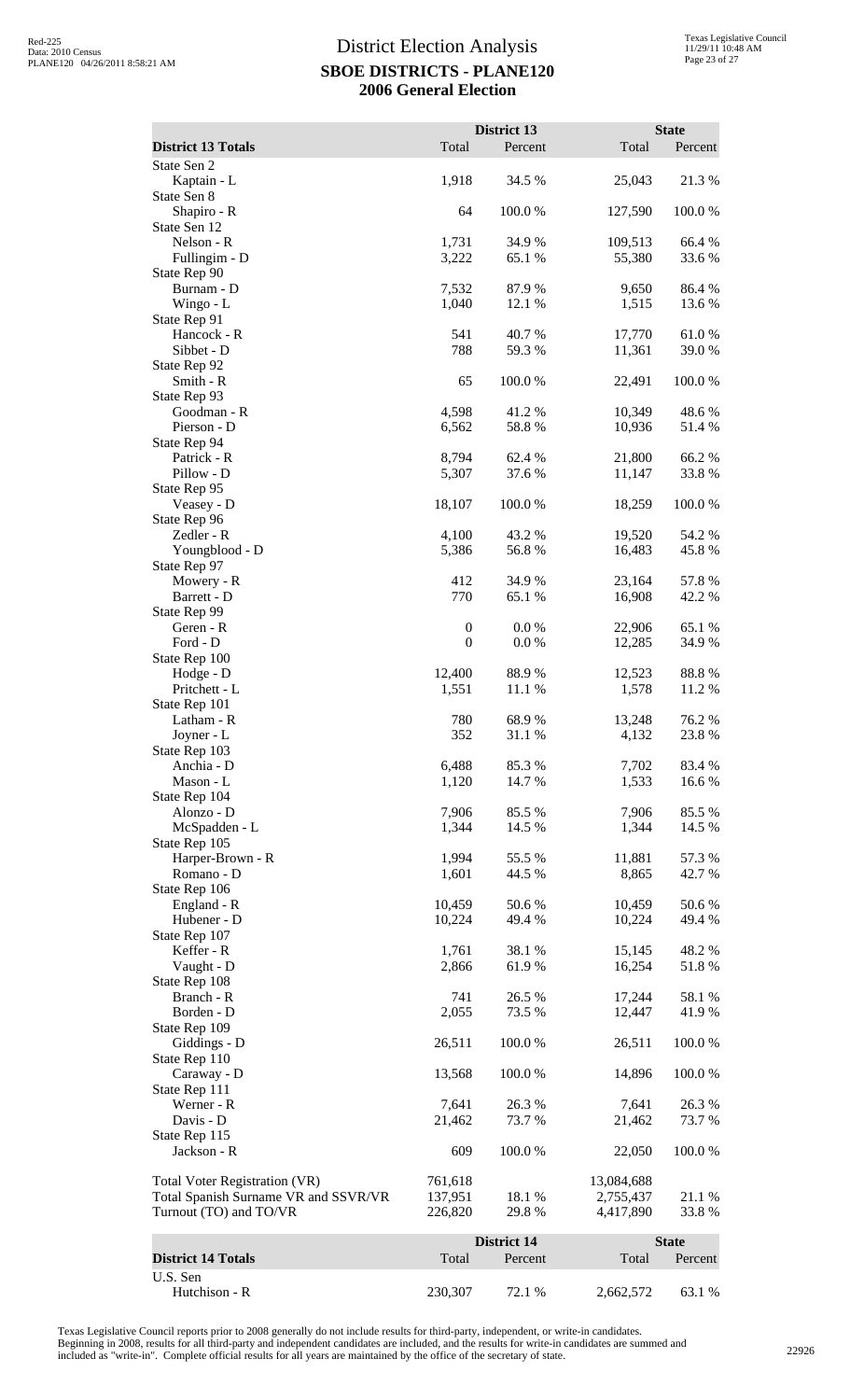| <b>District 14 Totals</b>                               | Total              | District 14<br>Percent | Total                  | <b>State</b><br>Percent |
|---------------------------------------------------------|--------------------|------------------------|------------------------|-------------------------|
| U.S. Sen                                                |                    |                        |                        |                         |
| Radnofsky - D<br>U.S. Rep 6                             | 89,095             | 27.9%                  | 1,556,462              | 36.9%                   |
| Barton - R<br>Harris - D                                | 25,869<br>12,537   | 67.4 %<br>32.6 %       | 91,924<br>56,367       | 62.0%<br>38.0%          |
| <b>U.S. Rep 11</b><br>Conaway - R<br><b>U.S. Rep 12</b> | 13,063             | 100.0 %                | 107,258                | 100.0%                  |
| Granger - R<br>Morris - D                               | 8,823<br>3,128     | 73.8%<br>26.2%         | 98,371<br>45,673       | 68.3%<br>31.7%          |
| <b>U.S. Rep 13</b><br>Thornberry - R                    | 5,128              | 65.9%                  | 108,100                | 76.4 %                  |
| Waun - D<br><b>U.S. Rep 17</b>                          | 2,651<br>46,667    | 34.1 %<br>41.6%        | 33,475<br>64,149       | 23.6 %<br>41.0%         |
| Taylor - R<br>Edwards - D<br><b>U.S. Rep 19</b>         | 65,543             | 58.4%                  | 92,499                 | 59.0%                   |
| Neugebauer - R<br>Ricketts - D                          | 4,343<br>2,205     | 66.3%<br>33.7 %        | 94,779<br>41,659       | 69.5 %<br>30.5 %        |
| <b>U.S. Rep 24</b><br>Marchant - R                      | 12,246             | 63.8%                  | 83,835                 | 61.7%                   |
| Page - D<br><b>U.S. Rep 26</b>                          | 6,953              | 36.2 %                 | 52,075                 | 38.3%                   |
| Burgess - R                                             | 58,518             | 69.1 %                 | 94,219                 | 61.8%                   |
| Barnwell - D<br><b>U.S. Rep 31</b><br>Carter - R        | 26,192<br>12,047   | 30.9%<br>62.5 %        | 58,271<br>90,851       | 38.2%<br>60.1%          |
| Harrell - D                                             | 7,234              | 37.5 %                 | 60,282                 | 39.9%                   |
| Governor<br>$Perry - R$                                 | 142,556            | 43.4 %                 | 1,717,503              | 39.3 %                  |
| Bell - D                                                | 75,668             | 23.0%                  | 1,311,346              | 30.0%                   |
| Friedman - I<br>Strayhorn - I                           | 39,624<br>70,864   | 12.1 %<br>21.6 %       | 546,799<br>797,963     | 12.5 %<br>18.2 %        |
| Lt. Governor                                            |                    |                        |                        |                         |
| Dewhurst - R<br>Alvarado - D                            | 217,265<br>94,124  | 69.8%<br>30.2 %        | 2,515,493<br>1,619,457 | 60.8%<br>39.2 %         |
| <b>Attorney Gen</b><br>Abbott - R                       | 217,241            | 69.2%                  | 2,556,297              | 61.5 %                  |
| Van Os - D                                              | 96,542             | 30.8%                  | 1,600,365              | 38.5 %                  |
| Comptroller<br>Combs - R                                | 216,870            | 69.7%                  | 2,548,096              | 61.6%                   |
| Head - D<br>Land Comm                                   | 94,227             | 30.3 %                 | 1,586,618              | 38.4 %                  |
| Patterson - R                                           | 197,685            | 65.3%                  | 2,318,093              | 57.4 %                  |
| Hathcox - D<br>Ag Comm                                  | 105,200            | 34.7 %                 | 1,723,359              | 42.6 %                  |
| Staples - R<br>Gilbert - D                              | 197,584<br>108,209 | 64.6 %<br>35.4 %       | 2,307,975<br>1,761,218 | 56.7%<br>43.3 %         |
| RR Comm 3                                               |                    |                        |                        |                         |
| Jones - R<br>Henry - D                                  | 187,896<br>109,335 | 63.2 %<br>36.8%        | 2,270,300<br>1,754,302 | 56.4 %<br>43.6 %        |
| Sup Ct Chief                                            |                    |                        |                        |                         |
| Jefferson - R<br>Oxford - L                             | 217,724<br>52,974  | 80.4%<br>19.6%         | 2,576,539<br>799,988   | 76.3%<br>23.7 %         |
| Sup Ct 2<br>Willett - R                                 | 184,728            | 61.3 %                 | 2,136,570              | 53.2 %                  |
| Moody - D                                               | 116,784            | 38.7%                  | 1,879,699              | 46.8%                   |
| Sup Ct 4<br>Medina - R                                  | 214,105            | 79.2 %                 | 2,559,324              | 75.5 %                  |
| Adkins - L                                              | 56,255             | 20.8 %                 | 831,155                | 24.5 %                  |
| Sup Ct 6<br>Hecht - R                                   | 217,238            | 80.4%                  | 2,561,260              | 75.9 %                  |
| Phillippi - L<br>Sup Ct 8                               | 52,885             | 19.6 %                 | 811,974                | 24.1 %                  |
| Johnson - R                                             | 218,069            | 80.9%                  | 2,564,210              | 76.3%                   |
| Cookingham - L<br>CCA Pres Judge                        | 51,645             | 19.1 %                 | 796,225                | 23.7 %                  |
| Keller - R<br>Molina - D                                | 202,594<br>108,902 | 65.0%<br>35.0%         | 2,347,043<br>1,797,176 | 56.6%<br>43.4 %         |
| CCA <sub>7</sub>                                        |                    |                        |                        |                         |
| Hervey - R<br>Parker - L                                | 213,021<br>57,629  | 78.7%<br>21.3%         | 2,558,057<br>814,170   | 75.9%<br>24.1 %         |
| CCA <sub>8</sub>                                        |                    |                        |                        |                         |
| Holcomb - R<br>Howard - L                               | 216,257<br>52,742  | 80.4 %<br>19.6%        | 2,549,257<br>803,856   | 76.0%<br>24.0 %         |

Texas Legislative Council reports prior to 2008 generally do not include results for third-party, independent, or write-in candidates.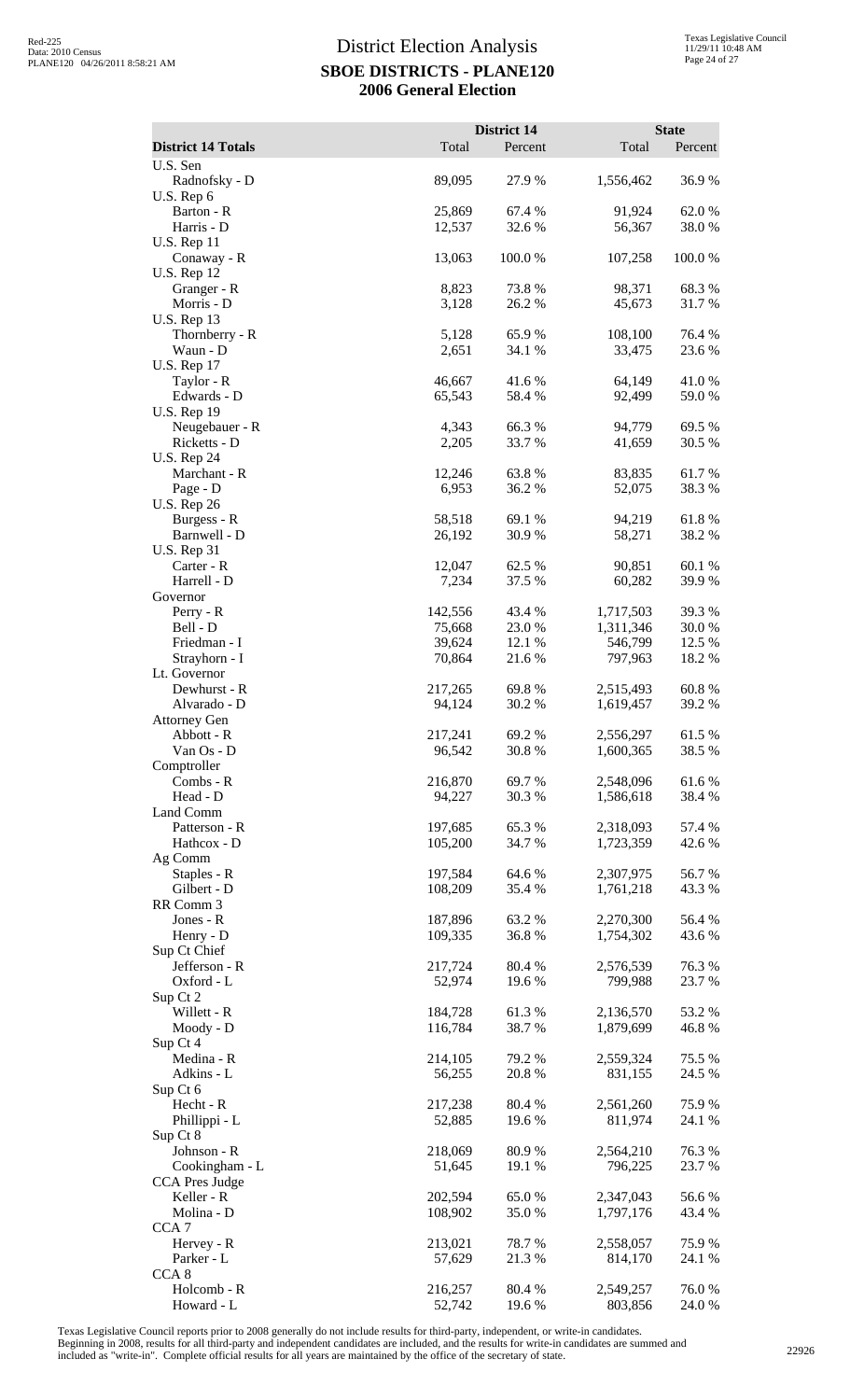|                                      |         | <b>District 14</b> |            | <b>State</b> |
|--------------------------------------|---------|--------------------|------------|--------------|
| <b>District 14 Totals</b>            | Total   | Percent            | Total      | Percent      |
| SBOE <sub>9</sub>                    |         |                    |            |              |
| McLeroy - R                          | 5,584   | 55.5 %             | 192,232    | 59.6%        |
| Charleton - D                        | 4,483   | 44.5 %             | 130,335    | 40.4 %       |
| State Sen 12                         |         |                    |            |              |
| Nelson - R                           | 29,094  | 71.8%              | 109,513    | 66.4 %       |
| Fullingim - D                        | 11,454  | 28.2%              | 55,380     | 33.6%        |
| State Sen 22                         |         |                    |            |              |
| Averitt - R                          | 110,590 | 80.8%              | 112,770    | 80.7%        |
| Smart - L                            | 26,346  | 19.2 %             | 26,997     | 19.3 %       |
| State Rep 8                          |         |                    |            |              |
| Cook - R                             | 6,768   | 62.7 %             | 17,766     | 57.9%        |
| Davis - D                            | 4,033   | 37.3 %             | 12,938     | 42.1 %       |
| State Rep 10                         |         |                    |            |              |
| Pitts - R                            | 25,195  | 66.8%              | 25,195     | 66.8%        |
| Horn - D                             | 12,514  | 33.2 %             | 12,514     | 33.2 %       |
| State Rep 54                         |         |                    |            |              |
| Aycock - R                           | 3,497   | 72.5 %             | 16,312     | 62.5 %       |
| Lindsay - D                          | 1,325   | 27.5 %             | 9,800      | 37.5 %       |
| State Rep 56                         |         |                    |            |              |
| Anderson - R                         | 27,961  | 78.7%              | 27,961     | 78.7%        |
| Kilbride - L                         | 7,556   | 21.3%              | 7,556      | 21.3%        |
| State Rep 57                         |         |                    |            |              |
| Dunnam - D                           | 8,928   | 88.5%              | 19,274     | 86.2%        |
| Snider - L                           | 1,157   | 11.5 %             | 3,097      | 13.8 %       |
| State Rep 58                         |         |                    |            |              |
| $Orr - R$                            | 21,766  | 65.6 %             | 21,766     | 65.6%        |
| Kauffman - D                         | 11,419  | 34.4 %             | 11,419     | 34.4 %       |
| State Rep 59                         |         |                    |            |              |
| Miller - R                           | 15,226  | 55.5 %             | 15,226     | 55.5 %       |
| Casbeer - D                          | 12,190  | 44.5 %             | 12,190     | 44.5 %       |
| State Rep 60                         |         |                    |            |              |
| Keffer - R                           | 23,581  | 69.3%              | 24,249     | 69.5 %       |
| McKelvain - D                        | 10,435  | 30.7 %             | 10,657     | 30.5 %       |
| State Rep 61                         |         |                    |            |              |
| $King - R$                           | 8,383   | 80.2%              | 27,470     | 80.4%        |
| Forsythe - L                         | 2,073   | 19.8 %             | 6,696      | 19.6 %       |
| State Rep 63                         |         |                    |            |              |
| Parker - R                           | 31,958  | 100.0 %            | 31,958     | 100.0%       |
| State Rep 64                         |         |                    |            |              |
| Crownover - R                        | 19,266  | 59.9 %             | 19,266     | 59.9 %       |
| McLeod - D                           | 12,888  | 40.1 %             | 12,888     | 40.1 %       |
| State Rep 65                         |         |                    |            |              |
| Solomons - R                         | 20,687  | 78.4 %             | 20,687     | 78.4 %       |
| Shuey - L                            | 5,704   | 21.6 %             | 5,704      | 21.6 %       |
| State Rep 68                         |         |                    |            |              |
| Hardcastle - R                       | 1,690   | 100.0%             | 26,942     | 100.0%       |
|                                      |         |                    |            |              |
| Total Voter Registration (VR)        | 916,854 |                    | 13,084,688 |              |
| Total Spanish Surname VR and SSVR/VR | 71,305  | 7.8%               | 2,755,437  | 21.1 %       |
| Turnout (TO) and TO/VR               | 333,249 | 36.3%              | 4,417,890  | 33.8%        |
|                                      |         |                    |            |              |
|                                      |         | District 15        |            | <b>State</b> |

|                           |         | District 15 |           | <b>State</b> |  |
|---------------------------|---------|-------------|-----------|--------------|--|
| <b>District 15 Totals</b> | Total   | Percent     | Total     | Percent      |  |
| U.S. Sen                  |         |             |           |              |  |
| Hutchison - R             | 257,320 | 77.0 %      | 2,662,572 | 63.1 %       |  |
| Radnofsky - D             | 77,040  | 23.0 %      | 1,556,462 | 36.9 %       |  |
| $U.S.$ Rep 11             |         |             |           |              |  |
| Conaway - R               | 50,256  | 100.0%      | 107,258   | 100.0%       |  |
| U.S. Rep $13$             |         |             |           |              |  |
| Thornberry - R            | 102,972 | 77.0 %      | 108,100   | 76.4 %       |  |
| Waun - D                  | 30,824  | 23.0 %      | 33,475    | 23.6 %       |  |
| U.S. Rep 19               |         |             |           |              |  |
| Neugebauer - R            | 90,436  | 69.6 %      | 94,779    | 69.5 %       |  |
| Ricketts - D              | 39,454  | 30.4 %      | 41,659    | 30.5 %       |  |
| U.S. Rep 26               |         |             |           |              |  |
| Burgess - R               | 4,213   | 68.1 %      | 94,219    | 61.8%        |  |
| Barnwell - D              | 1,977   | 31.9 %      | 58,271    | 38.2 %       |  |
| Governor                  |         |             |           |              |  |
| $Perry - R$               | 159,183 | 46.0 %      | 1,717,503 | 39.3 %       |  |
| Bell - D                  | 64,250  | 18.6 %      | 1,311,346 | 30.0 %       |  |
| Friedman - I              | 45,928  | 13.3 %      | 546,799   | 12.5 %       |  |
| Strayhorn - I             | 76,899  | 22.2 %      | 797,963   | 18.2 %       |  |
| Lt. Governor              |         |             |           |              |  |
| Dewhurst - R              | 244,332 | 74.6 %      | 2,515,493 | 60.8%        |  |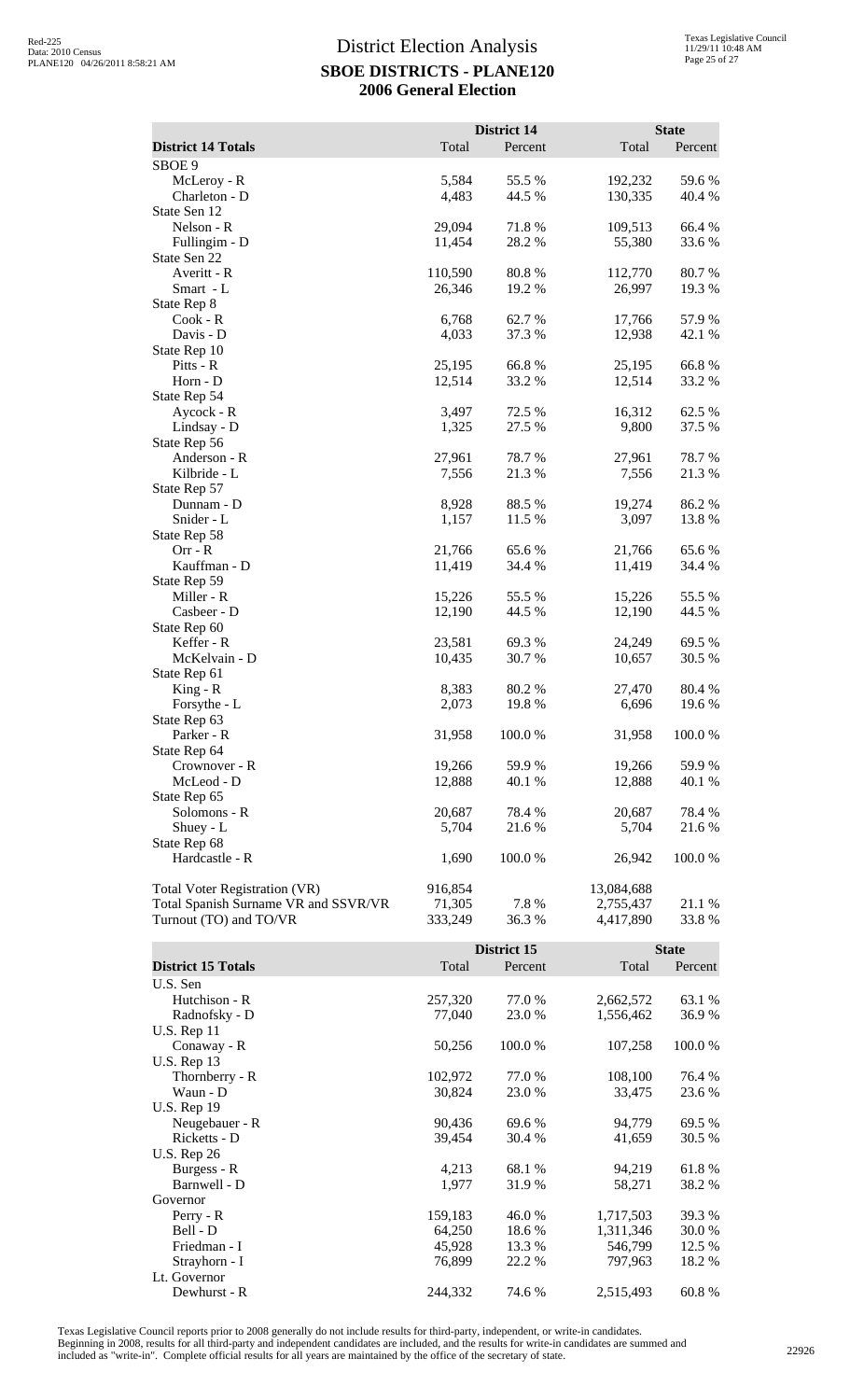|                                |                    | District 15      |                        | <b>State</b>     |
|--------------------------------|--------------------|------------------|------------------------|------------------|
| <b>District 15 Totals</b>      | Total              | Percent          | Total                  | Percent          |
| Lt. Governor<br>Alvarado - D   | 83,108             | 25.4 %           | 1,619,457              | 39.2 %           |
| <b>Attorney Gen</b>            |                    |                  |                        |                  |
| Abbott - R<br>Van Os - D       | 245,420            | 74.7%<br>25.3 %  | 2,556,297              | 61.5%<br>38.5 %  |
| Comptroller                    | 83,313             |                  | 1,600,365              |                  |
| Combs - R                      | 247,403            | 75.2 %           | 2,548,096              | 61.6%            |
| Head - D<br>Land Comm          | 81,737             | 24.8 %           | 1,586,618              | 38.4 %           |
| Patterson - R                  | 225,741            | 70.9 %           | 2,318,093              | 57.4 %           |
| Hathcox - D                    | 92,534             | 29.1 %           | 1,723,359              | 42.6 %           |
| Ag Comm<br>Staples - R         | 219,506            | 68.6%            | 2,307,975              | 56.7%            |
| Gilbert - D                    | 100,243            | 31.4 %           | 1,761,218              | 43.3 %           |
| RR Comm 3<br>Jones - R         | 221,390            | 69.1 %           | 2,270,300              | 56.4 %           |
| Henry - D                      | 99,191             | 30.9%            | 1,754,302              | 43.6 %           |
| Sup Ct Chief                   |                    |                  |                        |                  |
| Jefferson - R<br>Oxford - L    | 244,252<br>44,362  | 84.6 %<br>15.4 % | 2,576,539<br>799,988   | 76.3%<br>23.7 %  |
| Sup Ct 2                       |                    |                  |                        |                  |
| Willett - R<br>Moody - D       | 207,610<br>108,259 | 65.7 %<br>34.3 % | 2,136,570<br>1,879,699 | 53.2 %<br>46.8%  |
| Sup Ct 4                       |                    |                  |                        |                  |
| Medina - R                     | 241,390            | 83.3%            | 2,559,324              | 75.5 %           |
| Adkins - L<br>Sup Ct 6         | 48,436             | 16.7 %           | 831,155                | 24.5 %           |
| Hecht - R                      | 244,637            | 85.0%            | 2,561,260              | 75.9%            |
| Phillippi - L                  | 43,329             | 15.0 %           | 811,974                | 24.1 %           |
| Sup Ct 8<br>Johnson - R        | 244,515            | 85.0%            | 2,564,210              | 76.3%            |
| Cookingham - L                 | 43,038             | 15.0 %           | 796,225                | 23.7 %           |
| CCA Pres Judge<br>Keller - R   | 226,447            | 69.7%            | 2,347,043              | 56.6%            |
| Molina - D                     | 98,226             | 30.3 %           | 1,797,176              | 43.4 %           |
| CCA <sub>7</sub>               |                    |                  |                        |                  |
| Hervey - R<br>Parker - L       | 234,281<br>55,666  | 80.8%<br>19.2 %  | 2,558,057<br>814,170   | 75.9%<br>24.1 %  |
| CCA <sub>8</sub>               |                    |                  |                        |                  |
| Holcomb - R<br>Howard - L      | 243,075<br>44,020  | 84.7%<br>15.3 %  | 2,549,257<br>803,856   | 76.0%<br>24.0%   |
| SBOE <sub>1</sub>              |                    |                  |                        |                  |
| Nunez - D                      | 8,853              | 100.0%           | 136,321                | 100.0%           |
| <b>SBOE 15</b><br>Craig - R    | 187,274            | 83.8%            | 203,013                | 83.8%            |
| Stacker - L                    | 36,268             | 16.2 %           | 39,171                 | 16.2%            |
| State Rep 53<br>Hilderbran - R | 5,424              | 84.6 %           | 31,252                 | 85.3%            |
| Holk - L                       | 991                | 15.4 %           | 5,399                  | 14.7 %           |
| State Rep 60                   |                    |                  |                        |                  |
| Keffer - R<br>McKelvain - D    | 668<br>222         | 75.1 %<br>24.9 % | 24,249<br>10,657       | 69.5 %<br>30.5 % |
| State Rep 68                   |                    |                  |                        |                  |
| Hardcastle - R<br>State Rep 69 | 25,252             | 100.0%           | 26,942                 | 100.0%           |
| Craft - R                      | 11,966             | 40.5 %           | 11,966                 | 40.5 %           |
| Farabee - D                    | 17,571             | 59.5 %           | 17,571                 | 59.5 %           |
| State Rep 71<br>$King - R$     | 18,026             | 59.0%            | 18,026                 | 59.0%            |
| Hailey - D                     | 12,547             | 41.0%            | 12,547                 | 41.0%            |
| State Rep 72<br>Darby - R      | 19,334             | 81.5%            | 19,334                 | 81.5 %           |
| Higgins - L                    | 4,401              | 18.5 %           | 4,401                  | 18.5 %           |
| State Rep 81                   |                    |                  |                        |                  |
| West - R<br>Grimes - L         | 2,045<br>318       | 86.5 %<br>13.5 % | 16,185<br>2,906        | 84.8%<br>15.2 %  |
| State Rep 82                   |                    |                  |                        |                  |
| Craddick - R<br>State Rep 83   | 22,981             | 100.0%           | 24,187                 | 100.0%           |
| Jones - R                      | 27,887             | 73.3 %           | 27,887                 | 73.3 %           |
| Miller - D                     | 10,161             | 26.7%            | 10,161                 | 26.7 %           |
| State Rep 84<br>Isett - R      | 15,751             | 66.1 %           | 15,751                 | 66.1%            |
| Mayfield - D                   | 8,068              | 33.9%            | 8,068                  | 33.9%            |

Texas Legislative Council reports prior to 2008 generally do not include results for third-party, independent, or write-in candidates.